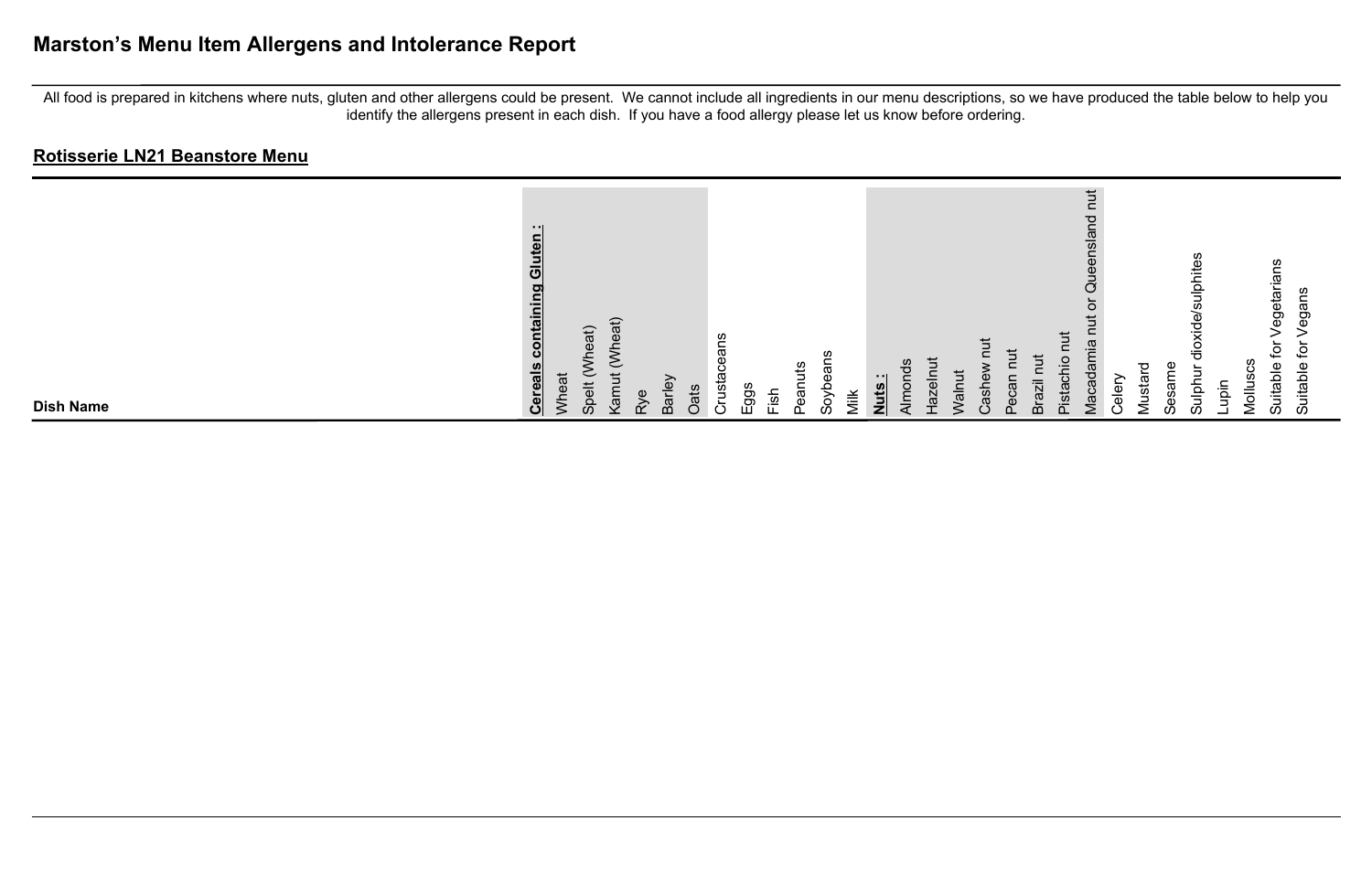| <b>Dish Name</b>                                | <b>Cereals containing Gluten</b> | Wheat | Spelt (Wheat) | Kamut (Wheat) | Rye | Barley | Oats | Crustaceans | Eggs | Fish | Peanuts | Soybeans | Milk | <u>Nuts:</u> | Almonds | Hazelnut | Walnut | Cashew nut | Pecan nut | Brazil nut | Pistachio nut | Queensland nut<br>Macadamia nut or | Celery | Mustard | Sesame | Sulphur dioxide/sulphites | Lupin | Molluscs | Suitable for Vegetarians | Suitable for Vegans |
|-------------------------------------------------|----------------------------------|-------|---------------|---------------|-----|--------|------|-------------|------|------|---------|----------|------|--------------|---------|----------|--------|------------|-----------|------------|---------------|------------------------------------|--------|---------|--------|---------------------------|-------|----------|--------------------------|---------------------|
| <b>Appetisers/Sharers</b>                       |                                  |       |               |               |     |        |      |             |      |      |         |          |      |              |         |          |        |            |           |            |               |                                    |        |         |        |                           |       |          |                          |                     |
| ROT M1 Garlic Bruschetta Prosciutto             | Y                                | Y     |               |               | Y   | Y      |      |             |      |      |         |          |      |              |         |          |        |            |           |            |               |                                    | Y      | Υ       |        | Υ                         |       |          |                          |                     |
| ROT M1 King Prawn Cocktail                      | Y.                               | Y     |               |               |     | Y      |      | Y           | Y    | Y    |         |          | Y    |              |         |          |        |            |           |            |               |                                    |        | Y       |        |                           |       |          |                          |                     |
| ROT M1 LM Creamy Garlic Mushrooms               | Y                                | Y     |               |               | Y   |        |      |             |      |      |         |          | Y    |              |         |          |        |            |           |            |               |                                    | Y      | Y       |        |                           |       |          | Y                        |                     |
| ROT M1 LM Garlic Bruschetta                     | Y                                | Y     |               |               | Y   | Y      |      |             |      |      |         |          |      |              |         |          |        |            |           |            |               |                                    | Y      | Y       |        | Y                         |       |          | Y                        | Y                   |
| ROT M1 LM NGCI Creamy Garlic Mushrooms          |                                  |       |               |               |     |        |      |             | Y    |      |         |          | Y    |              |         |          |        |            |           |            |               |                                    | Y      | Y       |        |                           |       |          | Y                        |                     |
| ROT M1 LM NGCI Todays Soup                      |                                  |       |               |               |     |        |      |             | Y    |      |         |          | Y    |              |         |          |        |            |           |            |               |                                    | Y      |         |        |                           |       |          | Υ                        |                     |
| ROT M1 LM Todays Soup                           | Y                                | Y     |               |               | Y   |        |      |             |      |      |         | Y        | Y    |              |         |          |        |            |           |            |               |                                    | Y      |         |        |                           |       |          | Y                        |                     |
| ROT M1 LM VGN Todays Soup                       | Y                                | Y     |               |               | Ÿ   |        |      |             |      |      |         | Y        | M    |              |         |          |        |            |           |            |               |                                    | Y      |         |        |                           |       |          | Y                        | Y                   |
| ROT M1 NGCI King Prawn Cocktail                 |                                  |       |               |               |     |        |      | Y           | Y    | Y    |         |          | Y    |              |         |          |        |            |           |            |               |                                    |        | Y       |        |                           |       |          |                          |                     |
| ROT M1 NGCI Potato Skins Cheese and Bacon       |                                  |       |               |               |     |        |      |             |      |      |         |          | Y    |              |         |          |        |            |           |            |               |                                    | Y      | Y       |        |                           |       |          |                          |                     |
| ROT M1 Potato Skins Cheese and Bacon            |                                  |       |               |               |     |        |      |             |      |      |         |          | Y    |              |         |          |        |            |           |            |               |                                    | Y      | Y       |        |                           |       |          |                          |                     |
| ROT M1 Sharer Baked Camembert                   | Y                                | Y     |               |               | Y   |        |      |             |      |      |         |          | Y    |              |         |          |        |            |           |            |               |                                    | Y      | Y       |        | Y                         |       |          |                          |                     |
| ROT M1 Sharer Cheesy Nachos                     | Y                                | Y     |               |               |     | Y      |      |             | Y    |      |         |          | Y    |              |         |          |        |            |           |            |               |                                    |        | Y       |        |                           |       |          |                          |                     |
| ROT M1 Sharer Cheesy Nachos Vegetarian          |                                  |       |               |               |     |        |      |             |      |      |         |          | Y    |              |         |          |        |            |           |            |               |                                    |        |         |        |                           |       |          | Y                        |                     |
| ROT M1 Sharer NGCI Baked Camembert              |                                  |       |               |               |     |        |      |             | Y    |      |         |          | Y    |              |         |          |        |            |           |            |               |                                    | Y      | Y       |        | Y                         |       |          |                          |                     |
| ROT M1 Sharer NGCI Cheesy Nachos Vegetarian     |                                  |       |               |               |     |        |      |             |      |      |         |          | Y    |              |         |          |        |            |           |            |               |                                    |        |         |        |                           |       |          | Y                        |                     |
| ROT M1 Sharer NGCI Rotisserie Chicken Wings x16 |                                  |       |               |               |     |        |      |             |      |      |         |          |      |              |         |          |        |            |           |            |               |                                    |        |         |        |                           |       |          |                          |                     |
| ROT M1 Sharer NGCI Rotisserie Chicken Wings x8  |                                  |       |               |               |     |        |      |             |      |      |         |          |      |              |         |          |        |            |           |            |               |                                    |        |         |        |                           |       |          |                          |                     |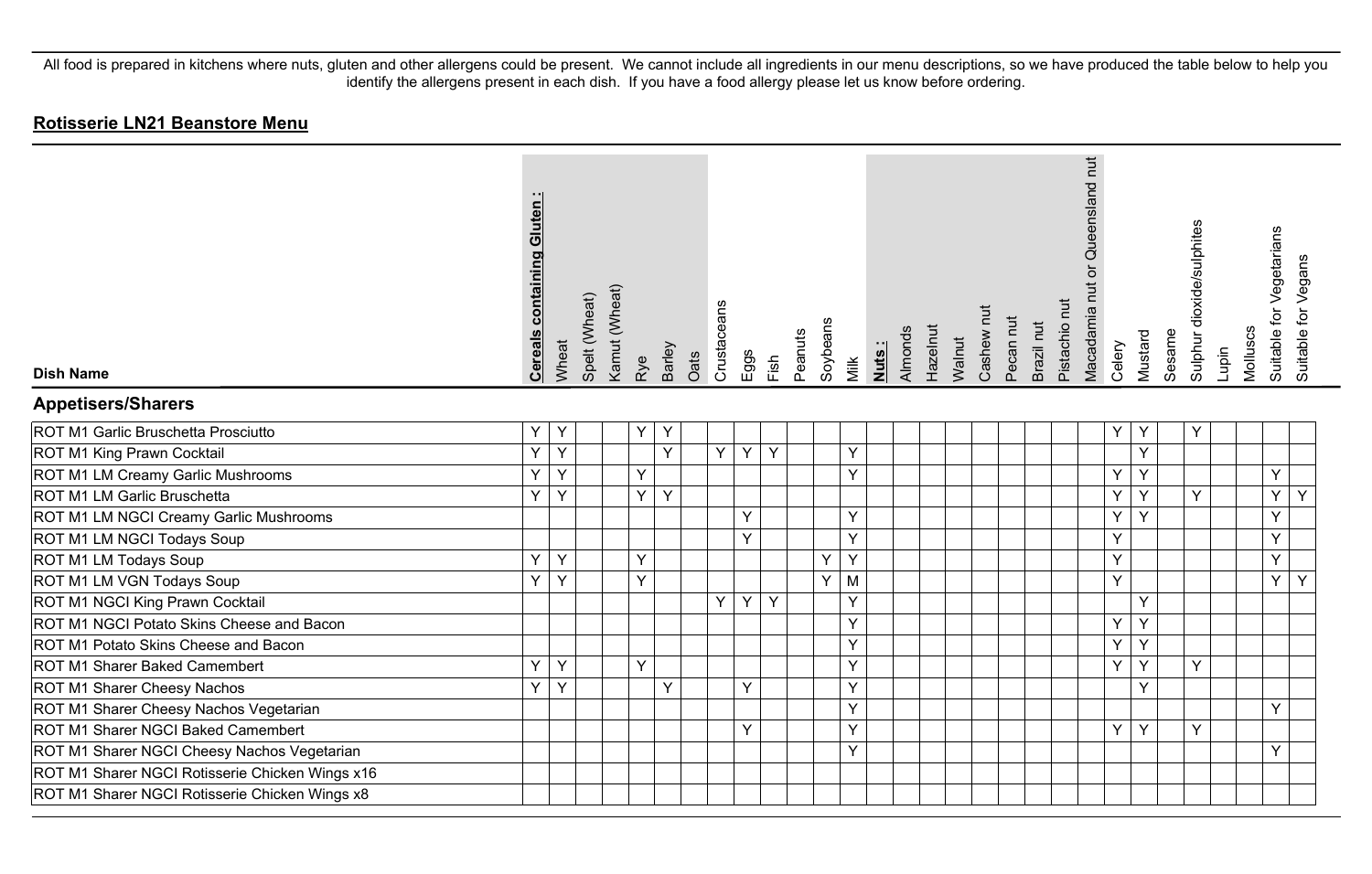| <b>Dish Name</b>                               | Gluten<br>containing<br><b>Cereals</b> | Wheat | Spelt (Wheat) | Kamut (Wheat) | Rye | Barley | Oats | Crustaceans | Eggs   | Fish | Peanuts | Soybeans | Milk | Nuts: | Hazelnut<br>Almonds | Walnut | Ē<br>Cashew | Pecan nut | Brazil nut | Pistachio nut | Queensland nut<br>ð<br>Macadamia nut | Celery | Mustard | Sesame | Sulphur dioxide/sulphites | Lupin | Molluscs | Vegetarians<br>.<br>م<br>Suitable | Suitable for Vegans |
|------------------------------------------------|----------------------------------------|-------|---------------|---------------|-----|--------|------|-------------|--------|------|---------|----------|------|-------|---------------------|--------|-------------|-----------|------------|---------------|--------------------------------------|--------|---------|--------|---------------------------|-------|----------|-----------------------------------|---------------------|
| ROT M1 Sharer NGCI VGN Nachos                  |                                        |       |               |               |     |        |      |             |        |      |         |          |      |       |                     |        |             |           |            |               |                                      |        |         |        |                           |       |          | Υ                                 | Y                   |
| ROT M1 Sharer Rotisserie Chicken Wings x16     |                                        |       |               |               |     |        |      |             |        |      |         |          |      |       |                     |        |             |           |            |               |                                      |        |         |        |                           |       |          |                                   |                     |
| ROT M1 Sharer Rotisserie Chicken Wings x8      |                                        |       |               |               |     |        |      |             |        |      |         |          |      |       |                     |        |             |           |            |               |                                      |        |         |        |                           |       |          |                                   |                     |
| ROT M1 Sharer VGN Nachos                       |                                        |       |               |               |     |        |      |             |        |      |         |          |      |       |                     |        |             |           |            |               |                                      |        |         |        |                           |       |          | Y                                 | Y                   |
| <b>Craft Platters</b>                          |                                        |       |               |               |     |        |      |             |        |      |         |          |      |       |                     |        |             |           |            |               |                                      |        |         |        |                           |       |          |                                   |                     |
| ROT M1 Craft 3 Rotisserie Chicken Wings        |                                        |       |               |               |     |        |      |             |        |      |         |          |      |       |                     |        |             |           |            |               |                                      |        |         |        |                           |       |          |                                   |                     |
| <b>ROT M1 Craft Breaded Mushrooms</b>          | Y                                      | Y     |               |               |     |        |      |             | $\vee$ |      |         |          |      |       |                     |        |             |           |            |               |                                      |        |         |        |                           |       |          | Y                                 |                     |
| ROT M1 Craft Buffalo Cauliflower Wings         | Y                                      | Y     |               |               |     | Y      |      |             |        |      |         |          |      |       |                     |        |             |           |            |               |                                      |        |         |        |                           |       |          | Y                                 | Y                   |
| ROT M1 Craft Calamari Bites                    | Y                                      | Y     |               |               |     |        |      |             | $\vee$ |      |         | Y        |      |       |                     |        |             |           |            |               |                                      | Y      | Y       |        |                           |       | Y        |                                   |                     |
| ROT M1 Craft Crispy Buttermilk Chicken Goujons | Y                                      | Y     |               |               |     |        |      |             |        |      |         | Y        | Y    |       |                     |        |             |           |            |               |                                      | Y      |         |        |                           |       |          |                                   |                     |
| ROT M1 Craft Halloumi Fries                    | Y                                      | Y     |               |               |     |        |      |             |        |      |         |          | Y    |       |                     |        |             |           |            |               |                                      |        |         |        |                           |       |          | Y                                 |                     |
| ROT M1 Craft Mixed Kefolanian Olives           |                                        |       |               |               |     |        |      |             |        |      |         |          |      |       |                     |        |             |           |            |               |                                      |        |         |        | $\checkmark$              |       |          | Y                                 | Y                   |
| ROT M1 Craft NGCI 3 Rotisserie Chicken Wings   |                                        |       |               |               |     |        |      |             |        |      |         |          |      |       |                     |        |             |           |            |               |                                      |        |         |        |                           |       |          |                                   |                     |
| ROT M1 Craft NGCI Mixed Kefolanian Olives      |                                        |       |               |               |     |        |      |             |        |      |         |          |      |       |                     |        |             |           |            |               |                                      |        |         |        | $\checkmark$              |       |          | Y                                 | Y                   |
| ROT M1 Craft Sausage Roll                      | Y                                      | Y     |               |               | Y   | Y      |      |             | Y      |      |         |          |      |       |                     |        |             |           |            |               |                                      |        |         |        | Y                         |       |          |                                   |                     |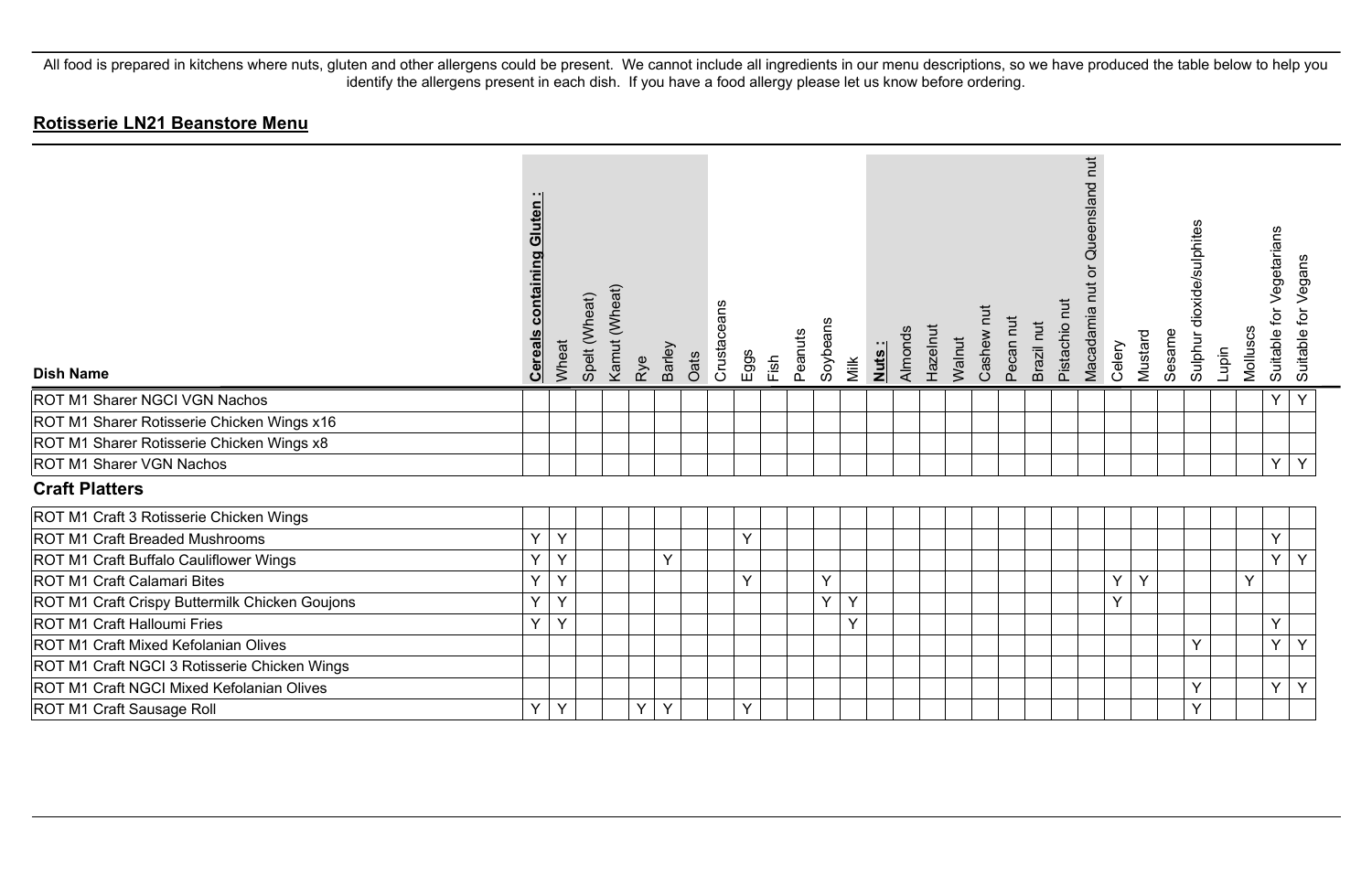| <b>Dish Name</b>                                          | <b>Cereals containing Gluten:</b> | Wheat | Spelt (Wheat) | Kamut (Wheat) | Rye | Barley | Crustaceans<br>Oats | Eggs | Fish | Peanuts | Soybeans | Milk | Nuts: | Almonds | Hazelnut<br>Walnut | Cashew nut | Pecan nut | Brazil nut | Pistachio nut | Queensland nut<br>$\overline{a}$<br>Macadamia nut | Celery | Mustard | Sesame | Sulphur dioxide/sulphites | Molluscs<br>Lupin |   | for Vegetarians<br><b>Suitable</b> | Suitable for Vegans |
|-----------------------------------------------------------|-----------------------------------|-------|---------------|---------------|-----|--------|---------------------|------|------|---------|----------|------|-------|---------|--------------------|------------|-----------|------------|---------------|---------------------------------------------------|--------|---------|--------|---------------------------|-------------------|---|------------------------------------|---------------------|
| <b>Light Bites</b>                                        |                                   |       |               |               |     |        |                     |      |      |         |          |      |       |         |                    |            |           |            |               |                                                   |        |         |        |                           |                   |   |                                    |                     |
| ROT M1 Beer Battered Cod and Chips Light Bite             | Υ                                 | Y     |               |               |     | Y      |                     | Y    | Y    |         |          |      |       |         |                    |            |           |            |               |                                                   |        |         |        |                           |                   |   |                                    |                     |
| ROT M1 Breaded Scampi Light Bite                          | Y                                 | Υ     |               |               |     |        | Y                   | Y    |      |         |          |      |       |         |                    |            |           |            |               |                                                   |        |         |        |                           |                   |   |                                    |                     |
| ROT M1 Steak NGCI Sweetcure Gammon 5oz Light Bite         |                                   |       |               |               |     |        |                     | Y    |      |         |          |      |       |         |                    |            |           |            |               |                                                   |        |         |        |                           |                   |   |                                    |                     |
| ROT M1 Steak Sweetcure Gammon 5oz Light Bite              |                                   |       |               |               |     |        |                     | Y    |      |         |          |      |       |         |                    |            |           |            |               |                                                   |        |         |        |                           |                   |   |                                    |                     |
| <b>Sandwiches</b>                                         |                                   |       |               |               |     |        |                     |      |      |         |          |      |       |         |                    |            |           |            |               |                                                   |        |         |        |                           |                   |   |                                    |                     |
| ROT M1 Sandwich BBQ Chicken and Cheddar Cheese Melt       | Υ                                 | Υ     |               |               |     | Υ      |                     |      |      |         |          | Y    |       |         |                    |            |           |            |               |                                                   |        |         |        |                           |                   |   |                                    |                     |
| ROT M1 Sandwich Cheese and Caramelised Onion Chutney      | Y                                 | Y     |               |               |     | $\vee$ |                     |      |      |         |          | Y    |       |         |                    |            |           |            |               |                                                   |        |         |        | Y                         |                   |   | Y                                  |                     |
| ROT M1 Sandwich NGCI BBQ Chicken and Cheese Melt          |                                   |       |               |               |     |        |                     | Y    |      |         |          | Y    |       |         |                    |            |           |            |               |                                                   |        |         |        |                           |                   |   |                                    |                     |
| ROT M1 Sandwich NGCI Cheese and Caramelised Onion Chutney |                                   |       |               |               |     |        |                     | Y    |      |         |          | Y    |       |         |                    |            |           |            |               |                                                   |        |         |        | Y                         |                   | Υ |                                    |                     |
| ROT M1 Sandwich NGCI Red Pepper and Spicy Guacamole       |                                   |       |               |               |     |        |                     | Y    |      |         |          |      |       |         |                    |            |           |            |               |                                                   |        |         |        |                           |                   |   | Y                                  |                     |
| ROT M1 Sandwich NGCI The Classic Club                     |                                   |       |               |               |     |        |                     | Y    |      |         |          |      |       |         |                    |            |           |            |               |                                                   |        | Y       |        |                           |                   |   |                                    |                     |
| ROT M1 Sandwich Posh Fish Finger & Tartare Sauce          | Y                                 | Y     |               |               |     | Y      |                     | Y    | Y    |         |          |      |       |         |                    |            |           |            |               |                                                   |        |         |        |                           |                   |   |                                    |                     |
| ROT M1 Sandwich Red Pepper and Spicy Guacamole            | Y                                 | Y     |               |               |     | $\vee$ |                     |      |      |         |          |      |       |         |                    |            |           |            |               |                                                   |        |         |        |                           |                   |   | Y                                  | Y                   |
| ROT M1 Sandwich The Classic Club                          | Y                                 | Y     |               |               |     | Y      |                     | Y    |      |         |          |      |       |         |                    |            |           |            |               |                                                   |        | Y       |        |                           |                   |   |                                    |                     |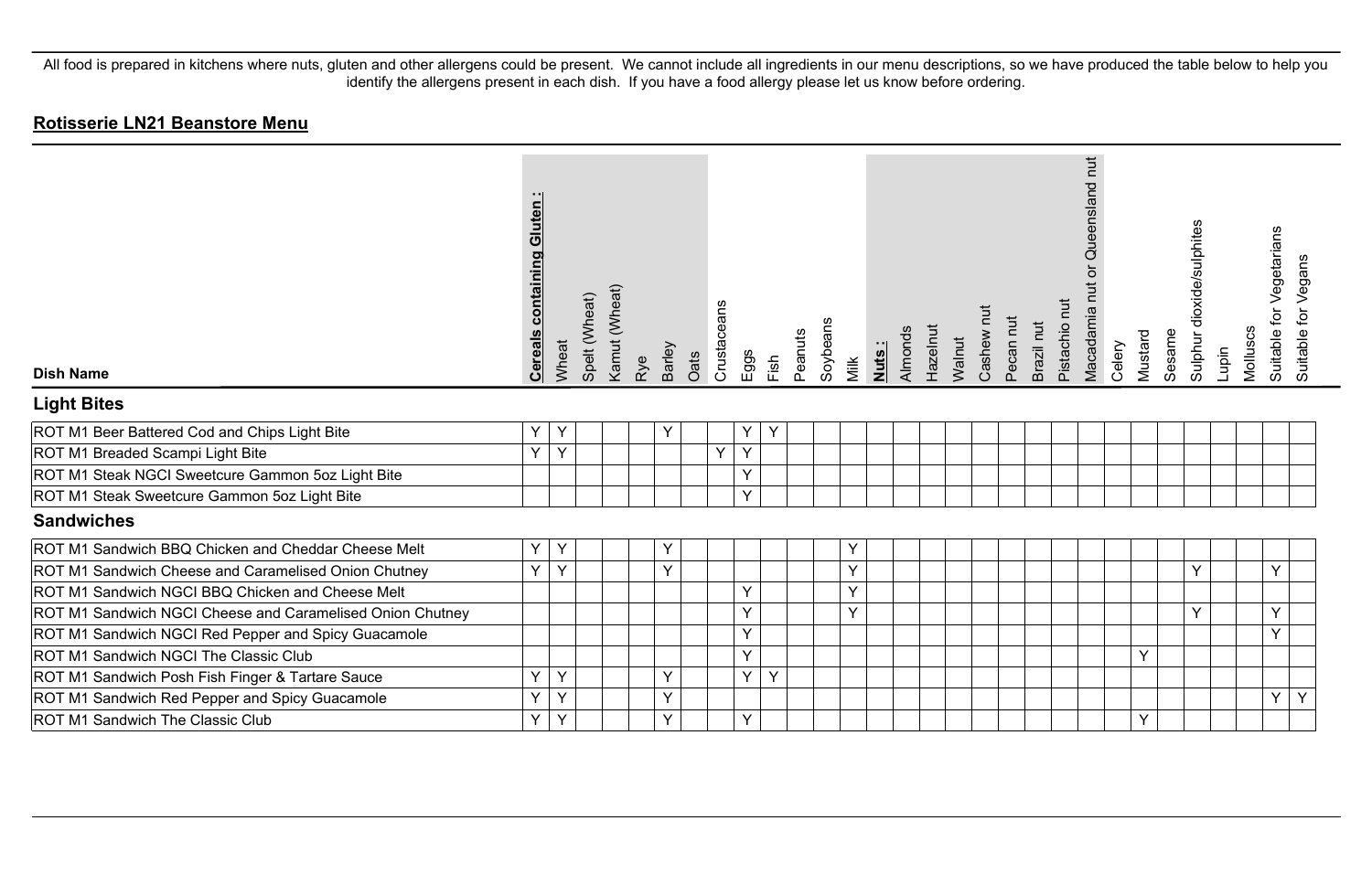| <b>Dish Name</b>                                  | Gluten<br><u>containing</u><br><b>Cereals</b> | Wheat | Spelt (Wheat) | Kamut (Wheat) | Rye | Barley | Oats | eans<br>Crustace | Eggs | Fish | Peanuts | Soybeans | Milk         | <u>Nuts:</u> | Almonds | Hazelnut | Walnut | Cashew | Pecan nut | Brazil nut | īut<br>Pistachio | <b>ut</b><br>덛<br>eensla<br>O<br>Macadamia | Celery | Mustard | Sesame | dioxide/sulphites<br>Sulphur | Lupin | Molluscs | Vegetarians<br>br<br>Suitable | egans<br>><br>ğ<br>Suitable |
|---------------------------------------------------|-----------------------------------------------|-------|---------------|---------------|-----|--------|------|------------------|------|------|---------|----------|--------------|--------------|---------|----------|--------|--------|-----------|------------|------------------|--------------------------------------------|--------|---------|--------|------------------------------|-------|----------|-------------------------------|-----------------------------|
| <b>Snacks - Jackets</b>                           |                                               |       |               |               |     |        |      |                  |      |      |         |          |              |              |         |          |        |        |           |            |                  |                                            |        |         |        |                              |       |          |                               |                             |
| ROT M1 Jacket Baked Beans                         |                                               |       |               |               |     |        |      |                  | Y    |      |         |          | Υ            |              |         |          |        |        |           |            |                  |                                            |        | Y       |        |                              |       |          | Y                             |                             |
| ROT M1 Jacket Cheddar Cheese and Baked Beans      |                                               |       |               |               |     |        |      |                  | Y    |      |         |          | $\checkmark$ |              |         |          |        |        |           |            |                  |                                            |        | Y       |        |                              |       |          | $\checkmark$                  |                             |
| ROT M1 Jacket Wiltshire Ham and Cheddar           |                                               |       |               |               |     |        |      |                  | Y    |      |         |          | Y            |              |         |          |        |        |           |            |                  |                                            |        | Y       |        |                              |       |          |                               |                             |
| ROT M1 NGCI Jacket Baked Beans                    |                                               |       |               |               |     |        |      |                  | Y    |      |         |          | Y            |              |         |          |        |        |           |            |                  |                                            |        | Y       |        |                              |       |          | Y                             |                             |
| ROT M1 NGCI Jacket Cheddar Cheese and Baked Beans |                                               |       |               |               |     |        |      |                  | Y    |      |         |          | Y            |              |         |          |        |        |           |            |                  |                                            |        | Y       |        |                              |       |          | Y                             |                             |
| ROT M1 NGCI Jacket Wiltshire Ham and Cheddar      |                                               |       |               |               |     |        |      |                  | Y    |      |         |          | Y            |              |         |          |        |        |           |            |                  |                                            |        | Y       |        |                              |       |          |                               |                             |
| ROT M1 NGCI VGN Jacket Baked Beans                |                                               |       |               |               |     |        |      |                  |      |      |         |          |              |              |         |          |        |        |           |            |                  |                                            |        |         |        |                              |       |          | Y                             |                             |
| ROT M1 VGN Jacket Baked Beans                     |                                               |       |               |               |     |        |      |                  |      |      |         |          |              |              |         |          |        |        |           |            |                  |                                            |        |         |        |                              |       |          | Υ                             | Y                           |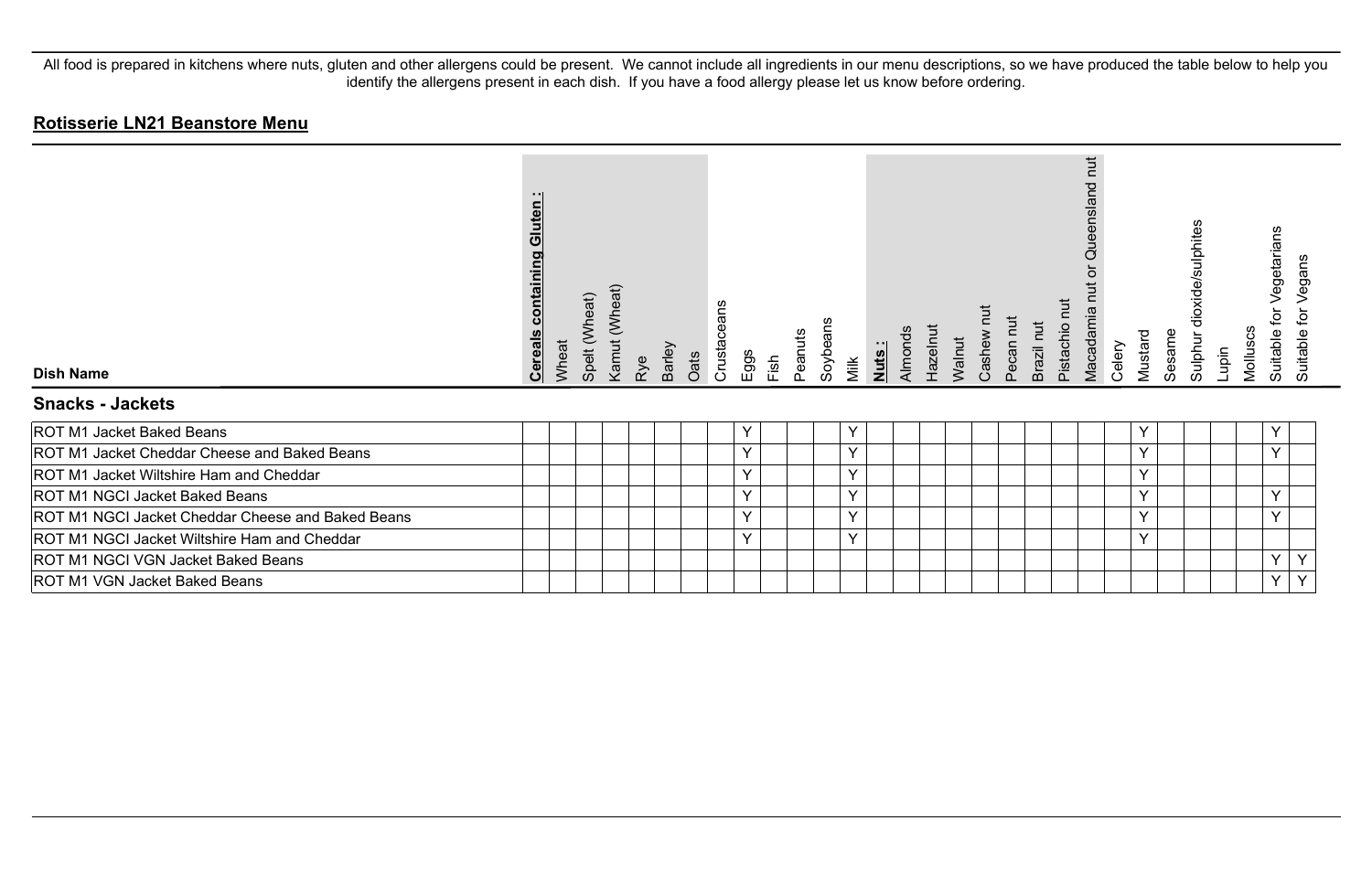| <b>Dish Name</b>                                        | <b>Cereals containing Gluten:</b> | Wheat | Spelt (Wheat) | Kamut (Wheat) | Rye | Barley | Oats | Crustaceans | Eggs | Fish | Peanuts | Soybeans | Milk | <b>Nuts</b> | Hazelnut<br>Almonds | Walnut | Cashew nut | Pecan nut | Brazil nut | Pistachio nut | Queensland nut<br>ð<br>Macadamia nut | Celery | Mustard | Sesame | Sulphur dioxide/sulphites | Lupin | Molluscs | Suitable for Vegetarians<br>Suitable for Vegans |
|---------------------------------------------------------|-----------------------------------|-------|---------------|---------------|-----|--------|------|-------------|------|------|---------|----------|------|-------------|---------------------|--------|------------|-----------|------------|---------------|--------------------------------------|--------|---------|--------|---------------------------|-------|----------|-------------------------------------------------|
| <b>Mains</b>                                            |                                   |       |               |               |     |        |      |             |      |      |         |          |      |             |                     |        |            |           |            |               |                                      |        |         |        |                           |       |          |                                                 |
| ROT M1 Beef and Ale Pie                                 | Υ                                 | Y     |               |               |     | Υ      |      |             | Y    |      |         | Υ        | Y    |             |                     |        |            |           |            |               |                                      | Υ      |         |        |                           |       |          |                                                 |
| ROT M1 Beef and Ale Pie (Rev James)                     | Y                                 | Y     |               |               |     | Y      |      |             | Y    | Y    |         | Y        | Y    |             |                     |        |            |           |            |               |                                      | Y      |         |        |                           |       |          |                                                 |
| ROT M1 Beef and Ale Pie Peters                          | Ÿ                                 | Y     |               |               |     | Y      |      |             | Y    |      |         |          | Y    |             |                     |        |            |           |            |               |                                      |        |         |        |                           |       |          |                                                 |
| ROT M1 Beer Battered Cod and Chips                      | Y                                 | Y     |               |               |     | Y      |      |             | Y    | Y    |         |          |      |             |                     |        |            |           |            |               |                                      |        |         |        |                           |       |          |                                                 |
| ROT M1 Breaded Scampi                                   | Y                                 | Y     |               |               |     |        |      | Y           | Y    |      |         |          |      |             |                     |        |            |           |            |               |                                      |        |         |        |                           |       |          |                                                 |
| ROT M1 Cambodian Style Vegetable Curry                  | Ÿ                                 | Y     |               |               |     |        |      |             |      |      |         | Y        | Y    |             |                     |        |            |           |            |               |                                      |        |         |        | Y                         |       |          | Y                                               |
| ROT M1 Mushroom Bourguignon Pie                         | Y                                 | Y     |               |               |     |        |      |             |      |      |         | Υ        | Y    |             |                     |        |            |           |            |               |                                      |        |         |        | Y                         |       |          | Y                                               |
| ROT M1 NGCI Cambodian Style Vegetable Curry             |                                   |       |               |               |     |        |      |             |      |      |         | Y        | Y    |             |                     |        |            |           |            |               |                                      |        |         |        | Y                         |       |          | Y                                               |
| ROT M1 NGCI Curry Rotisserie Chicken Tikka Masala       |                                   |       |               |               |     |        |      |             |      |      |         |          | Y    |             |                     |        |            |           |            |               |                                      | Y      | Y       |        |                           |       |          |                                                 |
| ROT M1 Peppered Vegetable Pie                           | Y                                 | Y     |               |               |     |        |      |             |      |      |         | Y        | Y    |             |                     |        |            |           |            |               |                                      |        |         |        |                           |       |          | Y                                               |
| ROT M1 Rotisserie Chicken Tikka Masala                  | Ÿ                                 | Y     |               |               |     |        |      |             |      |      |         |          | Y    |             |                     |        |            |           |            |               |                                      | Y      | Y       |        |                           |       |          |                                                 |
| ROT M1 SB Goats Cheese Lasagne                          | Ÿ                                 | Y     |               |               | Y.  | Y      |      |             | Y    |      |         |          | Y    |             |                     |        |            |           |            |               |                                      | Y      |         |        |                           |       |          | Y                                               |
| ROT M1 SB Goats Cheese Lasagne <650                     | Ÿ                                 | Y     |               |               |     |        |      |             | Y    |      |         |          | Y    |             |                     |        |            |           |            |               |                                      | Y      |         |        |                           |       |          | Y                                               |
| ROT M1 SB Minted Lamb Shank                             | Y                                 | Y     |               |               |     |        |      |             |      |      |         |          | Y    |             |                     |        |            |           |            |               |                                      |        |         |        |                           |       |          |                                                 |
| ROT M1 SB NGCI Rotisserie Chicken Smoked Applewood Mash |                                   |       |               |               |     |        |      |             |      |      |         |          | Y    |             |                     |        |            |           |            |               |                                      |        |         |        | Y                         |       |          |                                                 |
| ROT M1 SB Red Wine and Mint Lamb Shank                  |                                   |       |               |               |     |        |      |             |      |      |         |          | Y    |             |                     |        |            |           |            |               |                                      |        |         |        | Y                         |       |          |                                                 |
| ROT M1 SB Rotisserie Chicken and Chorizo Tagliatelle    | Y                                 | Y     |               |               | Y.  | Y      |      |             | Y    |      |         | Υ        | Y    |             |                     |        |            |           |            |               |                                      | Y      | Y       |        |                           |       |          |                                                 |
| ROT M1 SB Rotisserie Chicken with Smoked Applewood Mash |                                   |       |               |               |     |        |      |             |      |      |         |          | Ÿ    |             |                     |        |            |           |            |               |                                      |        |         |        | Y                         |       |          |                                                 |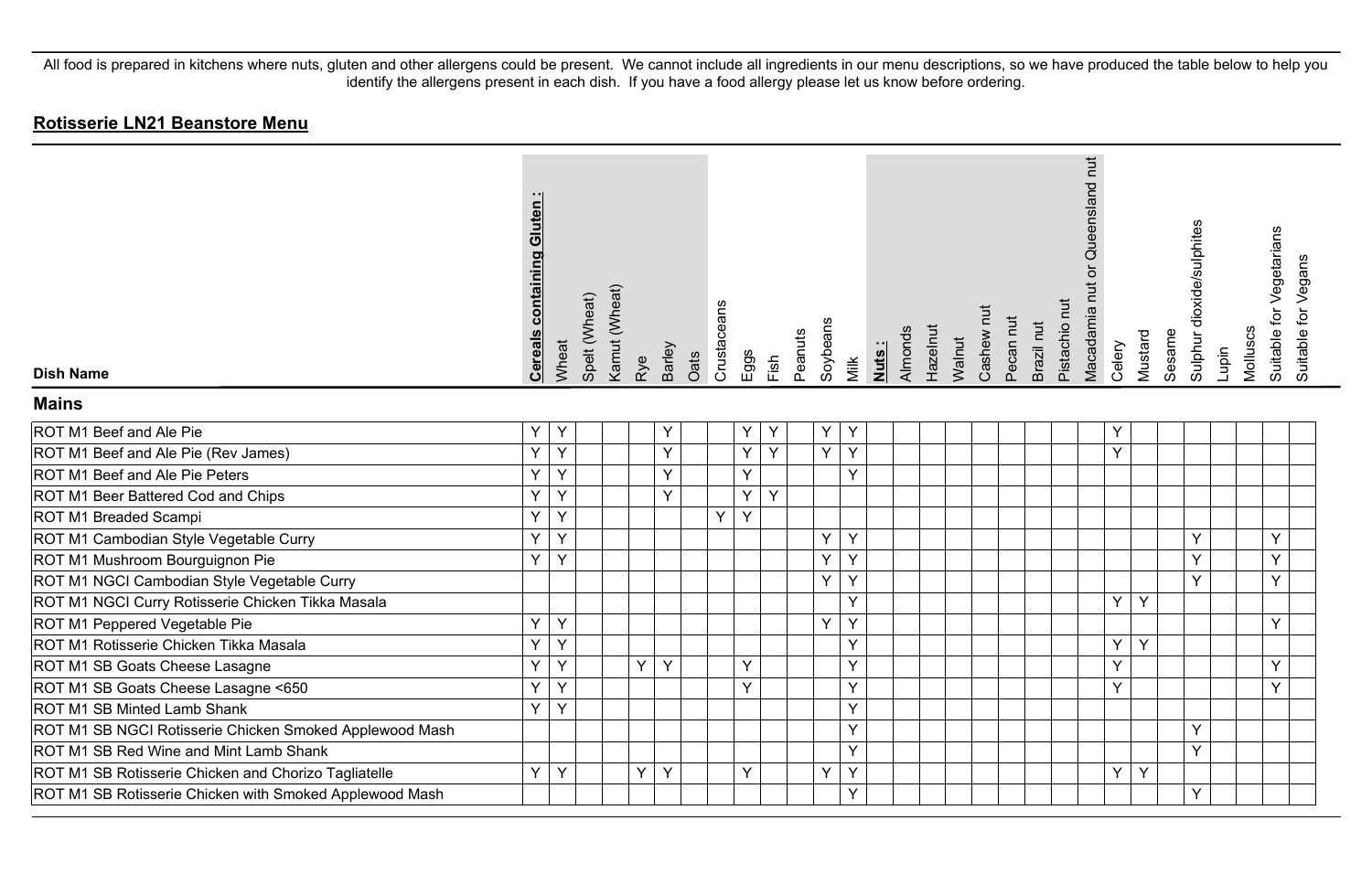| <b>Dish Name</b>                                          | <u>uten</u><br><u>containing</u><br><u>Cereal</u> | Wheat | Spelt (Wheat) | Kamut (Wheat) | Rye | Barley       | Oats | Crustaceans | Eggs | Fish | Peanuts | Soybeans<br>Milk | Nuts: | Almonds | Hazelnut | Walnut | Cashew | Pecan nut | Brazil nut | Pistachio nut | hut<br>Queensland<br>ð<br>Macadamia nut | Celery | Mustard | Sesame | Sulphur dioxide/sulphites | Molluscs<br>Lupin | for Vegetarians<br>Suitable f | Suitable for Vegans |  |
|-----------------------------------------------------------|---------------------------------------------------|-------|---------------|---------------|-----|--------------|------|-------------|------|------|---------|------------------|-------|---------|----------|--------|--------|-----------|------------|---------------|-----------------------------------------|--------|---------|--------|---------------------------|-------------------|-------------------------------|---------------------|--|
| ROT M1 Smokey Beef and Pancetta Lasagne                   | Y                                                 | Y     |               |               | Υ   | Y            |      |             | Y    |      |         | Y                |       |         |          |        |        |           |            |               |                                         |        |         |        |                           |                   |                               |                     |  |
| ROT M1 VGN Cambodian Style Vegetable Curry                |                                                   |       |               |               |     |              |      |             |      |      |         | Y                |       |         |          |        |        |           |            |               |                                         |        |         |        | Y                         |                   | Y                             | Y                   |  |
| ROT M1 VGN Mushroom Bourguignon Pie                       | $\vee$                                            | Y     |               |               |     |              |      |             |      |      |         | Y                |       |         |          |        |        |           |            |               |                                         |        |         |        | Y                         |                   | Y                             | Y                   |  |
| ROT M1 VGN NGCI Cambodian Style Vegetable Curry           |                                                   |       |               |               |     |              |      |             |      |      |         | Y                |       |         |          |        |        |           |            |               |                                         |        |         |        | Y                         |                   | Y                             | Y                   |  |
| ROT M1 VGN Peppered Vegetable Pie                         | Y                                                 | Y     |               |               |     |              |      |             |      |      |         | Y                |       |         |          |        |        |           |            |               |                                         |        |         |        |                           |                   | Y                             | $\overline{Y}$      |  |
| <b>Salads</b>                                             |                                                   |       |               |               |     |              |      |             |      |      |         |                  |       |         |          |        |        |           |            |               |                                         |        |         |        |                           |                   |                               |                     |  |
| ROT M1 Feel Good Salad Avocado and Cherry Tomatoes        | Y                                                 | Y     |               |               | Υ   |              |      |             | Y    |      |         |                  |       |         |          |        |        |           |            |               |                                         |        | Υ       |        |                           |                   | Υ                             |                     |  |
| ROT M1 Feel Good Salad Pulled Rotisserie Chicken          | Y                                                 | Y     |               |               | Y   | Y            |      |             | Y    |      |         |                  |       |         |          |        |        |           |            |               |                                         |        | Y       |        |                           |                   |                               |                     |  |
| ROT M1 Feel Good Salad Rump Steak                         | Y                                                 | Υ     |               |               | Y   | Y            |      |             | Y    |      |         |                  |       |         |          |        |        |           |            |               |                                         |        | Y       |        |                           |                   |                               |                     |  |
| ROT M1 Feel Good Salad Wiltshire Ham                      | Y                                                 | Y     |               |               | Y   | $\checkmark$ |      |             | Y    |      |         |                  |       |         |          |        |        |           |            |               |                                         |        | Y       |        |                           |                   |                               |                     |  |
| ROT M1 NGCI Feel Good Salad Avocado and Cherry Tomato     |                                                   |       |               |               |     |              |      |             | Y    |      |         |                  |       |         |          |        |        |           |            |               |                                         |        | Υ       |        |                           |                   | Y                             |                     |  |
| ROT M1 NGCI Feel Good Salad Pulled Rotisserie Chicken     |                                                   |       |               |               |     |              |      |             | Y    |      |         |                  |       |         |          |        |        |           |            |               |                                         |        | Y       |        |                           |                   |                               |                     |  |
| ROT M1 NGCI Feel Good Salad Rump Steak                    |                                                   |       |               |               |     |              |      |             | Y    |      |         |                  |       |         |          |        |        |           |            |               |                                         |        | Y       |        |                           |                   |                               |                     |  |
| ROT M1 NGCI Feel Good Salad Wiltshire Ham                 |                                                   |       |               |               |     |              |      |             | Y    |      |         |                  |       |         |          |        |        |           |            |               |                                         |        | Y       |        |                           |                   |                               |                     |  |
| ROT M1 NGCI VGN Feel Good Salad Avocado and Cherry Tomato |                                                   |       |               |               |     |              |      |             |      |      |         |                  |       |         |          |        |        |           |            |               |                                         |        |         |        |                           |                   | Y                             | Y                   |  |
| ROT M1 VGN Feel Good Salad                                | Y                                                 | Y     |               |               | Y   | Y            |      |             |      |      |         |                  |       |         |          |        |        |           |            |               |                                         |        |         |        |                           |                   | Y                             | Y                   |  |
|                                                           |                                                   |       |               |               |     |              |      |             |      |      |         |                  |       |         |          |        |        |           |            |               |                                         |        |         |        |                           |                   |                               |                     |  |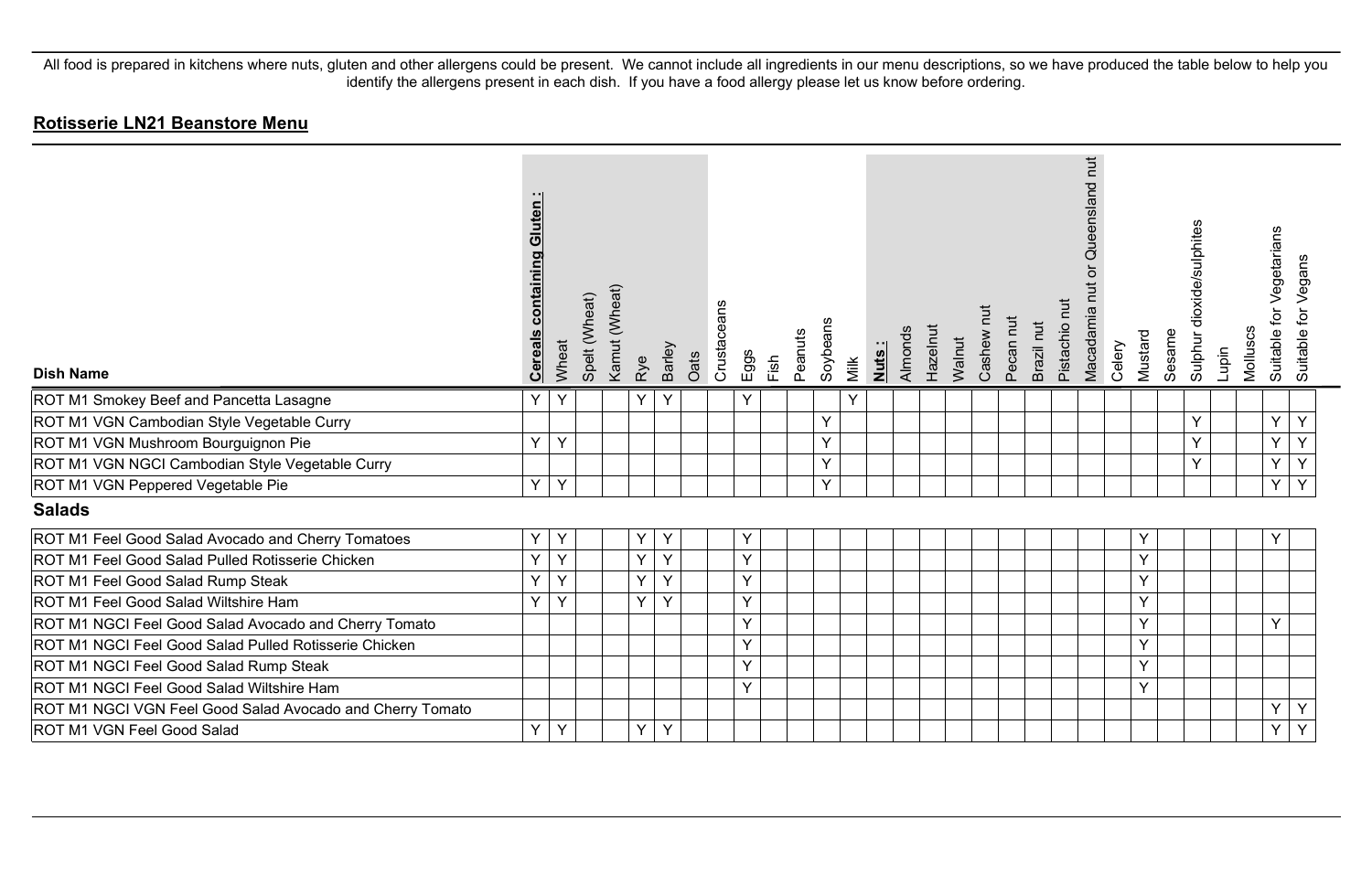| <b>Dish Name</b>                          | <b>Cereals containing Gluten:</b> | Wheat | Spelt (Wheat) | Kamut (Wheat) | Rye | Barley | Oats | Crustaceans | Eggs | Fish | Peanuts | Soybeans | Milk | Nuts: | Almonds | Hazelnut | Walnut | Cashew nut | Pecan nut | Brazil nut | Pistachio nut | Macadamia nut or Queensland nut | Celery | Mustard | Sesame | Sulphur dioxide/sulphites | Lupin | Molluscs | Suitable for Vegetarians | Suitable for Vegans |
|-------------------------------------------|-----------------------------------|-------|---------------|---------------|-----|--------|------|-------------|------|------|---------|----------|------|-------|---------|----------|--------|------------|-----------|------------|---------------|---------------------------------|--------|---------|--------|---------------------------|-------|----------|--------------------------|---------------------|
| <b>Rotisserie</b>                         |                                   |       |               |               |     |        |      |             |      |      |         |          |      |       |         |          |        |            |           |            |               |                                 |        |         |        |                           |       |          |                          |                     |
| ROT M1 Extra Chips 284g                   |                                   |       |               |               |     |        |      |             |      |      |         |          |      |       |         |          |        |            |           |            |               |                                 |        |         |        |                           |       |          | Υ                        | Y                   |
| <b>ROT M1 Extra Coleslaw</b>              |                                   |       |               |               |     |        |      |             | Y    |      |         |          |      |       |         |          |        |            |           |            |               |                                 |        | Υ       |        |                           |       |          | Y                        |                     |
| ROT M1 Extra Corn on the Cob              |                                   |       |               |               |     |        |      |             |      |      |         |          | Y    |       |         |          |        |            |           |            |               |                                 |        |         |        |                           |       |          | Y                        |                     |
| ROT M1 Extra Jacket Potato                |                                   |       |               |               |     |        |      |             |      |      |         |          | Y    |       |         |          |        |            |           |            |               |                                 |        |         |        |                           |       |          | Y                        |                     |
| ROT M1 Extra Mashed Potatoes 284g         |                                   |       |               |               |     |        |      |             |      |      |         |          | Y    |       |         |          |        |            |           |            |               |                                 |        |         |        |                           |       |          | Y                        |                     |
| ROT M1 Extra Roasted Vegetables           |                                   |       |               |               |     |        |      |             |      |      |         |          |      |       |         |          |        |            |           |            |               |                                 |        |         |        |                           |       |          | Y                        | Y                   |
| ROT M1 Extra Sauce Garlic Mushrooms       |                                   |       |               |               |     |        |      |             |      |      |         |          | Y    |       |         |          |        |            |           |            |               |                                 |        |         |        |                           |       |          | Y                        |                     |
| ROT M1 Extra Sauce Gravy Chicken          |                                   |       |               |               |     |        |      |             |      |      |         |          |      |       |         |          |        |            |           |            |               |                                 | Y      |         |        |                           |       |          |                          |                     |
| ROT M1 Extra Sauce Piri Piri 112g         |                                   |       |               |               |     |        |      |             |      |      |         |          |      |       |         |          |        |            |           |            |               |                                 |        |         |        | Y                         |       |          | Y                        | Y                   |
| ROT M1 Extra Sauce Thai Sweet Chilli 112g |                                   |       |               |               |     |        |      |             |      |      |         |          |      |       |         |          |        |            |           |            |               |                                 |        |         |        |                           |       |          | Y                        | $\overline{Y}$      |
| ROT M1 Extra Sauce Tomato and Rosemary    |                                   |       |               |               |     |        |      |             |      |      |         |          |      |       |         |          |        |            |           |            |               |                                 |        |         |        | Y                         |       |          | Ý                        | $\overline{Y}$      |
| ROT M1 Extra Thai Sweet Chilli Coleslaw   |                                   |       |               |               |     |        |      |             |      |      |         |          |      |       |         |          |        |            |           |            |               |                                 |        |         |        |                           |       |          | Y                        | $\overline{Y}$      |
| ROT M1 Hunters No 1 (Batch)               |                                   |       |               |               |     |        |      |             |      |      |         |          | Y    |       |         |          |        |            |           |            |               |                                 |        |         |        |                           |       |          |                          |                     |
| ROT M1 NGCI Rotisserie Chicken Half       |                                   |       |               |               |     |        |      |             | Υ    |      |         |          |      |       |         |          |        |            |           |            |               |                                 | Υ      | Υ       |        |                           |       |          |                          |                     |
| ROT M1 NGCI Rotisserie Chicken Whole      |                                   |       |               |               |     |        |      |             | Y    |      |         |          |      |       |         |          |        |            |           |            |               |                                 | Y      | Y       |        |                           |       |          |                          |                     |
| ROT M1 Rotisserie Chicken Half            |                                   |       |               |               |     |        |      |             | Y    |      |         |          | Y    |       |         |          |        |            |           |            |               |                                 |        | Υ       |        |                           |       |          |                          |                     |
| ROT M1 Rotisserie Chicken Whole           |                                   |       |               |               |     |        |      |             | Y    |      |         |          | Y    |       |         |          |        |            |           |            |               |                                 |        | Y       |        |                           |       |          |                          |                     |
| ROT M1 Seasonal Vegetables (Batch)        |                                   |       |               |               |     |        |      |             |      |      |         |          |      |       |         |          |        |            |           |            |               |                                 |        |         |        |                           |       |          | Y                        | Y                   |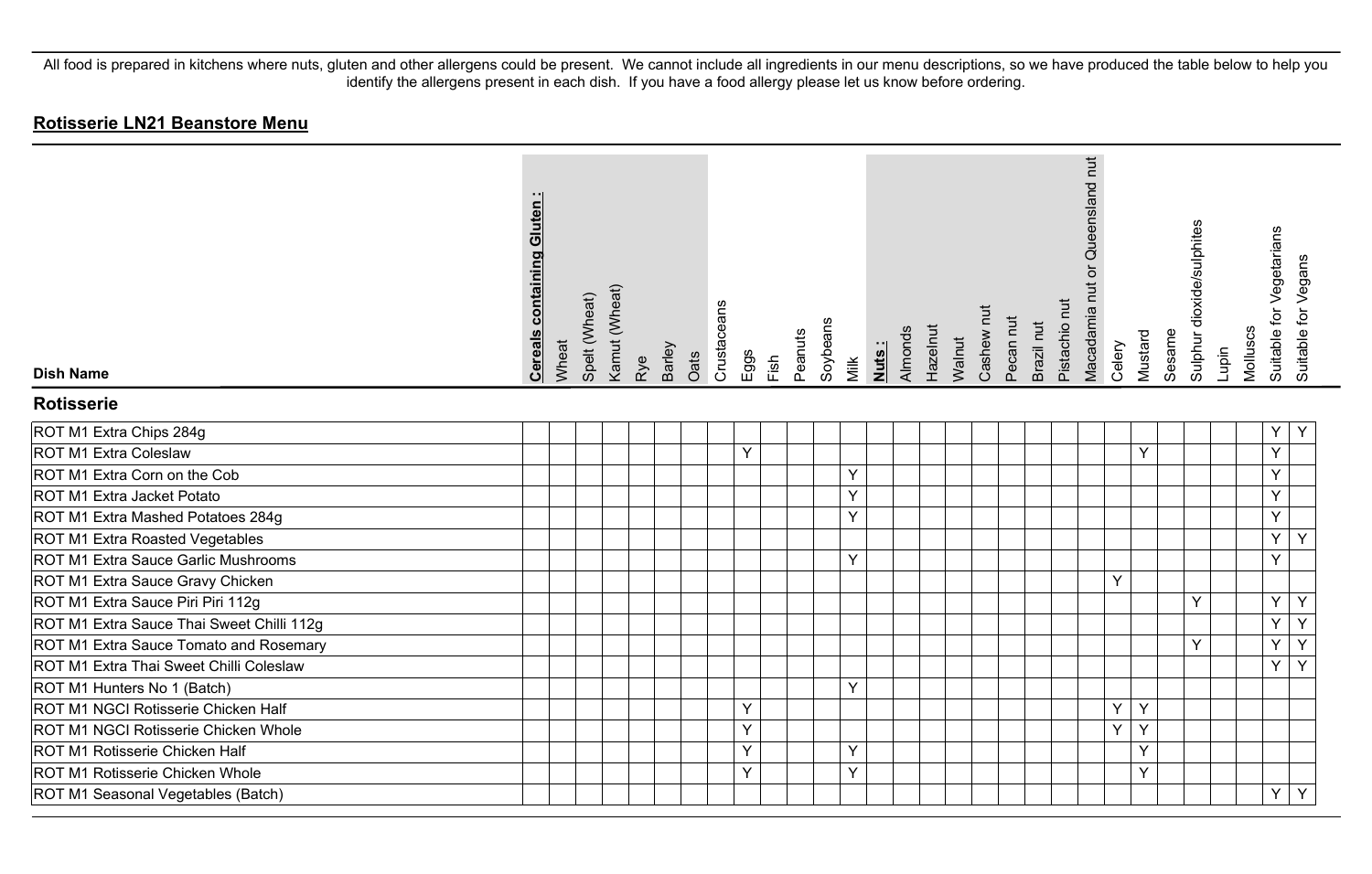| <b>Dish Name</b>                          | <b>containing Gluten:</b><br><b>Cereals</b> | Wheat | Spelt (Wheat) | Kamut (Wheat) | Rye | Barley | Oats | Crustaceans | Eggs | Fish | Peanuts | Soybeans | Milk | Almonds<br>Nuts: | Hazelnut | Walnut | Cashew | Pecan nut | Brazil nut | Pistachio nut | hut<br>Queensland<br>Macadamia nut | Celery | Mustard | Sesame | Sulphur dioxide/sulphites | Lupin | Molluscs | Suitable for Vegetarians | Suitable for Vegans |
|-------------------------------------------|---------------------------------------------|-------|---------------|---------------|-----|--------|------|-------------|------|------|---------|----------|------|------------------|----------|--------|--------|-----------|------------|---------------|------------------------------------|--------|---------|--------|---------------------------|-------|----------|--------------------------|---------------------|
| ROT M1 Side Salad (Batch)                 |                                             |       |               |               |     |        |      |             |      |      |         |          |      |                  |          |        |        |           |            |               |                                    |        |         |        |                           |       |          | Y                        | Y                   |
| ROT M1 Smokehouse Rice and Grains (Batch) | Y                                           | Y     |               |               |     |        |      |             |      |      |         |          |      |                  |          |        |        |           |            |               |                                    |        |         |        | Y                         |       |          | Y                        | Y                   |
| ROT M1 Sunshine Cous Cous (Batch)         | Y                                           | Y     |               |               |     |        |      |             |      |      |         |          |      |                  |          |        |        |           |            |               |                                    |        |         |        | Υ                         |       |          | Y                        | Y                   |
| <b>Grills</b>                             |                                             |       |               |               |     |        |      |             |      |      |         |          |      |                  |          |        |        |           |            |               |                                    |        |         |        |                           |       |          |                          |                     |
| ROT M1 Chicken and Steak                  |                                             |       |               |               |     |        |      |             |      |      |         |          |      |                  |          |        |        |           |            |               |                                    | Υ      | Υ       |        |                           |       |          |                          |                     |
| ROT M1 Mixed Grill                        |                                             |       |               |               |     |        |      |             |      |      |         |          |      |                  |          |        |        |           |            |               |                                    | Y      | Y       |        | Y                         |       |          |                          |                     |
| ROT M1 NGCI Chicken and Steak             |                                             |       |               |               |     |        |      |             |      |      |         |          |      |                  |          |        |        |           |            |               |                                    | Υ      | Y       |        |                           |       |          |                          |                     |
| ROT M1 NGCI Mixed Grill                   |                                             |       |               |               |     |        |      |             |      |      |         |          |      |                  |          |        |        |           |            |               |                                    | Y      | Y       |        | Y                         |       |          |                          |                     |
| ROT M1 Steak NGCI Ribeye 10oz             |                                             |       |               |               |     |        |      |             |      |      |         |          |      |                  |          |        |        |           |            |               |                                    | Y      | Y       |        |                           |       |          |                          |                     |
| ROT M1 Steak NGCI Sirloin 8oz             |                                             |       |               |               |     |        |      |             |      |      |         |          |      |                  |          |        |        |           |            |               |                                    | Y      | Y       |        |                           |       |          |                          |                     |
| ROT M1 Steak NGCI Sirloin 8oz Under 600   |                                             |       |               |               |     |        |      |             |      |      |         |          |      |                  |          |        |        |           |            |               |                                    | Y      | Y       |        |                           |       |          |                          |                     |
| ROT M1 Steak NGCI Sweetcure Gammon 10oz   |                                             |       |               |               |     |        |      |             | Y    |      |         |          |      |                  |          |        |        |           |            |               |                                    |        |         |        |                           |       |          |                          |                     |
| ROT M1 Steak Ribeye 10oz                  | Y                                           | Y     |               |               |     |        |      |             |      |      |         |          |      |                  |          |        |        |           |            |               |                                    | Υ      | Y       |        |                           |       |          |                          |                     |
| ROT M1 Steak Sirloin 8oz                  |                                             |       |               |               |     |        |      |             |      |      |         |          |      |                  |          |        |        |           |            |               |                                    | Y      | Y       |        |                           |       |          |                          |                     |
| ROT M1 Steak Sirloin 8oz under 600        |                                             |       |               |               |     |        |      |             |      |      |         |          |      |                  |          |        |        |           |            |               |                                    | Y      | Y       |        |                           |       |          |                          |                     |
| ROT M1 Steak Sweetcure Gammon 10oz        |                                             |       |               |               |     |        |      |             | Y    |      |         |          |      |                  |          |        |        |           |            |               |                                    |        |         |        |                           |       |          |                          |                     |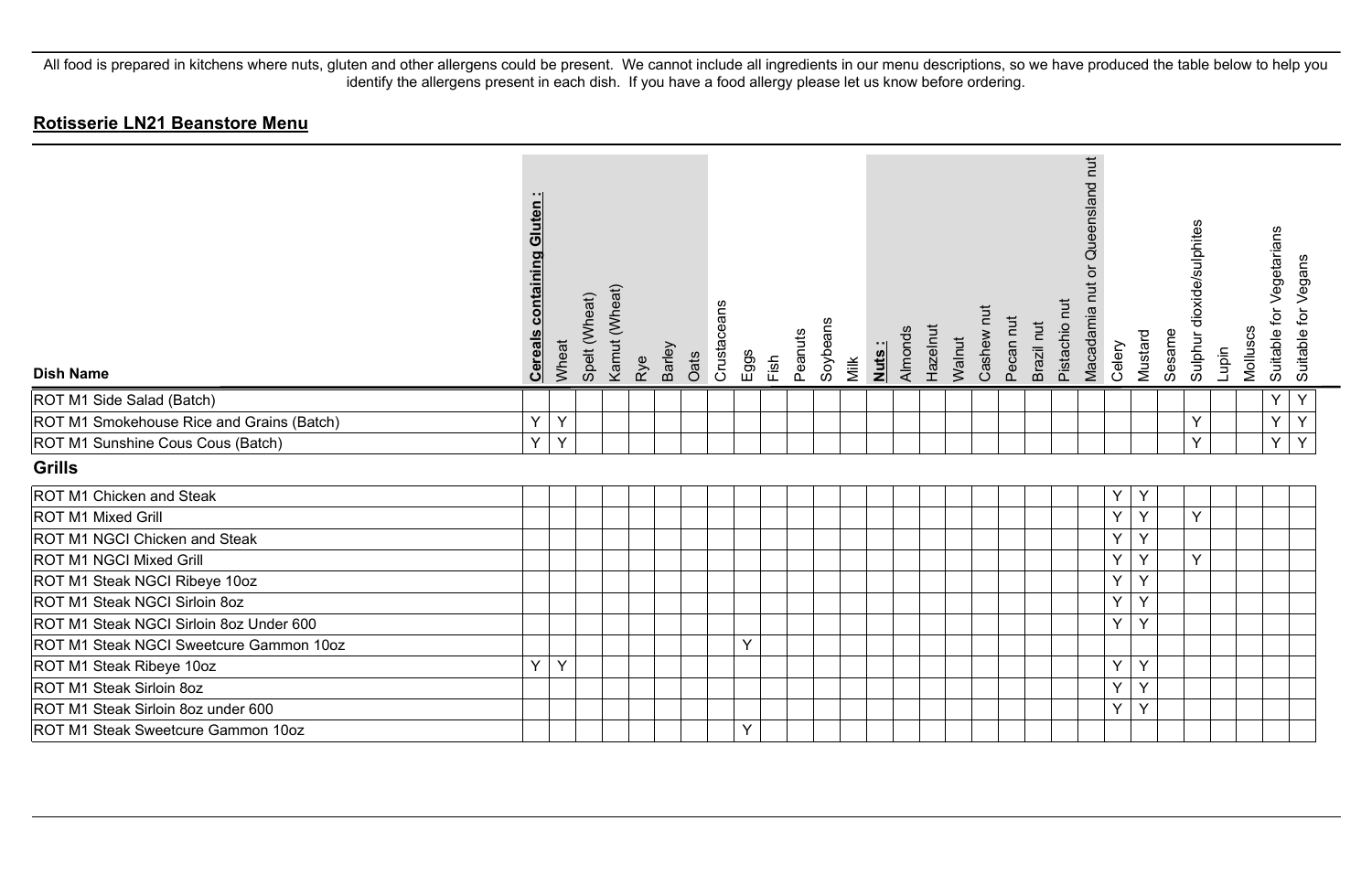| <b>Dish Name</b>                            | containing Gluten<br><b>Cereals</b> | Wheat | Spelt (Wheat) | Kamut (Wheat) | Rye | Barley | Oats | Crustaceans | Eggs | Fish | Soybeans<br>Peanuts | Milk | Nuts: | Almonds | Hazelnut | Walnut | Cashew nut | Pecan nut | Brazil nut | Pistachio nut | Queensland nut<br>Macadamia nut or | Celery | Mustard | Sesame | Sulphur dioxide/sulphites | Lupin | Molluscs | Suitable for Vegetarians | Suitable for Vegans |
|---------------------------------------------|-------------------------------------|-------|---------------|---------------|-----|--------|------|-------------|------|------|---------------------|------|-------|---------|----------|--------|------------|-----------|------------|---------------|------------------------------------|--------|---------|--------|---------------------------|-------|----------|--------------------------|---------------------|
| <b>Burgers</b>                              |                                     |       |               |               |     |        |      |             |      |      |                     |      |       |         |          |        |            |           |            |               |                                    |        |         |        |                           |       |          |                          |                     |
| ROT M1 Burger Bacon and Cheese              | Y.                                  | Y     |               |               |     |        |      |             | Υ    |      | Υ                   | Y    |       |         |          |        |            |           |            |               |                                    |        | Υ       |        | Υ                         |       |          |                          |                     |
| ROT M1 Burger Bacon and Cheese XL           | Y.                                  | Y     |               |               |     |        |      |             | Y    |      | Y                   | Y    |       |         |          |        |            |           |            |               |                                    |        | Y       |        | Y                         |       |          |                          |                     |
| ROT M1 Burger Buttermilk Chicken            | Y                                   | Y     |               |               |     |        |      |             | Y    |      | Y                   | Y    |       |         |          |        |            |           |            |               |                                    | Y      | Y       |        |                           |       |          |                          |                     |
| ROT M1 Burger Buttermilk Chicken XL         | Y                                   | Y     |               |               |     |        |      |             | Y    |      | Y                   | Y    |       |         |          |        |            |           |            |               |                                    | Y      | Y       |        |                           |       |          |                          |                     |
| ROT M1 Burger Classic Beef                  | Y.                                  | Y     |               |               |     |        |      |             | Y    |      | Y                   |      |       |         |          |        |            |           |            |               |                                    |        | Y       |        | Y                         |       |          |                          |                     |
| ROT M1 Burger Classic Beef XL               | Y.                                  | Y     |               |               |     |        |      |             | Y    |      | Y                   |      |       |         |          |        |            |           |            |               |                                    |        | Y       |        | Y                         |       |          |                          |                     |
| ROT M1 Burger Classic Chicken               | Ý                                   | Y     |               |               |     |        |      |             | Υ    |      | Y                   | Y    |       |         |          |        |            |           |            |               |                                    | Υ      | Y       |        | Y                         |       |          |                          |                     |
| ROT M1 Burger Classic Chicken XL            | Y                                   | Y     |               |               |     |        |      |             | Y    |      | Y                   | Y    |       |         |          |        |            |           |            |               |                                    | Y      | Y       |        | Y                         |       |          |                          |                     |
| ROT M1 Burger Classic Plant Based           | Y                                   | Y     |               |               |     | Y      | Y    |             | Y    |      | Y                   |      |       |         |          |        |            |           |            |               |                                    |        | Y       |        | Y                         |       |          | Y                        |                     |
| ROT M1 Burger Classic Plant Based XL        | Y.                                  | Y     |               |               |     | Y      | Y    |             | Y    |      | Y                   |      |       |         |          |        |            |           |            |               |                                    |        | Y       |        | Y                         |       |          | Y                        |                     |
| ROT M1 Burger Classic Rotisserie Chicken    | Y.                                  | Y     |               |               |     |        |      |             | Y    |      | Y                   |      |       |         |          |        |            |           |            |               |                                    |        | Y       |        | Y                         |       |          |                          |                     |
| ROT M1 Burger Classic Rotisserie Chicken XL | Y                                   | Y     |               |               |     |        |      |             | Y    |      | Y                   |      |       |         |          |        |            |           |            |               |                                    |        | Y       |        | Y                         |       |          |                          |                     |
| ROT M1 Burger Two Way Chicken               | Y.                                  | Y     |               |               |     |        |      |             | Y    |      | Y                   | Y    |       |         |          |        |            |           |            |               |                                    | Y      | Y       |        | Y                         |       |          |                          |                     |
| ROT M1 Burger Two Way Chicken XL            | Y                                   | Y     |               |               |     |        |      |             | Y    |      | Y                   | Y    |       |         |          |        |            |           |            |               |                                    | Y      | Y       |        | Y                         |       |          |                          |                     |
| ROT M1 VGN Burger Classic Plant Based       | Y.                                  | Y     |               |               |     | Y      | Y    |             |      |      | Y                   |      |       |         |          |        |            |           |            |               |                                    |        |         |        | Y                         |       |          | Y                        | Y                   |
| ROT M1 VGN Burger Classic Plant Based XL    | Y                                   | Y     |               |               |     | Y      | Y    |             |      |      | Y                   |      |       |         |          |        |            |           |            |               |                                    |        |         |        | Y                         |       |          | Y                        | Υ                   |
| ROT M1 VGN Burger Mint Garden               | Y                                   | Y     |               |               |     |        |      |             |      |      | Y                   |      |       |         |          |        |            |           |            |               |                                    |        | Υ       |        | Y                         |       |          | Υ                        | Υ                   |
| ROT M1 VGN Burger Mint Garden XL            | Y.                                  | Y     |               |               |     |        |      |             |      |      | Y                   |      |       |         |          |        |            |           |            |               |                                    |        |         |        | Y                         |       |          | Y                        | Y                   |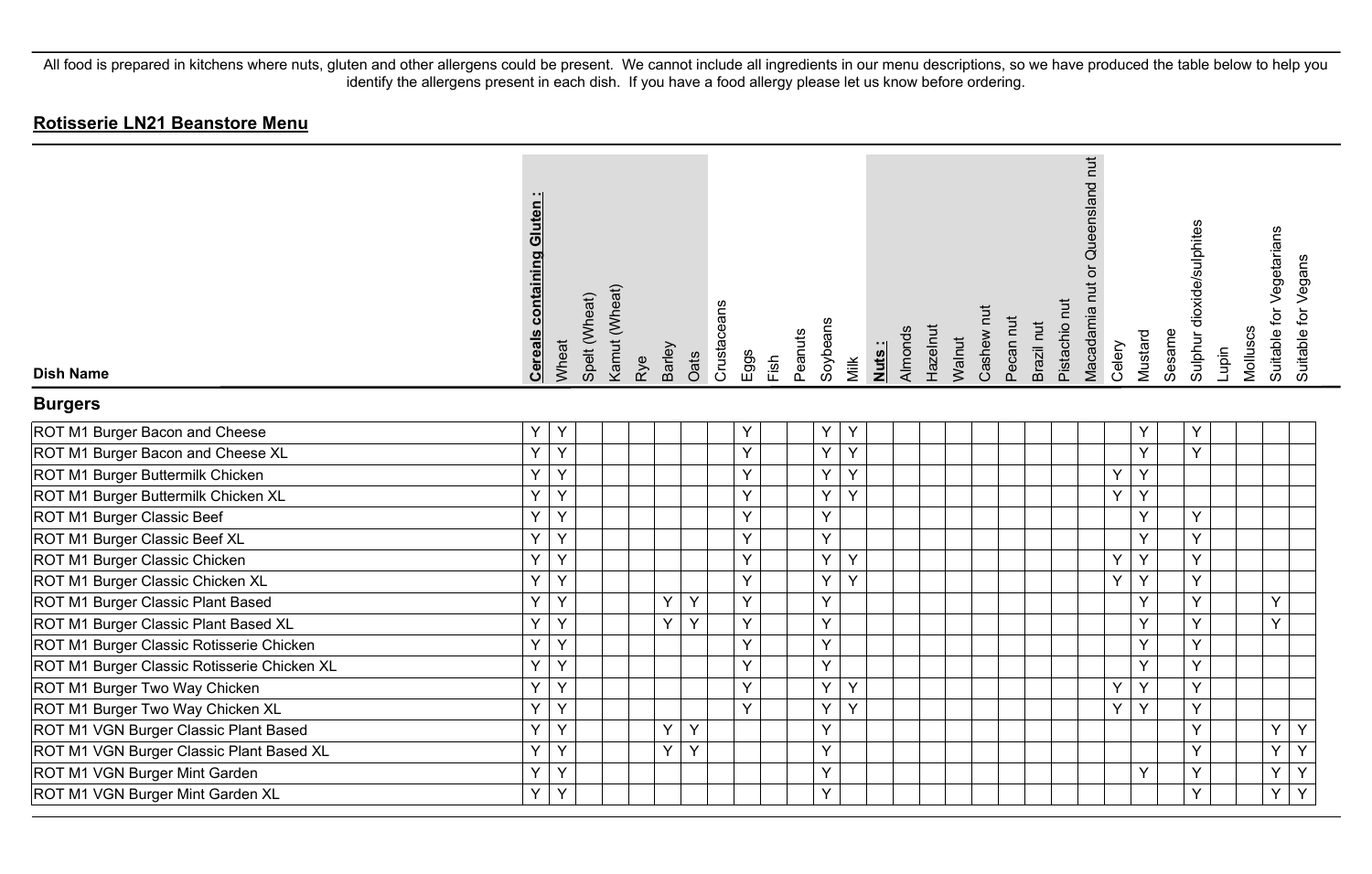| <b>Dish Name</b>                              | <b>Cereals containing Gluten:</b> | Wheat       | Spelt (Wheat) | Kamut (Wheat) | Rye | Barley | Crustaceans<br>Oats | Eggs | Fish | Peanuts | Soybeans | Milk | Almonds<br>Nuts: | Hazelnut | Walnut | Cashew nut | Pecan nut | Brazil nut | Pistachio nut | Queensland nut<br>Macadamia nut or | Celery | Mustard | Sesame | Sulphur dioxide/sulphites | Molluscs<br>Lupin | Suitable for Vegetarians | Suitable for Vegans |
|-----------------------------------------------|-----------------------------------|-------------|---------------|---------------|-----|--------|---------------------|------|------|---------|----------|------|------------------|----------|--------|------------|-----------|------------|---------------|------------------------------------|--------|---------|--------|---------------------------|-------------------|--------------------------|---------------------|
| <b>Sunday Roasts</b>                          |                                   |             |               |               |     |        |                     |      |      |         |          |      |                  |          |        |            |           |            |               |                                    |        |         |        |                           |                   |                          |                     |
| ROT M1 KID Sunday NGCI Roast Beef             |                                   |             |               |               |     |        |                     |      |      |         |          |      |                  |          |        |            |           |            |               |                                    |        |         |        | Y                         |                   |                          |                     |
| ROT M1 KID Sunday NGCI Roast Chicken          |                                   |             |               |               |     |        |                     |      |      |         |          |      |                  |          |        |            |           |            |               |                                    |        |         |        | $\vee$                    |                   |                          |                     |
| ROT M1 KID Sunday NGCI Roast Pork             |                                   |             |               |               |     |        |                     |      |      |         |          |      |                  |          |        |            |           |            |               |                                    |        |         |        | Y                         |                   |                          |                     |
| ROT M1 KID Sunday Roast Beef                  | Y                                 | Y           |               |               |     |        |                     | Y    |      |         |          | Y    |                  |          |        |            |           |            |               |                                    |        |         |        | Y                         |                   |                          |                     |
| ROT M1 KID Sunday Roast Chicken               | Υ                                 | Y           |               |               |     |        |                     | Y    |      |         |          | Υ    |                  |          |        |            |           |            |               |                                    |        |         |        | Y                         |                   |                          |                     |
| ROT M1 KID Sunday Roast Pork                  | Y                                 | Y           |               |               |     |        |                     | Y    |      |         |          | Y    |                  |          |        |            |           |            |               |                                    |        |         |        | $\vee$                    |                   |                          |                     |
| ROT M1 KID Sunday Veggie Sausages             | Y.                                | Y           |               |               |     | Y      | Y                   | Y    |      |         |          | Y    |                  |          |        |            |           |            |               |                                    |        |         |        | Y                         |                   | Y                        |                     |
| ROT M1 KID Sunday VGN Veggie Sausages         | Y                                 | Y           |               |               |     | Y      | Y                   |      |      |         |          |      |                  |          |        |            |           |            |               |                                    |        |         |        | Y                         |                   | Y                        | Y                   |
| ROT M1 Sunday NGCI Roast Beef Topside         |                                   |             |               |               |     |        |                     |      |      |         |          |      |                  |          |        |            |           |            |               |                                    | Y      |         |        | $\vee$                    |                   |                          |                     |
| ROT M1 Sunday NGCI Roast Pork Leg             |                                   |             |               |               |     |        |                     |      |      |         |          |      |                  |          |        |            |           |            |               |                                    | Y      |         |        | Y                         |                   |                          |                     |
| ROT M1 Sunday NGCI Rotisserie Chicken         |                                   |             |               |               |     |        |                     |      |      |         |          |      |                  |          |        |            |           |            |               |                                    | Y      |         |        | $\vee$                    |                   |                          |                     |
| ROT M1 Sunday Roast Beef                      | Y.                                | Y           |               |               |     |        |                     | Y    |      |         |          | Y    |                  |          |        |            |           |            |               |                                    | Y      |         |        | Y                         |                   |                          |                     |
| ROT M1 Sunday Roast Mushroom Peppered Pie     | Y                                 | Y           |               |               |     |        |                     | Y    |      |         | Y        | Y    |                  |          |        |            |           |            |               |                                    | Y      |         |        | Y                         |                   | Y                        |                     |
| ROT M1 Sunday Roast Pork Leg                  | Y                                 | Y           |               |               |     | Y      |                     | Y    |      |         |          | Y    |                  |          |        |            |           |            |               |                                    | Y      |         |        | Y                         |                   |                          |                     |
| ROT M1 Sunday Rotisserie Chicken              | Υ                                 | Y           |               |               |     |        |                     | Y    |      |         |          | Y    |                  |          |        |            |           |            |               |                                    | Y      |         |        | Y                         |                   |                          |                     |
| ROT M1 Sunday VGN Roast Mushroom Peppered Pie | Y                                 | $\mathsf Y$ |               |               |     |        |                     |      |      |         | Y        |      |                  |          |        |            |           |            |               |                                    | Y      |         |        | Y                         |                   | Y                        | Y                   |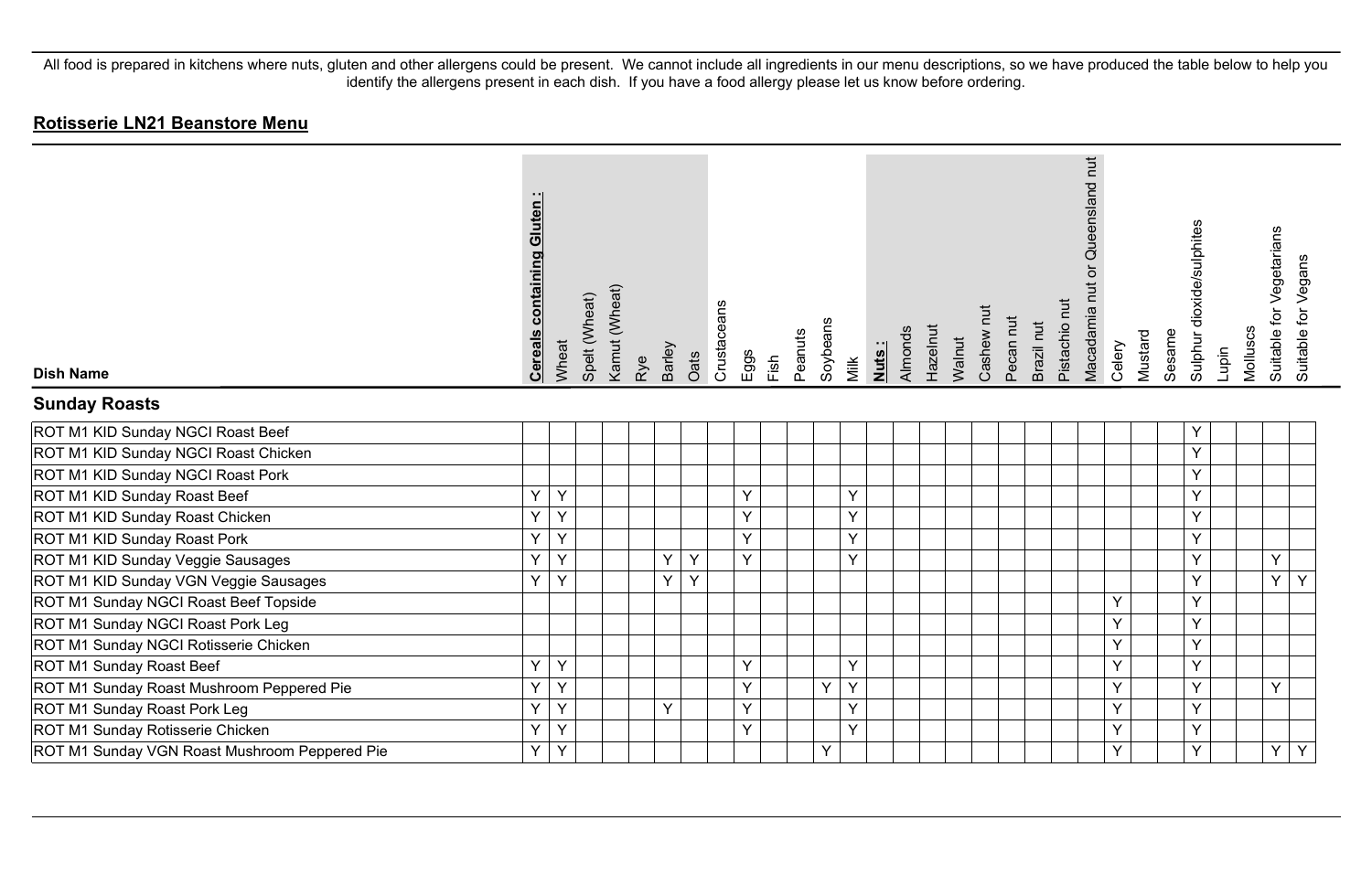| <b>Dish Name</b>                             | <b>Cereals containing Gluten:</b> | Wheat | Spelt (Wheat) | Kamut (Wheat) | Rye            | Barley | Oats | Crustaceans | Eggs | Fish | Peanuts | Soybeans | Milk | Almonds<br>Nuts: | Hazelnut | Walnut | Cashew nut | Pecan nut | Brazil nut | Pistachio nut | Macadamia nut or Queensland nut | Celery | Mustard | Sesame | Sulphur dioxide/sulphites | Lupin | Molluscs | Suitable for Vegetarians | Suitable for Vegans |
|----------------------------------------------|-----------------------------------|-------|---------------|---------------|----------------|--------|------|-------------|------|------|---------|----------|------|------------------|----------|--------|------------|-----------|------------|---------------|---------------------------------|--------|---------|--------|---------------------------|-------|----------|--------------------------|---------------------|
| <b>Side Orders</b>                           |                                   |       |               |               |                |        |      |             |      |      |         |          |      |                  |          |        |            |           |            |               |                                 |        |         |        |                           |       |          |                          |                     |
| ROT M1 Beer Battered Onion Rings x6          | Y                                 | Y     |               |               |                |        |      |             |      |      |         |          |      |                  |          |        |            |           |            |               |                                 |        |         |        |                           |       |          | Υ                        | Υ                   |
| ROT M1 Extra Bread and Butter Brown x2 Slice | Y                                 | Y     |               |               |                | Y      |      |             |      |      |         |          | Y    |                  |          |        |            |           |            |               |                                 |        |         |        |                           |       |          | Y                        |                     |
| ROT M1 Extra Bread and Butter White x2 Slice | Y.                                | Y     |               |               |                | Y      |      |             |      |      |         |          | Y    |                  |          |        |            |           |            |               |                                 |        |         |        |                           |       |          | Y                        |                     |
| ROT M1 Extra Butter Smokey Bacon 20g         |                                   |       |               |               |                |        |      |             |      |      |         |          | Y    |                  |          |        |            |           |            |               |                                 |        |         |        | Y                         |       |          |                          |                     |
| ROT M1 Extra Chips 284g                      |                                   |       |               |               |                |        |      |             |      |      |         |          |      |                  |          |        |            |           |            |               |                                 |        |         |        |                           |       |          | Y                        | Y                   |
| ROT M1 Extra Coleslaw                        |                                   |       |               |               |                |        |      |             | Y    |      |         |          |      |                  |          |        |            |           |            |               |                                 |        | Υ       |        |                           |       |          | Y                        |                     |
| ROT M1 Extra Garlic Ciabatta                 | Y.                                | Y     |               |               | Y              | Y      |      |             |      |      |         |          |      |                  |          |        |            |           |            |               |                                 |        |         |        |                           |       |          | Y                        | Y                   |
| ROT M1 Extra Garlic Ciabatta Cheesy          | Y.                                | Y     |               |               | $\overline{Y}$ | Y      |      |             |      |      |         |          | Y    |                  |          |        |            |           |            |               |                                 |        |         |        |                           |       |          | Y                        |                     |
| ROT M1 Extra House Salad                     |                                   |       |               |               |                |        |      |             |      |      |         |          |      |                  |          |        |            |           |            |               |                                 |        |         |        |                           |       |          | Y                        | Y                   |
| ROT M1 Extra Posh Cheesy Chips               | Y.                                | Y     |               |               |                | Y      |      |             | Y    |      |         |          | Y    |                  |          |        |            |           |            |               |                                 |        | Y       |        |                           |       |          |                          |                     |
| ROT M1 Extra Posh Cheesy Chips with Bacon    | Y.                                | Y     |               |               |                | Y      |      |             | Y    |      |         |          | Y    |                  |          |        |            |           |            |               |                                 |        | Y       |        |                           |       |          |                          |                     |
| ROT M1 Extra Roasted Vegetables              |                                   |       |               |               |                |        |      |             |      |      |         |          |      |                  |          |        |            |           |            |               |                                 |        |         |        |                           |       |          | Y                        | Y                   |
| ROT M1 Extra Rotisserie Chicken Wings x2     |                                   |       |               |               |                |        |      |             |      |      |         |          |      |                  |          |        |            |           |            |               |                                 |        |         |        |                           |       |          |                          |                     |
| ROT M1 Extra Sauce Diane                     | Y.                                | Y     |               |               |                |        |      |             |      |      |         |          | Y    |                  |          |        |            |           |            |               |                                 | Y      | Y       |        | <b>V</b>                  |       |          | Y                        |                     |
| ROT M1 Extra Sauce Peppercorn                |                                   |       |               |               |                |        |      |             |      |      |         |          | Y    |                  |          |        |            |           |            |               |                                 | Y      |         |        |                           |       |          |                          |                     |
| ROT M1 Extra Sauce Peppercorn (NEW)          |                                   |       |               |               |                |        |      |             |      |      |         | Y        | Y    |                  |          |        |            |           |            |               |                                 |        |         |        |                           |       |          |                          |                     |
| ROT M1 Extra Sauce Rarebit                   | Y.                                | Y     |               |               |                | Y      |      |             | Y    |      |         |          | Y    |                  |          |        |            |           |            |               |                                 |        | Y       |        |                           |       |          |                          |                     |
| ROT M1 Extra Seasonal Vegetables             |                                   |       |               |               |                |        |      |             |      |      |         |          |      |                  |          |        |            |           |            |               |                                 |        |         |        |                           |       |          | Y                        | Y                   |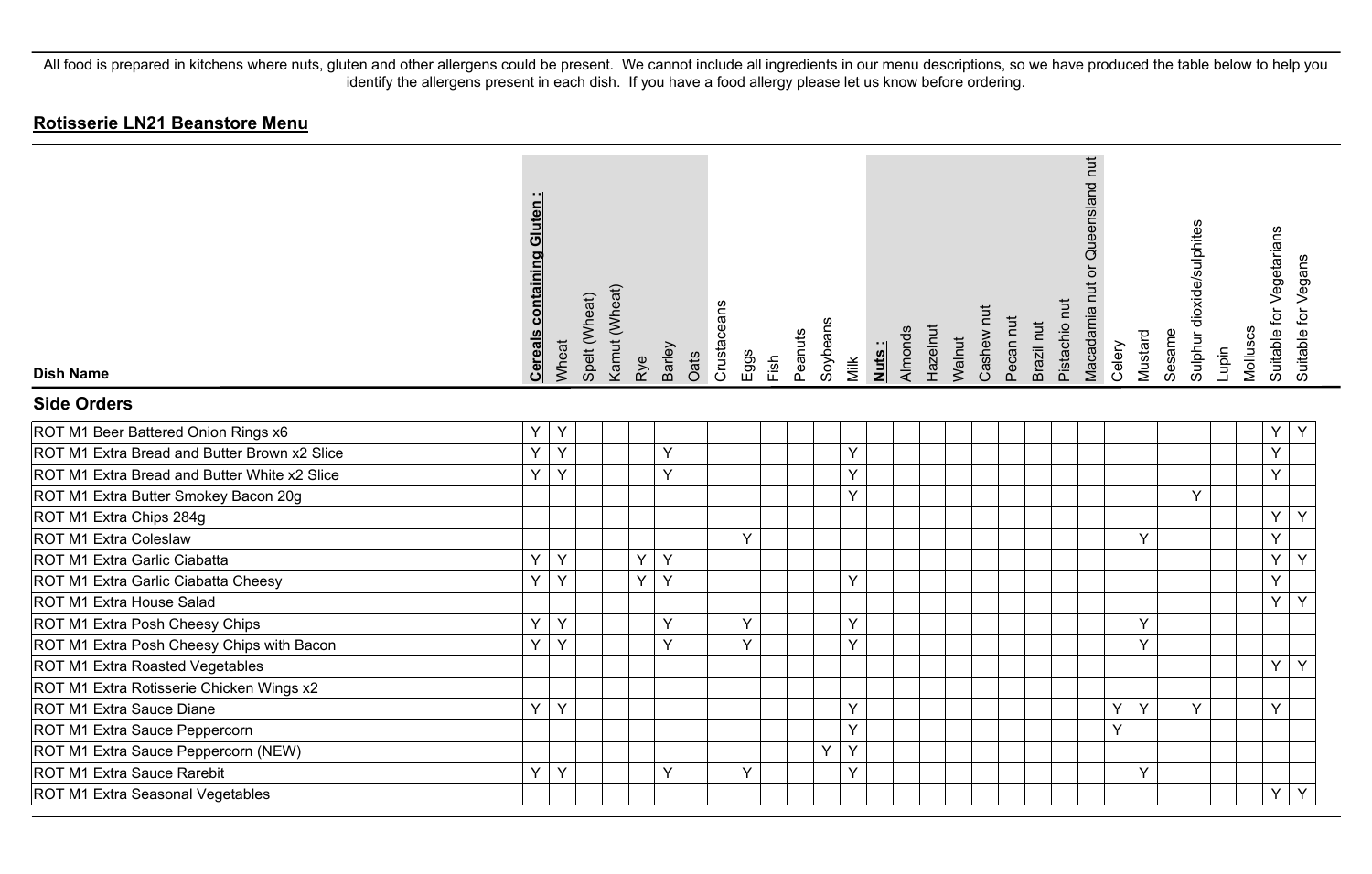| <b>Dish Name</b>                        | .<br>Gluten<br>puing<br><u>contail</u><br>Cereal | Wheat | <b>Vheat</b> )<br>Spelt | neat)<br>Kamut | Rye | Barley | Oats | ans<br>Φ<br>Crustace | Eggs         | Fish | uts<br>Pean | Soyb | Milk         | <u>Nuts:</u> | Almond<br>Hazeln | Walnut | Cashe | Pecan | Brazil | πυt<br>Pistachio | ち<br>짇<br>Ō<br>Vlacadamia | ∽<br>Celer | P<br>Mustar | Sesame | diphites<br>dioxide/s<br>Sulph | Lupin | egetaria<br>호<br>ပ္ပ<br>Suitable<br><b>Mollus</b> | gans<br>⊋<br>Suitable |  |
|-----------------------------------------|--------------------------------------------------|-------|-------------------------|----------------|-----|--------|------|----------------------|--------------|------|-------------|------|--------------|--------------|------------------|--------|-------|-------|--------|------------------|---------------------------|------------|-------------|--------|--------------------------------|-------|---------------------------------------------------|-----------------------|--|
| ROT M1 Extra Sweet Potato Fries 284g    |                                                  |       |                         |                |     |        |      |                      |              |      |             |      |              |              |                  |        |       |       |        |                  |                           |            |             |        |                                |       | $\vee$                                            | $\checkmark$          |  |
| ROT M1 Extra Thai Sweet Chilli Coleslaw |                                                  |       |                         |                |     |        |      |                      |              |      |             |      |              |              |                  |        |       |       |        |                  |                           |            |             |        |                                |       | $\checkmark$                                      | $\checkmark$          |  |
| ROT M1 NGCI Extra Bread and Butter      |                                                  |       |                         |                |     |        |      |                      | $\checkmark$ |      |             |      | $\checkmark$ |              |                  |        |       |       |        |                  |                           |            |             |        |                                |       | $\checkmark$                                      |                       |  |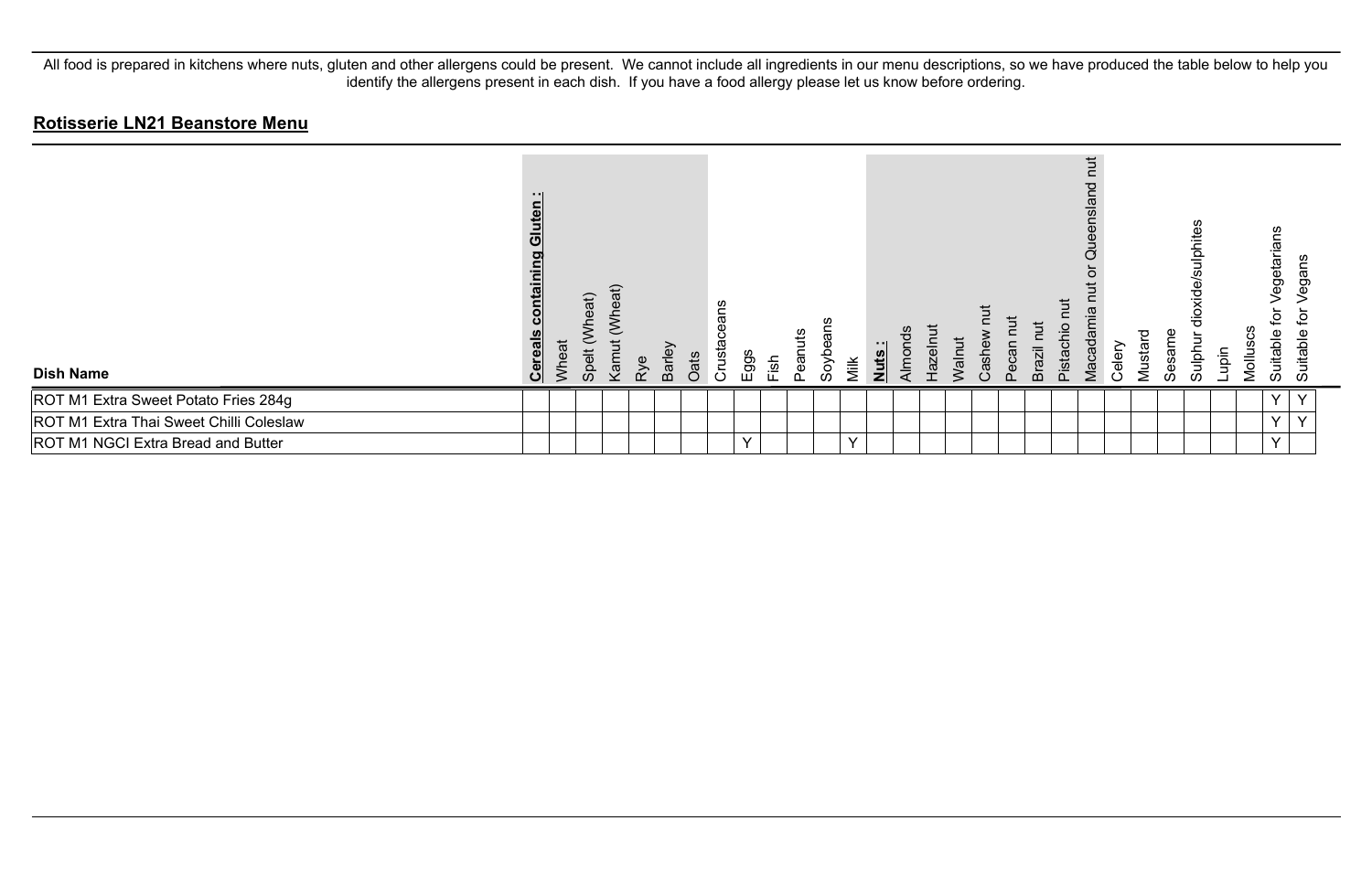| <b>Dish Name</b>                           | <b>Cereals containing Gluten:</b> | Wheat | Spelt (Wheat) | Kamut (Wheat) | Rye | Barley | Oats | Crustaceans | Eggs | Fish | Peanuts | Soybeans | Milk | Nuts: | Almonds | Hazelnut | Walnut | Cashew nut | Pecan nut | Brazil nut | Pistachio nut | Queensland nut<br>ð<br>Macadamia nut | Celery | Mustard | Sesame | Sulphur dioxide/sulphites | Lupin | Molluscs | Suitable for Vegetarians | Suitable for Vegans |
|--------------------------------------------|-----------------------------------|-------|---------------|---------------|-----|--------|------|-------------|------|------|---------|----------|------|-------|---------|----------|--------|------------|-----------|------------|---------------|--------------------------------------|--------|---------|--------|---------------------------|-------|----------|--------------------------|---------------------|
| <b>Extras</b>                              |                                   |       |               |               |     |        |      |             |      |      |         |          |      |       |         |          |        |            |           |            |               |                                      |        |         |        |                           |       |          |                          |                     |
| ROT M1 Extra Avocado Half                  |                                   |       |               |               |     |        |      |             |      |      |         |          |      |       |         |          |        |            |           |            |               |                                      |        |         |        |                           |       |          | Υ                        | Y                   |
| ROT M1 Extra Bacon Rasher                  |                                   |       |               |               |     |        |      |             |      |      |         |          |      |       |         |          |        |            |           |            |               |                                      |        |         |        |                           |       |          |                          |                     |
| ROT M1 Extra Baked Beans 100g              |                                   |       |               |               |     |        |      |             |      |      |         |          |      |       |         |          |        |            |           |            |               |                                      |        |         |        |                           |       |          | Y                        | Y                   |
| ROT M1 Extra Beef Burger 6oz               |                                   |       |               |               |     |        |      |             |      |      |         |          |      |       |         |          |        |            |           |            |               |                                      |        |         |        | Y                         |       |          |                          |                     |
| ROT M1 Extra Buttermilk Chicken Goujons x2 | Ý                                 | Y     |               |               |     |        |      |             |      |      |         | Y        | Y    |       |         |          |        |            |           |            |               |                                      | Y      |         |        |                           |       |          |                          |                     |
| ROT M1 Extra Buttermilk Chicken Goujons x3 | Y                                 | Y     |               |               |     |        |      |             |      |      |         | Y        | Y    |       |         |          |        |            |           |            |               |                                      | Y      |         |        |                           |       |          |                          |                     |
| ROT M1 Extra Cabbage 50g                   |                                   |       |               |               |     |        |      |             |      |      |         |          |      |       |         |          |        |            |           |            |               |                                      |        |         |        |                           |       |          | Y                        | Y                   |
| ROT M1 Extra Carrots 85g                   |                                   |       |               |               |     |        |      |             |      |      |         |          |      |       |         |          |        |            |           |            |               |                                      |        |         |        |                           |       |          | $\overline{Y}$           | $\overline{Y}$      |
| ROT M1 Extra Cauliflower Cheese            |                                   |       |               |               |     |        |      |             |      |      |         | Y        | Y    |       |         |          |        |            |           |            |               |                                      |        |         |        | Y                         |       |          | Y                        |                     |
| ROT M1 Extra Cheese Applewood Slice        |                                   |       |               |               |     |        |      |             |      |      |         |          | Y    |       |         |          |        |            |           |            |               |                                      |        |         |        |                           |       |          | Y                        |                     |
| ROT M1 Extra Cheese Brie 28g               |                                   |       |               |               |     |        |      |             |      |      |         |          | Y    |       |         |          |        |            |           |            |               |                                      |        |         |        |                           |       |          | Y                        |                     |
| ROT M1 Extra Cheese Cheddar 56g            |                                   |       |               |               |     |        |      |             |      |      |         |          | Y    |       |         |          |        |            |           |            |               |                                      |        |         |        |                           |       |          | Υ                        |                     |
| ROT M1 Extra Cheese Feta 100g              |                                   |       |               |               |     |        |      |             |      |      |         |          | Y    |       |         |          |        |            |           |            |               |                                      |        |         |        |                           |       |          | Y                        |                     |
| ROT M1 Extra Cheese Halloumi 50g           |                                   |       |               |               |     |        |      |             |      |      |         |          | Y    |       |         |          |        |            |           |            |               |                                      |        |         |        |                           |       |          | Y                        |                     |
| ROT M1 Extra Cheese Stilton 28g            |                                   |       |               |               |     |        |      |             |      |      |         |          | Y    |       |         |          |        |            |           |            |               |                                      |        |         |        |                           |       |          | Y                        |                     |
| ROT M1 Extra Cherry Tomatoes               |                                   |       |               |               |     |        |      |             |      |      |         |          |      |       |         |          |        |            |           |            |               |                                      |        |         |        |                           |       |          | Y                        | Y                   |
| ROT M1 Extra Chocolate Flake               |                                   |       |               |               |     |        |      |             |      |      |         |          | Y    |       |         |          |        |            |           |            |               |                                      |        |         |        |                           |       |          | Y                        |                     |
| ROT M1 Extra Corn on the Cob               |                                   |       |               |               |     |        |      |             |      |      |         |          | Y    |       |         |          |        |            |           |            |               |                                      |        |         |        |                           |       |          | Y                        |                     |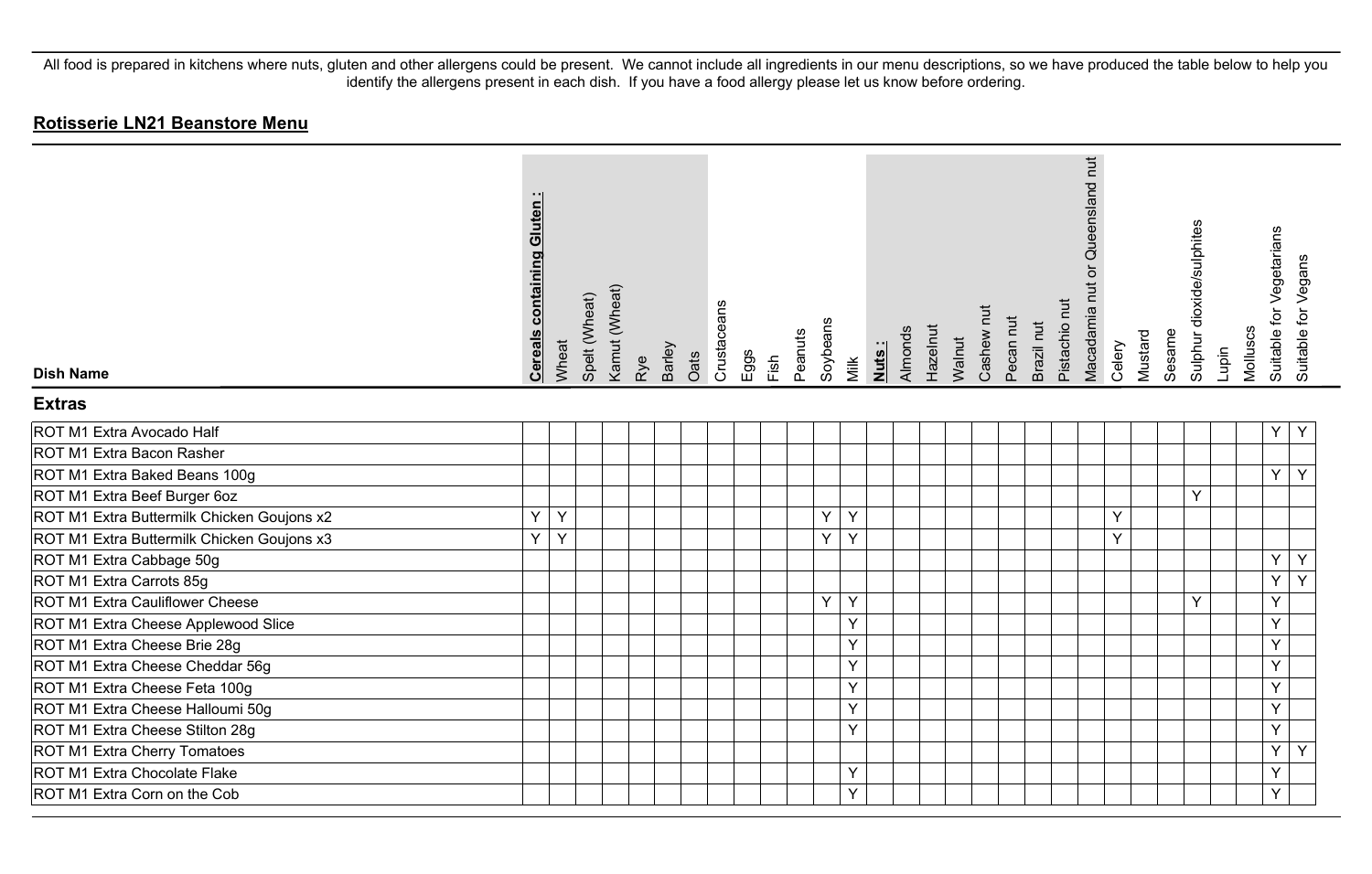| <b>Dish Name</b>                   | <b>Cereals containing Gluten:</b> | Wheat | Spelt (Wheat) | Kamut (Wheat) | Rye | Barley | Oats | Crustaceans | Eggs | Fish | Peanuts | Soybeans | Milk | <u>Nuts:</u> | Almonds | Hazelnut | Walnut | Cashew nut | Pecan nut | Brazil nut | Pistachio nut | Macadamia nut or Queensland nut | Celery | Mustard | Sesame | Sulphur dioxide/sulphites | Lupin | Molluscs | for Vegetarians<br>Suitable f | Suitable for Vegans |
|------------------------------------|-----------------------------------|-------|---------------|---------------|-----|--------|------|-------------|------|------|---------|----------|------|--------------|---------|----------|--------|------------|-----------|------------|---------------|---------------------------------|--------|---------|--------|---------------------------|-------|----------|-------------------------------|---------------------|
| ROT M1 Extra Cream 56ml            |                                   |       |               |               |     |        |      |             |      |      |         |          | Y    |              |         |          |        |            |           |            |               |                                 |        |         |        |                           |       |          | Y                             |                     |
| ROT M1 Extra Custard 100g          |                                   |       |               |               |     |        |      |             |      |      |         |          | Y    |              |         |          |        |            |           |            |               |                                 |        |         |        |                           |       |          | Y                             |                     |
| ROT M1 Extra Egg Fried             |                                   |       |               |               |     |        |      |             | Υ    |      |         |          |      |              |         |          |        |            |           |            |               |                                 |        |         |        |                           |       |          | Y                             |                     |
| ROT M1 Extra Ice Cream Chocolate   |                                   |       |               |               |     |        |      |             |      |      |         | Y        | Y    |              |         |          |        |            |           |            |               |                                 |        |         |        |                           |       |          | Y                             |                     |
| ROT M1 Extra Ice Cream Strawberry  |                                   |       |               |               |     |        |      |             |      |      |         |          | Y    |              |         |          |        |            |           |            |               |                                 |        |         |        |                           |       |          | Y                             |                     |
| ROT M1 Extra Ice Cream Vanilla     |                                   |       |               |               |     |        |      |             |      |      |         |          | Y    |              |         |          |        |            |           |            |               |                                 |        |         |        |                           |       |          | Y                             |                     |
| ROT M1 Extra Jacket Potato         |                                   |       |               |               |     |        |      |             |      |      |         |          | Y    |              |         |          |        |            |           |            |               |                                 |        |         |        |                           |       |          | Y                             |                     |
| ROT M1 Extra Mashed Potatoes 284g  |                                   |       |               |               |     |        |      |             |      |      |         |          | Y    |              |         |          |        |            |           |            |               |                                 |        |         |        |                           |       |          | Y                             |                     |
| ROT M1 Extra Mushroom Grilled      |                                   |       |               |               |     |        |      |             |      |      |         |          |      |              |         |          |        |            |           |            |               |                                 |        |         |        |                           |       |          | Y                             | Y                   |
| ROT M1 Extra Naan Bread            | Υ                                 | Y     |               |               |     |        |      |             |      |      |         |          | Y    |              |         |          |        |            |           |            |               |                                 |        |         |        |                           |       |          | Y                             |                     |
| ROT M1 Extra New Potatoes 284g     |                                   |       |               |               |     |        |      |             |      |      |         |          | Y    |              |         |          |        |            |           |            |               |                                 |        |         |        |                           |       |          | Y                             |                     |
| ROT M1 Extra Peas 85g              |                                   |       |               |               |     |        |      |             |      |      |         |          |      |              |         |          |        |            |           |            |               |                                 |        |         |        |                           |       |          | Y                             | Y                   |
| ROT M1 Extra Pigs in Blankets x3   |                                   |       |               |               |     |        |      |             |      |      |         | Y        |      |              |         |          |        |            |           |            |               |                                 |        |         |        | Y                         |       |          |                               |                     |
| ROT M1 Extra Pigs In Blankets x8   |                                   |       |               |               |     |        |      |             |      |      |         | Y        |      |              |         |          |        |            |           |            |               |                                 |        |         |        | Y                         |       |          |                               |                     |
| ROT M1 Extra Pineapple Ring        |                                   |       |               |               |     |        |      |             |      |      |         |          |      |              |         |          |        |            |           |            |               |                                 |        |         |        |                           |       |          | Y                             | Y                   |
| ROT M1 Extra Poppadum              |                                   |       |               |               |     |        |      |             |      |      |         |          |      |              |         |          |        |            |           |            |               |                                 |        |         |        |                           |       |          | Y                             |                     |
| ROT M1 Extra Poppadums & Dips      |                                   |       |               |               |     |        |      |             |      |      |         |          |      |              |         |          |        |            |           |            |               |                                 |        |         |        |                           |       |          | Y                             |                     |
| ROT M1 Extra Roast Beef 85g        |                                   |       |               |               |     |        |      |             |      |      |         |          |      |              |         |          |        |            |           |            |               |                                 |        |         |        |                           |       |          |                               |                     |
| ROT M1 Extra Roast Leg of Pork 85g |                                   |       |               |               |     |        |      |             |      |      |         |          |      |              |         |          |        |            |           |            |               |                                 |        |         |        |                           |       |          |                               |                     |
| ROT M1 Extra Roast Potatoes x4     |                                   |       |               |               |     |        |      |             |      |      |         |          |      |              |         |          |        |            |           |            |               |                                 |        |         |        | Y                         |       |          | Y                             | Y                   |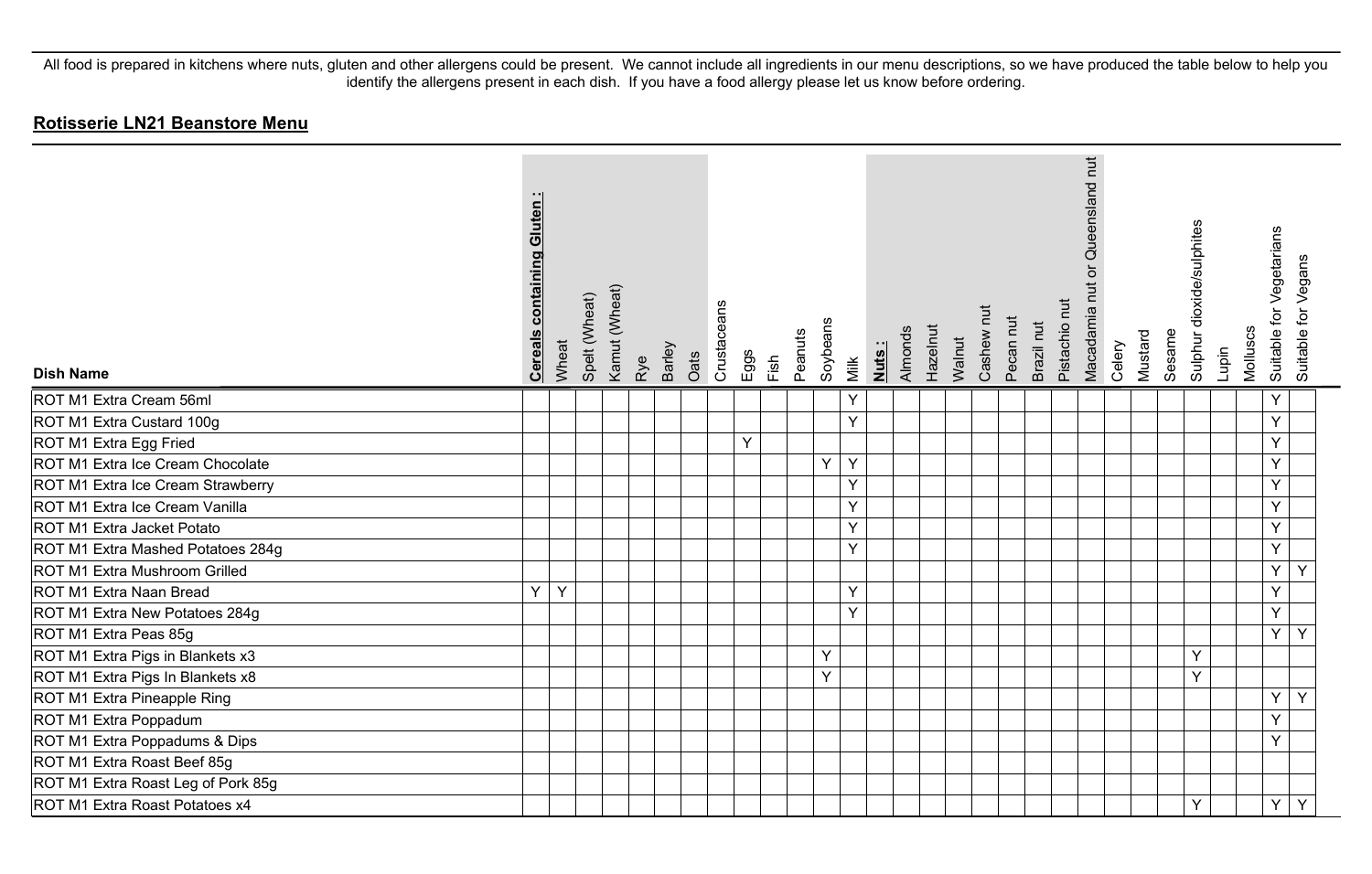| <b>Dish Name</b>                          | <b>Cereals containing Gluten:</b> | Wheat | Spelt (Wheat) | Kamut (Wheat) | Rye | <b>Barley</b> | Oats | Crustaceans | Eggs | Fish | Soybeans<br>Peanuts | Milk | Nuts: | Almonds | Hazelnut | Walnut | Cashew nut | Pecan nut | Brazil nut | Pistachio nut | Macadamia nut or Queensland nut | Celery | Mustard | Sesame | Sulphur dioxide/sulphites | Lupin | Molluscs | for Vegetarians<br>Suitable 1 | Vegans<br>Suitable for |
|-------------------------------------------|-----------------------------------|-------|---------------|---------------|-----|---------------|------|-------------|------|------|---------------------|------|-------|---------|----------|--------|------------|-----------|------------|---------------|---------------------------------|--------|---------|--------|---------------------------|-------|----------|-------------------------------|------------------------|
| ROT M1 Extra Rotisserie Chicken Breast    |                                   |       |               |               |     |               |      |             |      |      |                     |      |       |         |          |        |            |           |            |               |                                 |        |         |        |                           |       |          |                               |                        |
| ROT M1 Extra Rotisserie Chicken Quarter   |                                   |       |               |               |     |               |      |             |      |      |                     |      |       |         |          |        |            |           |            |               |                                 |        |         |        |                           |       |          |                               |                        |
| ROT M1 Extra Sauce BBQ 112g               |                                   |       |               |               |     |               |      |             |      |      |                     |      |       |         |          |        |            |           |            |               |                                 |        |         |        |                           |       |          | Y                             | Y                      |
| ROT M1 Extra Sauce Buffalo 112g           |                                   |       |               |               |     |               |      |             |      |      |                     |      |       |         |          |        |            |           |            |               |                                 |        |         |        |                           |       |          | Y                             | Y                      |
| ROT M1 Extra Sauce Garlic Mushrooms       |                                   |       |               |               |     |               |      |             |      |      |                     | Y    |       |         |          |        |            |           |            |               |                                 |        |         |        |                           |       |          | Y                             |                        |
| ROT M1 Extra Sauce Gravy 150ml            |                                   |       |               |               |     |               |      |             |      |      |                     |      |       |         |          |        |            |           |            |               |                                 |        |         |        |                           |       |          | Y                             | Y                      |
| ROT M1 Extra Sauce Gravy Chicken          |                                   |       |               |               |     |               |      |             |      |      |                     |      |       |         |          |        |            |           |            |               |                                 | Y      |         |        |                           |       |          |                               |                        |
| ROT M1 Extra Sauce Gravy Red Wine 150ml   |                                   |       |               |               |     |               |      |             |      |      |                     |      |       |         |          |        |            |           |            |               |                                 | Y      |         |        | Y                         |       |          | Y                             | Y                      |
| ROT M1 Extra Sauce Piri Piri 112g         |                                   |       |               |               |     |               |      |             |      |      |                     |      |       |         |          |        |            |           |            |               |                                 |        |         |        | Y                         |       |          | Y                             | Y                      |
| ROT M1 Extra Sauce Thai Sweet Chilli 112g |                                   |       |               |               |     |               |      |             |      |      |                     |      |       |         |          |        |            |           |            |               |                                 |        |         |        |                           |       |          | Y                             | Y                      |
| ROT M1 Extra Sauce Tomato and Rosemary    |                                   |       |               |               |     |               |      |             |      |      |                     |      |       |         |          |        |            |           |            |               |                                 |        |         |        | Y                         |       |          | Y                             | Y                      |
| ROT M1 Extra Sausage Pork                 |                                   |       |               |               |     |               |      |             |      |      |                     |      |       |         |          |        |            |           |            |               |                                 |        |         |        | Y                         |       |          |                               |                        |
| ROT M1 Extra Sausage Veggie               | Y                                 | Y     |               |               |     | Y             | Y    |             |      |      |                     |      |       |         |          |        |            |           |            |               |                                 |        |         |        |                           |       |          | Y                             | Y                      |
| ROT M1 Extra Scampi x5                    | Y                                 | Y     |               |               |     |               |      | Y           |      |      |                     |      |       |         |          |        |            |           |            |               |                                 |        |         |        |                           |       |          |                               |                        |
| ROT M1 Extra Seasonal Greens 85g          |                                   |       |               |               |     |               |      |             |      |      |                     |      |       |         |          |        |            |           |            |               |                                 |        |         |        |                           |       |          | Y                             | Y                      |
| ROT M1 Extra Smokehouse Rice and Grains   | Y                                 | Y     |               |               |     |               |      |             |      |      |                     |      |       |         |          |        |            |           |            |               |                                 |        |         |        | Y                         |       |          | Y                             | Y                      |
| ROT M1 Extra Stuffing Ball                | Y                                 | Y     |               |               |     |               |      |             |      |      |                     |      |       |         |          |        |            |           |            |               |                                 |        |         |        | Y                         |       |          |                               |                        |
| ROT M1 Extra Sunshine Cous Cous           | Y                                 | Y     |               |               |     |               |      |             |      |      |                     |      |       |         |          |        |            |           |            |               |                                 |        |         |        | $\checkmark$              |       |          | Y                             | Y                      |
| ROT M1 Extra Yorkshire Pudding            | Y                                 | Y     |               |               |     |               |      |             | Y    |      |                     | Y    |       |         |          |        |            |           |            |               |                                 |        |         |        |                           |       |          | Y                             |                        |
| ROT M1 VGN Extra Ice Cream Scoop Vanilla  |                                   |       |               |               |     |               |      |             |      |      |                     |      |       |         |          |        |            |           |            |               |                                 |        |         |        |                           |       |          | Y                             | Y                      |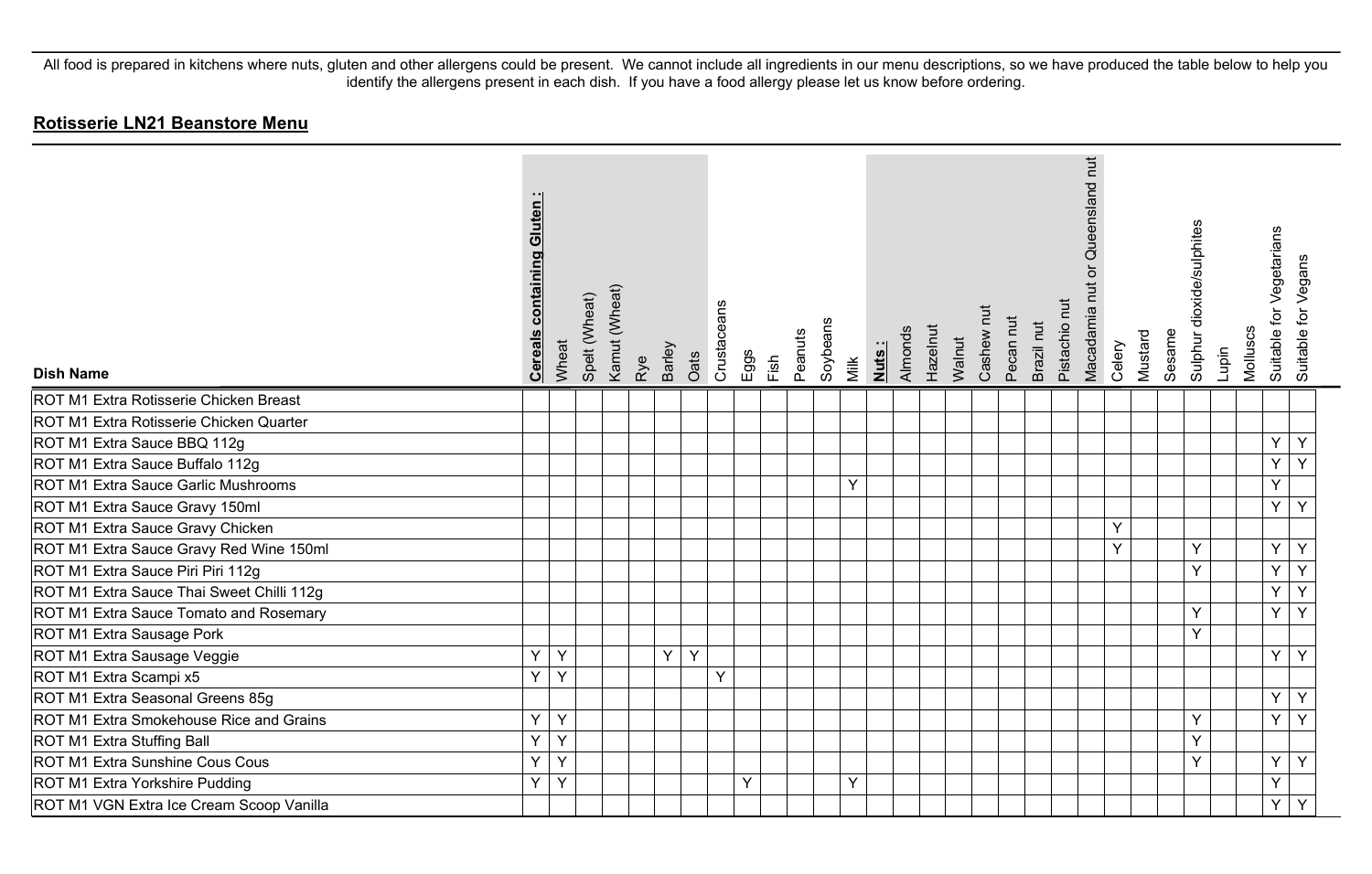| <b>Dish Name</b>                            | - 11<br>Gluten<br>containing<br><b>Cereals</b> | Wheat        | (Wheat)<br>Spelt | (Wheat)<br>Kamut | Rye | <b>Barley</b> | Oats | ans<br>Crusta | Eggs         | Fish | Peanuts | Soybeans | Milk | Nuts: | Almonds | Hazelnut | Walnut | Cashew nut | Pecan nut | Brazil nut | $\overline{a}$<br>Pistachio | Queensland nut<br>ō<br>Macadamia | Celery | Mustard      | Sesame | dioxide/sulphites<br>Sulphur | Lupin | Molluscs | ဖ<br>egetarians<br>ğ<br>Suitable | egans<br>ءِ<br>Suitable |  |
|---------------------------------------------|------------------------------------------------|--------------|------------------|------------------|-----|---------------|------|---------------|--------------|------|---------|----------|------|-------|---------|----------|--------|------------|-----------|------------|-----------------------------|----------------------------------|--------|--------------|--------|------------------------------|-------|----------|----------------------------------|-------------------------|--|
| ROT M1 Wholegrain Mustard Potato Salad      |                                                |              |                  |                  |     |               |      |               | $\checkmark$ |      |         |          |      |       |         |          |        |            |           |            |                             |                                  |        | $\checkmark$ |        |                              |       |          | $\checkmark$                     |                         |  |
| <b>Upgrades</b>                             |                                                |              |                  |                  |     |               |      |               |              |      |         |          |      |       |         |          |        |            |           |            |                             |                                  |        |              |        |                              |       |          |                                  |                         |  |
| ROT M1 Upgrade Posh Cheesy Chips            | $\checkmark$                                   | Y            |                  |                  |     | Y             |      |               | v            |      |         |          | Y    |       |         |          |        |            |           |            |                             |                                  |        | Y            |        |                              |       |          |                                  |                         |  |
| ROT M1 Upgrade Posh Cheesy Chips with Bacon | $\checkmark$                                   | $\checkmark$ |                  |                  |     | Y             |      |               | $\vee$       |      |         |          | Y    |       |         |          |        |            |           |            |                             |                                  |        | Y            |        |                              |       |          |                                  |                         |  |
| ROT M1 Upgrade Sweet Potato Fries 150g      |                                                |              |                  |                  |     |               |      |               |              |      |         |          |      |       |         |          |        |            |           |            |                             |                                  |        |              |        |                              |       |          | $\vee$                           | $\checkmark$            |  |
| ROT M1 Upgrade Sweet Potato Fries 284g      |                                                |              |                  |                  |     |               |      |               |              |      |         |          |      |       |         |          |        |            |           |            |                             |                                  |        |              |        |                              |       |          | Y                                | Y                       |  |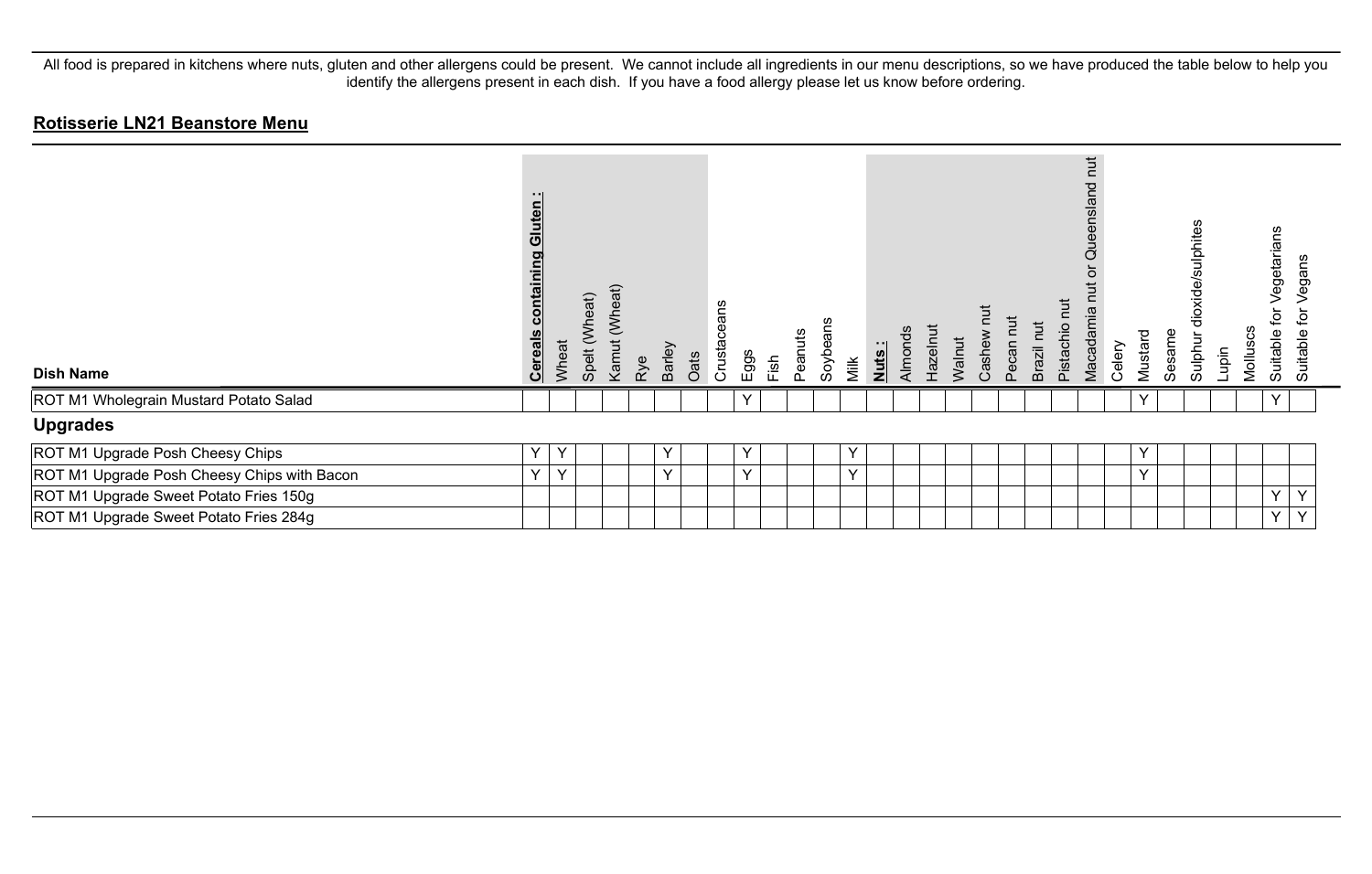| <b>Dish Name</b>                              | <b>Cereals containing Gluten:</b> | Wheat | Spelt (Wheat) | Kamut (Wheat) | Barley<br>Rye | Oats | Crustaceans | Eggs | Fish | Peanuts | Soybeans | Milk | Nuts : | Almonds | Hazelnut | Walnut | Cashew nut | Pecan nut | Brazil nut | Pistachio nut | Queensland nut<br>$\overleftarrow{\mathrm{o}}$<br>Macadamia nut | Celery | Mustard | Sesame | Sulphur dioxide/sulphites | Lupin | Molluscs | Suitable for Vegetarians | Suitable for Vegans |
|-----------------------------------------------|-----------------------------------|-------|---------------|---------------|---------------|------|-------------|------|------|---------|----------|------|--------|---------|----------|--------|------------|-----------|------------|---------------|-----------------------------------------------------------------|--------|---------|--------|---------------------------|-------|----------|--------------------------|---------------------|
| <b>Desserts</b>                               |                                   |       |               |               |               |      |             |      |      |         |          |      |        |         |          |        |            |           |            |               |                                                                 |        |         |        |                           |       |          |                          |                     |
| ROT M1 Bramley Apple and Raspberry Tart       | Υ                                 | Y     |               |               |               | Y    |             |      |      |         |          | Υ    |        |         |          |        |            |           |            |               |                                                                 |        |         |        | Y                         |       |          | Y                        |                     |
| ROT M1 Cookies and Cream Slice                | Y                                 | Y     |               |               |               |      |             | Y    |      |         | Y        | Y    |        |         |          |        |            |           |            |               |                                                                 |        |         |        |                           |       |          |                          |                     |
| ROT M1 Jam Roly Poly                          | Y                                 | Y     |               |               |               |      |             | Y    |      |         |          | Y    |        |         |          |        |            |           |            |               |                                                                 |        |         |        |                           |       |          | Y                        |                     |
| ROT M1 LM NGCI Sticky Toffee Pudding          |                                   |       |               |               |               |      |             | Y    |      |         |          | Y    |        |         |          |        |            |           |            |               |                                                                 |        |         |        | Y                         |       |          | Y                        |                     |
| ROT M1 LM NGCI Trio of Ice Cream              |                                   |       |               |               |               |      |             |      |      |         | Y        | Y    |        |         |          |        |            |           |            |               |                                                                 |        |         |        |                           |       |          | Υ                        |                     |
| ROT M1 LM Sticky Toffee Pudding               |                                   |       |               |               |               |      |             | Y    |      |         |          | Y    |        |         |          |        |            |           |            |               |                                                                 |        |         |        | Y                         |       |          | Y                        |                     |
| ROT M1 LM Strawberry Clotted Cream Cheesecake | Y                                 | Y     |               |               |               |      |             | Y    |      |         | Y        | Y    |        |         |          |        |            |           |            |               |                                                                 |        |         |        |                           |       |          |                          |                     |
| ROT M1 LM Trio of Ice Cream                   | Y                                 | Y     |               |               |               |      |             | Y    |      |         | Y        | Y    |        |         |          |        |            |           |            |               |                                                                 |        |         |        |                           |       |          | Y                        |                     |
| ROT M1 Melt in the Middle Chocolate Pudding   | Υ                                 | Y     |               |               |               |      |             | Y    |      |         | Y        | Y    |        |         |          |        |            |           |            |               |                                                                 |        |         |        |                           |       |          | Y                        |                     |
| ROT M1 NGCI VGN Sundae Zesty                  |                                   |       |               |               |               |      |             |      |      |         |          |      |        |         |          |        |            |           |            |               |                                                                 |        |         |        |                           |       |          | Y                        | Y                   |
| ROT M1 Sundae Chocolate Brownie               | Υ                                 | Y     |               |               |               |      |             | Y    |      |         | Υ        | Y    |        |         |          |        |            |           |            |               |                                                                 |        |         |        |                           |       |          | Υ                        |                     |
| ROT M1 Sundae Raspberry Shortbread            | Y                                 | Y     |               |               |               |      |             |      |      |         | Y        | Y    |        |         |          |        |            |           |            |               |                                                                 |        |         |        |                           |       |          | Y                        |                     |
| ROT M1 Very Berry Crumble                     | Υ                                 | Y     |               |               |               | Y    |             |      |      |         |          | Y    |        |         |          |        |            |           |            |               |                                                                 |        |         |        |                           |       |          | Y                        |                     |
| ROT M1 VGN Bramley Apple and Raspberry Tart   | Y                                 | Y     |               |               |               | Y    |             |      |      |         |          |      |        |         |          |        |            |           |            |               |                                                                 |        |         |        | Y                         |       |          | Y                        | Y                   |
| ROT M1 VGN Sundae Zesty                       |                                   |       |               |               |               |      |             |      |      |         |          |      |        |         |          |        |            |           |            |               |                                                                 |        |         |        |                           |       |          | Y                        | $\overline{Y}$      |
| ROT M1 VGN Very Berry Crumble                 | Y                                 | Y     |               |               |               | Υ    |             |      |      |         |          |      |        |         |          |        |            |           |            |               |                                                                 |        |         |        |                           |       |          | Y                        | Y                   |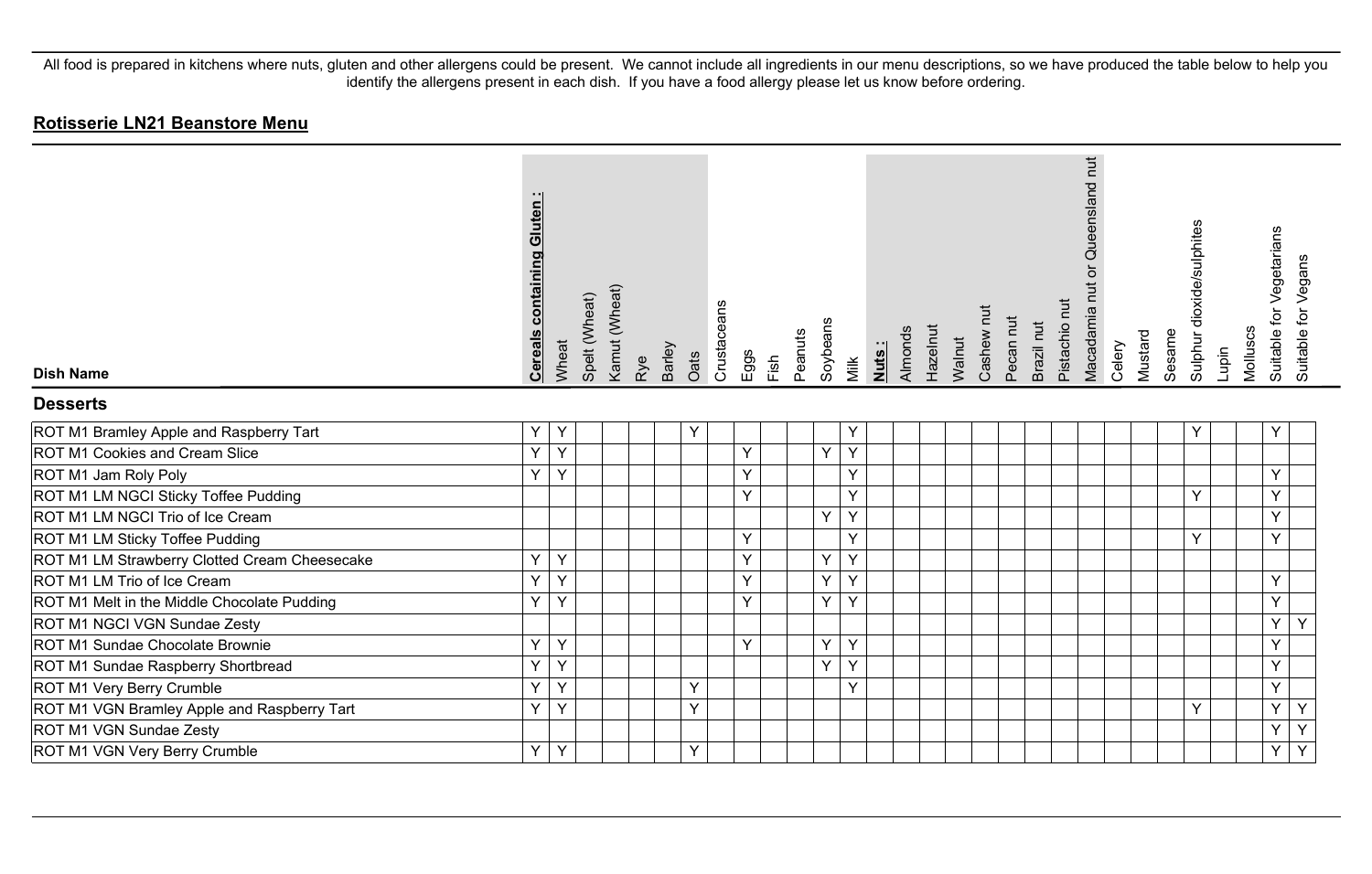| <b>Dish Name</b>                                | - - 1<br>uten<br><b>U</b><br>containing<br><b>Cereals</b> | Wheat        | (Wheat)<br>Spelt | (Wheat)<br>Kamut | Rye | <b>Barley</b> | Oats | eans<br>Crustace | Eggs      | Fish | Peanuts | Soybe  | Nuts:<br>Milk | Almonds | Hazelnut | Walnut | Cashew | $\blacksquare$<br>Pecan I | Brazil nut | <b>Tut</b><br>pistachio | <b>TUT</b><br>ensland<br><b>Jue</b><br>Vlacadamia | Celery | Mustard | Sesame | dioxide/sulphites<br>Sulphur | Lupin | Molluscs | egetaria<br>ق<br>Suitable<br>Suitable | egans<br>호 |
|-------------------------------------------------|-----------------------------------------------------------|--------------|------------------|------------------|-----|---------------|------|------------------|-----------|------|---------|--------|---------------|---------|----------|--------|--------|---------------------------|------------|-------------------------|---------------------------------------------------|--------|---------|--------|------------------------------|-------|----------|---------------------------------------|------------|
| Mini Dessert & Hot Beverage                     |                                                           |              |                  |                  |     |               |      |                  |           |      |         |        |               |         |          |        |        |                           |            |                         |                                                   |        |         |        |                              |       |          |                                       |            |
| ROT M1 Mini Cookies and Cream Slice             | Y                                                         | ν            |                  |                  |     |               |      |                  |           |      |         | $\vee$ | v             |         |          |        |        |                           |            |                         |                                                   |        |         |        |                              |       |          |                                       |            |
| ROT M1 Mini Jam Roly Poly                       | Y                                                         | $\checkmark$ |                  |                  |     |               |      |                  | $\lambda$ |      |         |        | $\checkmark$  |         |          |        |        |                           |            |                         |                                                   |        |         |        |                              |       |          | $\checkmark$                          |            |
| ROT M1 Mini Strawberry Clotted Cream Cheesecake | Y                                                         | Y            |                  |                  |     |               |      |                  |           |      |         | $\vee$ | $\checkmark$  |         |          |        |        |                           |            |                         |                                                   |        |         |        |                              |       |          |                                       |            |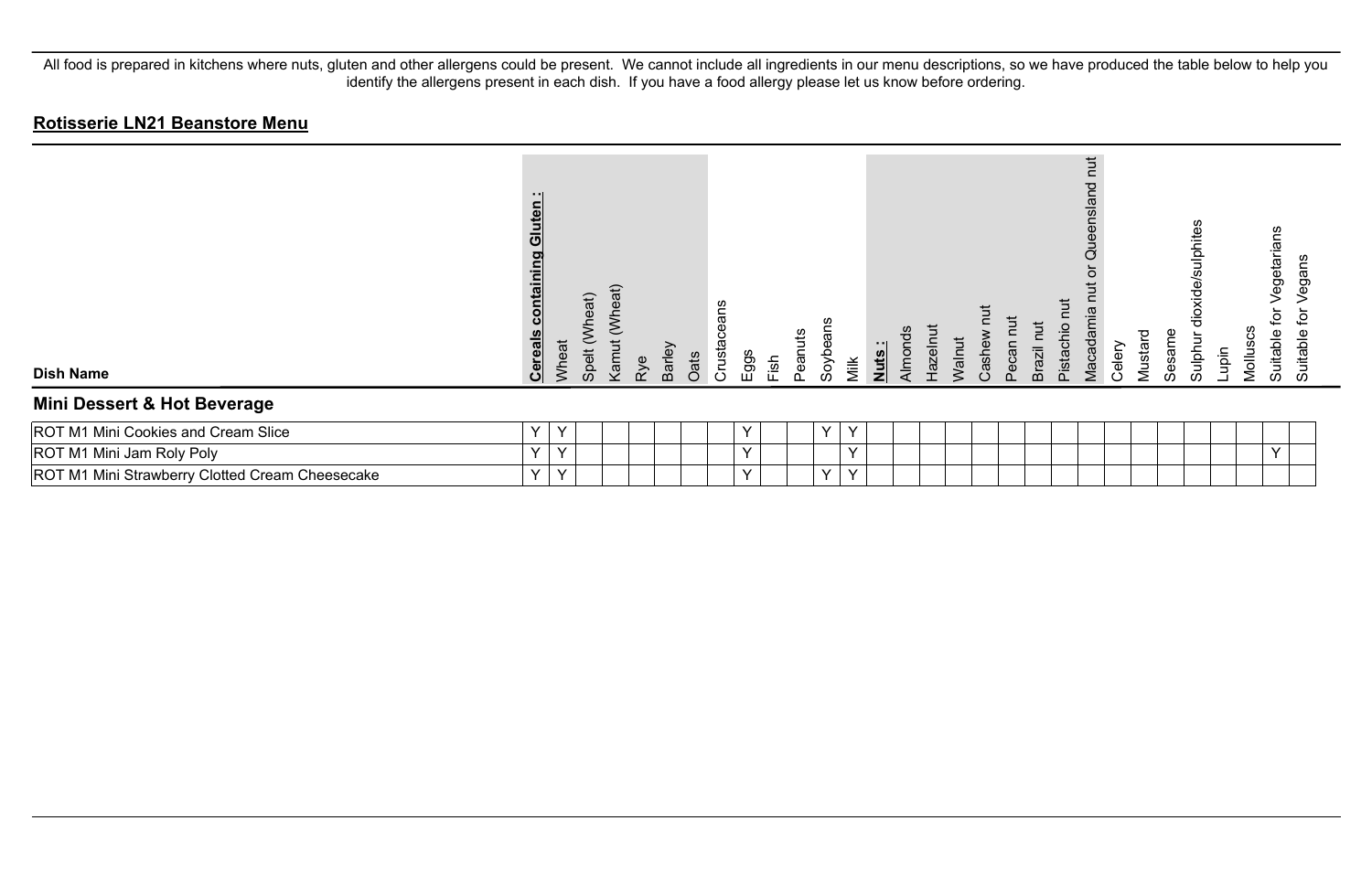| <b>Dish Name</b>                      | <b>Cereals containing Gluten:</b> | Wheat | Spelt (Wheat) | Kamut (Wheat) | Barley<br>Rye | Crustaceans<br>Oats | Eggs | Fish | Peanuts | Soybeans | Milk | Nuts: | Almonds | Hazelnut | Walnut | Cashew nut | Pecan nut | Brazil nut | Pistachio nut | Queensland nut<br>Macadamia nut or | Celery | Mustard | Sesame | Sulphur dioxide/sulphites | Lupin | Molluscs | Suitable for Vegetarians | Suitable for Vegans |
|---------------------------------------|-----------------------------------|-------|---------------|---------------|---------------|---------------------|------|------|---------|----------|------|-------|---------|----------|--------|------------|-----------|------------|---------------|------------------------------------|--------|---------|--------|---------------------------|-------|----------|--------------------------|---------------------|
| <b>Brunch</b>                         |                                   |       |               |               |               |                     |      |      |         |          |      |       |         |          |        |            |           |            |               |                                    |        |         |        |                           |       |          |                          |                     |
| BRK T2 Avocado on Toast               | Υ                                 | Y     |               |               | Υ             |                     | Y    |      |         |          |      |       |         |          |        |            |           |            |               |                                    |        |         |        |                           |       |          | Υ                        |                     |
| <b>BRK T2 Beans on Toast</b>          | Y                                 | Y     |               |               | Y             |                     |      |      |         |          |      |       |         |          |        |            |           |            |               |                                    |        |         |        |                           |       |          | Y                        | Y                   |
| <b>BRK T2 Eggs Benedict Mushroom</b>  | Y                                 | Y     |               |               |               |                     | Y    |      |         |          | Y    |       |         |          |        |            |           |            |               |                                    |        |         |        |                           |       |          | Y                        |                     |
| BRK T2 Extra Hash Browns x 3          |                                   |       |               |               |               |                     |      |      |         |          |      |       |         |          |        |            |           |            |               |                                    |        |         |        |                           |       |          | Y                        | Y                   |
| <b>BRK T2 Extra Toast and Butter</b>  | Y                                 | Y     |               |               | Y             |                     |      |      |         |          | Y    |       |         |          |        |            |           |            |               |                                    |        |         |        |                           |       |          | Ý                        |                     |
| BRK T2 Extra Toast and Jam            | Y                                 | Y     |               |               | Y             |                     |      |      |         |          |      |       |         |          |        |            |           |            |               |                                    |        |         |        | Y                         |       |          | Y                        | Y                   |
| BRK T2 Pancakes Bacon and Maple Syrup | Y                                 | Υ     |               |               |               |                     | Y    |      |         |          | Y    |       |         |          |        |            |           |            |               |                                    |        |         |        |                           |       |          |                          |                     |
| BRK T2 VGN Avocado On Toast           | Y                                 | Y     |               |               | Y             |                     |      |      |         |          |      |       |         |          |        |            |           |            |               |                                    |        |         |        | Ý                         |       |          | Ý                        | Y                   |
| <b>BRK T2 VGN Breakfast</b>           | Υ                                 | Y     |               |               | Y             | Y                   |      |      |         |          | M    |       |         |          |        |            |           |            |               |                                    |        |         |        |                           |       |          | Y                        | Y                   |
| <b>BRK T2 VGN Breakfast Kids</b>      | Υ                                 | Y     |               |               | Y             | Y                   |      |      |         |          |      |       |         |          |        |            |           |            |               |                                    |        |         |        |                           |       |          | Y                        | $\overline{Y}$      |
| ROT M1 BM Cooked Breakfast            | Υ                                 | Y     |               |               | Y             |                     | Y    |      |         |          | Y    |       |         |          |        |            |           |            |               |                                    |        |         |        | Y                         |       |          |                          |                     |
| ROT M1 BM Eggs and Bacon Benedict     | Υ                                 | Y     |               |               |               |                     | Y    |      |         |          | Y    |       |         |          |        |            |           |            |               |                                    |        |         |        |                           |       |          |                          |                     |
| ROT M1 BM Kids Breakfast              |                                   |       |               |               |               |                     | Y    |      |         |          |      |       |         |          |        |            |           |            |               |                                    |        |         |        | Y                         |       |          |                          |                     |
| ROT M1 BM Kids Veggie Breakfast       | Υ                                 | Y     |               |               | Y             | Y                   | Y    |      |         |          |      |       |         |          |        |            |           |            |               |                                    |        |         |        |                           |       |          | Y                        |                     |
| ROT M1 BM Large Breakfast             | Y                                 | Y     |               |               | Y             |                     | Y    |      |         |          | Y    |       |         |          |        |            |           |            |               |                                    |        |         |        | Y                         |       |          |                          |                     |
| ROT M1 BM Muffin Bacon                | Y                                 | Y     |               |               |               |                     |      |      |         |          |      |       |         |          |        |            |           |            |               |                                    |        |         |        |                           |       |          |                          |                     |
| ROT M1 BM Muffin Bacon and Egg        | Υ                                 | Y     |               |               |               |                     | Y    |      |         |          |      |       |         |          |        |            |           |            |               |                                    |        |         |        |                           |       |          |                          |                     |
| ROT M1 BM Muffin Sausage              | Y                                 | Y     |               |               |               |                     |      |      |         |          |      |       |         |          |        |            |           |            |               |                                    |        |         |        | Y                         |       |          |                          |                     |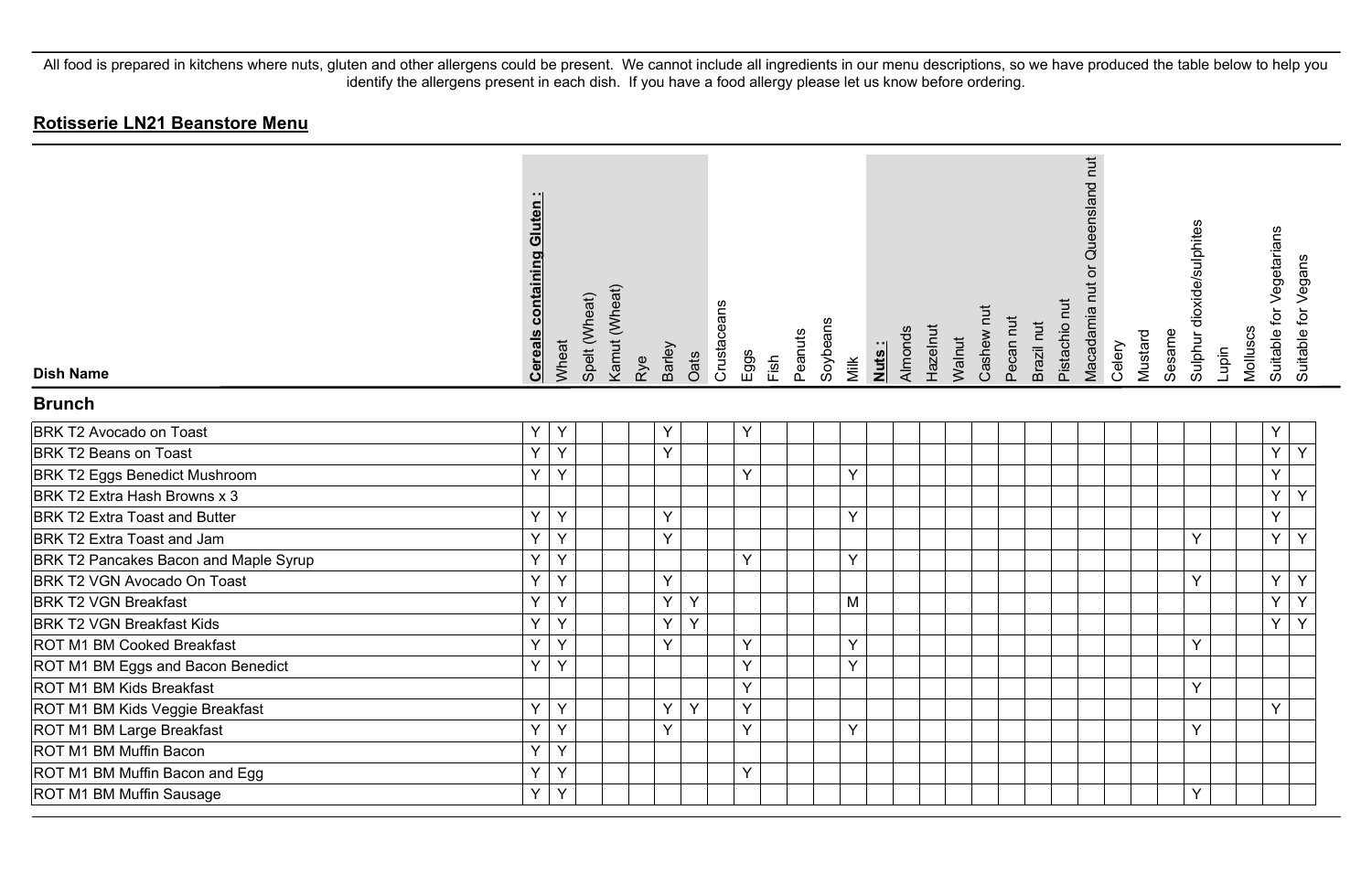| <b>Dish Name</b>                        | Gluten<br>containing<br><b>Cereals</b> | Wheat | Spelt (Wheat) | Kamut (Wheat) | Rye | <b>Barley</b> | Oats | Crustaceans | Eggs | Fish | Peanuts | Soybeans<br>Milk | Nuts: | Almonds | Hazelnut | Walnut | Cashew nut | Pecan nut | Brazil nut | Pistachio nut | Queensland nut<br>ŏ<br>Macadamia nut | Celery | Mustard | Sesame | Sulphur dioxide/sulphites | Lupin | Molluscs | for Vegetarians<br>Suitable | Vegans<br>Suitable for |
|-----------------------------------------|----------------------------------------|-------|---------------|---------------|-----|---------------|------|-------------|------|------|---------|------------------|-------|---------|----------|--------|------------|-----------|------------|---------------|--------------------------------------|--------|---------|--------|---------------------------|-------|----------|-----------------------------|------------------------|
| ROT M1 BM Muffin Sausage and Egg        | Υ                                      | Y     |               |               |     |               |      |             | Y    |      |         |                  |       |         |          |        |            |           |            |               |                                      |        |         |        | $\checkmark$              |       |          |                             |                        |
| ROT M1 BM Muffin Veggie Sausage         | Υ                                      | Y     |               |               |     | Y             | Y    |             |      |      |         |                  |       |         |          |        |            |           |            |               |                                      |        |         |        |                           |       |          | Y                           | Y                      |
| ROT M1 BM Muffin Veggie Sausage and Egg | Y                                      | Y     |               |               |     | Y             | Y    |             | Y    |      |         |                  |       |         |          |        |            |           |            |               |                                      |        |         |        |                           |       |          | Y                           |                        |
| ROT M1 BM NGCI Shakshuka                |                                        |       |               |               |     |               |      |             | Y    |      |         | Y                |       |         |          |        |            |           |            |               |                                      |        |         |        | $\vee$                    |       |          | Y                           |                        |
| ROT M1 BM NGCI VGN Shakshuka            |                                        |       |               |               |     |               |      |             |      |      |         |                  |       |         |          |        |            |           |            |               |                                      |        |         |        | $\checkmark$              |       |          | Y                           | Y                      |
| ROT M1 BM Shakshuka                     | Y                                      | Y     |               |               | Y   |               |      |             | Y    |      |         | Y                |       |         |          |        |            |           |            |               |                                      |        |         |        | $\checkmark$              |       |          | Y                           |                        |
| ROT M1 BM Spinach and Rosti Stack       |                                        |       |               |               |     |               |      |             | Y    |      |         | Y                |       |         |          |        |            |           |            |               |                                      |        |         |        |                           |       |          | Y                           |                        |
| ROT M1 BM Steak and Eggs                |                                        |       |               |               |     |               |      |             | Y    |      |         | $\vee$           |       |         |          |        |            |           |            |               |                                      |        |         |        |                           |       |          |                             |                        |
| ROT M1 BM Ultimate Breakfast Bap        | Υ                                      | Y     |               |               |     |               |      |             | Ý    |      |         | Y                |       |         |          |        |            |           |            |               |                                      |        |         |        | $\vee$                    |       |          |                             |                        |
| ROT M1 BM Veggie Breakfast              | Y                                      | Υ     |               |               |     | Y             | Y    |             | Y    |      |         |                  | Y     |         |          |        |            |           |            |               |                                      |        |         |        |                           |       |          | Y                           |                        |
| ROT M1 BM VGN Shakshuka                 | Υ                                      | Y     |               |               | Y   |               |      |             |      |      |         |                  |       |         |          |        |            |           |            |               |                                      |        |         |        | $\checkmark$              |       |          | Y                           | Y                      |
| <b>Children's Menu Starters</b>         |                                        |       |               |               |     |               |      |             |      |      |         |                  |       |         |          |        |            |           |            |               |                                      |        |         |        |                           |       |          |                             |                        |
| ROT M1 KID Garlic Ciabatta              | Υ                                      | Y     |               |               | Y   | Y             |      |             |      |      |         |                  |       |         |          |        |            |           |            |               |                                      |        |         |        |                           |       |          | Y                           | Y                      |
| ROT M1 KID Nachos                       |                                        |       |               |               |     |               |      |             |      |      |         | Y                |       |         |          |        |            |           |            |               |                                      |        |         |        |                           |       |          | Y                           |                        |
| ROT M1 KID Salad Sticks                 |                                        |       |               |               |     |               |      |             |      |      |         |                  |       |         |          |        |            |           |            |               |                                      |        |         |        |                           |       |          | Y                           | Y                      |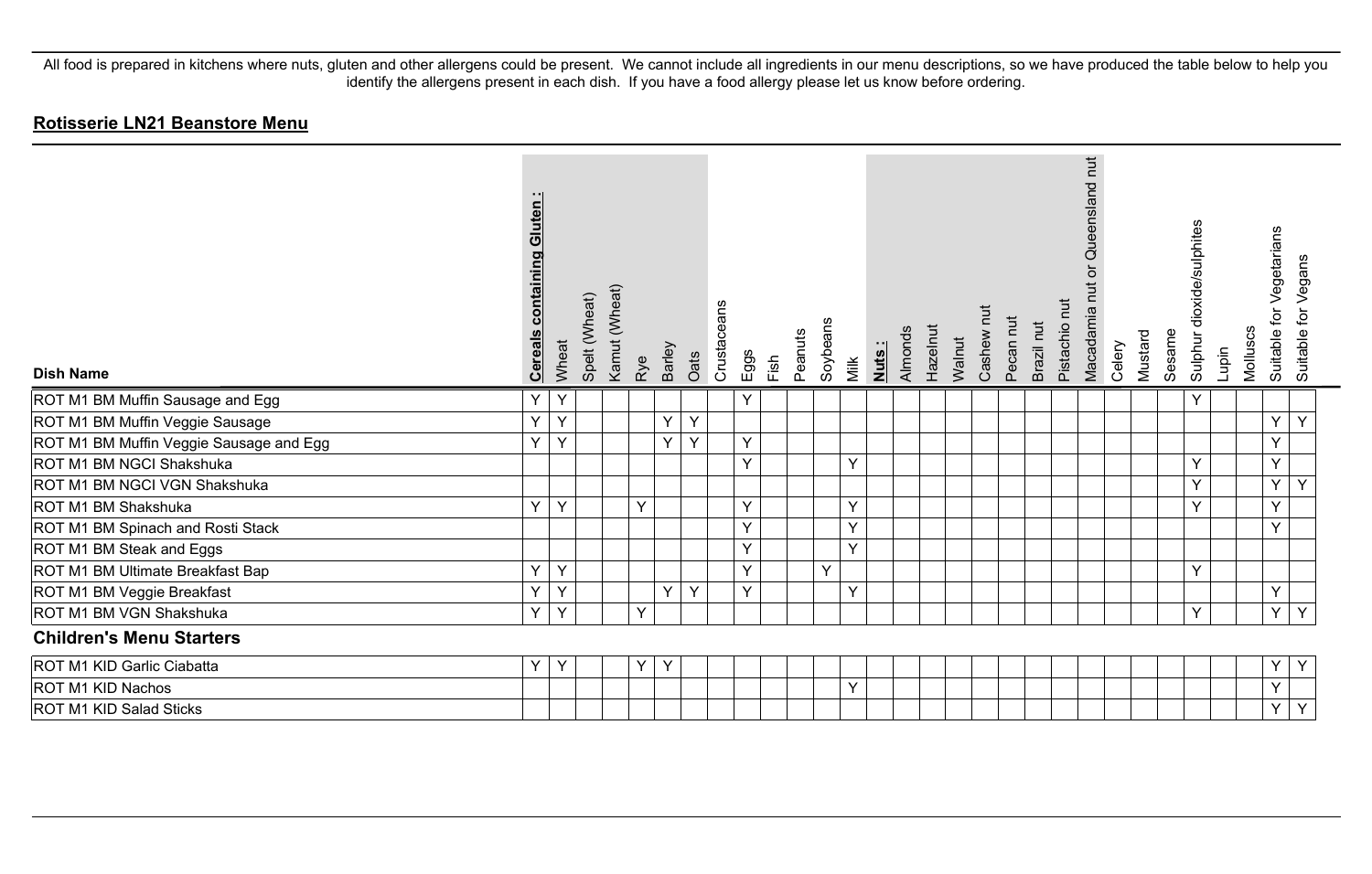| <b>Dish Name</b>                         | <b>Cereals containing Gluten:</b> | Wheat | Spelt (Wheat) | Kamut (Wheat) | Rye | Barley | Oats | Crustaceans | Eggs | Fish | Peanuts | Soybeans | Milk | Nuts: | Almonds | Hazelnut | Walnut | Cashew nut | Pecan nut | Brazil nut | Pistachio nut | Macadamia nut or Queensland nut | Celery | Mustard | Sesame | Sulphur dioxide/sulphites | Lupin | Molluscs | Suitable for Vegetarians | Suitable for Vegans |
|------------------------------------------|-----------------------------------|-------|---------------|---------------|-----|--------|------|-------------|------|------|---------|----------|------|-------|---------|----------|--------|------------|-----------|------------|---------------|---------------------------------|--------|---------|--------|---------------------------|-------|----------|--------------------------|---------------------|
| <b>Children's Menu Mains</b>             |                                   |       |               |               |     |        |      |             |      |      |         |          |      |       |         |          |        |            |           |            |               |                                 |        |         |        |                           |       |          |                          |                     |
| ROT M1 KID Bangers and Mash              |                                   |       |               |               |     |        |      |             |      |      |         |          | Y    |       |         |          |        |            |           |            |               |                                 |        |         |        | Y                         |       |          |                          |                     |
| ROT M1 KID Bangers and Mash Veggie       | Y                                 | Υ     |               |               |     | Y      | Y    |             |      |      |         |          | Y    |       |         |          |        |            |           |            |               |                                 |        |         |        |                           |       |          | Y                        |                     |
| ROT M1 KID Cheeseburger                  | Y                                 | Υ     |               |               |     |        |      |             |      |      |         |          | Y    |       |         |          |        |            |           |            |               |                                 |        |         |        |                           |       |          |                          |                     |
| ROT M1 KID Crispy Chicken Dippers        | Y                                 | Υ     |               |               |     |        |      |             |      |      |         |          | Y    |       |         |          |        |            |           |            |               |                                 |        |         |        |                           |       |          |                          |                     |
| ROT M1 KID Fish Fingers                  | $\vee$                            | Y     |               |               |     |        |      |             |      | Y    |         |          |      |       |         |          |        |            |           |            |               |                                 |        |         |        |                           |       |          |                          |                     |
| ROT M1 KID NGCI Bangers and Mash         |                                   |       |               |               |     |        |      |             |      |      |         |          | Y    |       |         |          |        |            |           |            |               |                                 |        |         |        | Y                         |       |          |                          |                     |
| ROT M1 KID Tagliatelle with Tomato Sauce | Y                                 | Υ     |               |               | Y   | Y      |      |             |      |      |         |          | Y    |       |         |          |        |            |           |            |               |                                 |        |         |        | Y                         |       |          | Υ                        |                     |
| ROT M1 KID Veggie Burger                 | Y                                 | Y     |               |               |     | Y      | Y    |             |      |      |         |          | Y    |       |         |          |        |            |           |            |               |                                 |        |         |        |                           |       |          | Y                        |                     |
| ROT M1 KID VGN Bangers and Chips         | Y                                 | Υ     |               |               |     | Y      | Y    |             |      |      |         |          |      |       |         |          |        |            |           |            |               |                                 |        |         |        |                           |       |          | Y                        | Υ                   |
| ROT M1 KID VGN Veggie Burger             | Y                                 | Y     |               |               |     | Y      | Y    |             |      |      |         |          |      |       |         |          |        |            |           |            |               |                                 |        |         |        |                           |       |          | Y                        | Y                   |
| <b>Children's Menu Desserts</b>          |                                   |       |               |               |     |        |      |             |      |      |         |          |      |       |         |          |        |            |           |            |               |                                 |        |         |        |                           |       |          |                          |                     |
| ROT M1 KID Chocolate Brownie             | Υ                                 | Υ     |               |               |     |        |      |             | Y    |      |         | Y        | Y    |       |         |          |        |            |           |            |               |                                 |        |         |        |                           |       |          | Υ                        |                     |
| ROT M1 KID Fresh Fruit Salad             |                                   |       |               |               |     |        |      |             |      |      |         |          |      |       |         |          |        |            |           |            |               |                                 |        |         |        |                           |       |          | Y                        | Y                   |
| ROT M1 KID Ice Cream Sundae              | Y                                 | Y     |               |               |     |        |      |             | Y    |      |         | Y        | Y    |       |         |          |        |            |           |            |               |                                 |        |         |        |                           |       |          | Υ                        |                     |
| ROT M1 KID VGN Ice Cream Sundae          |                                   |       |               |               |     |        |      |             |      |      |         | Y        |      |       |         |          |        |            |           |            |               |                                 |        |         |        |                           |       |          | Υ                        | Y                   |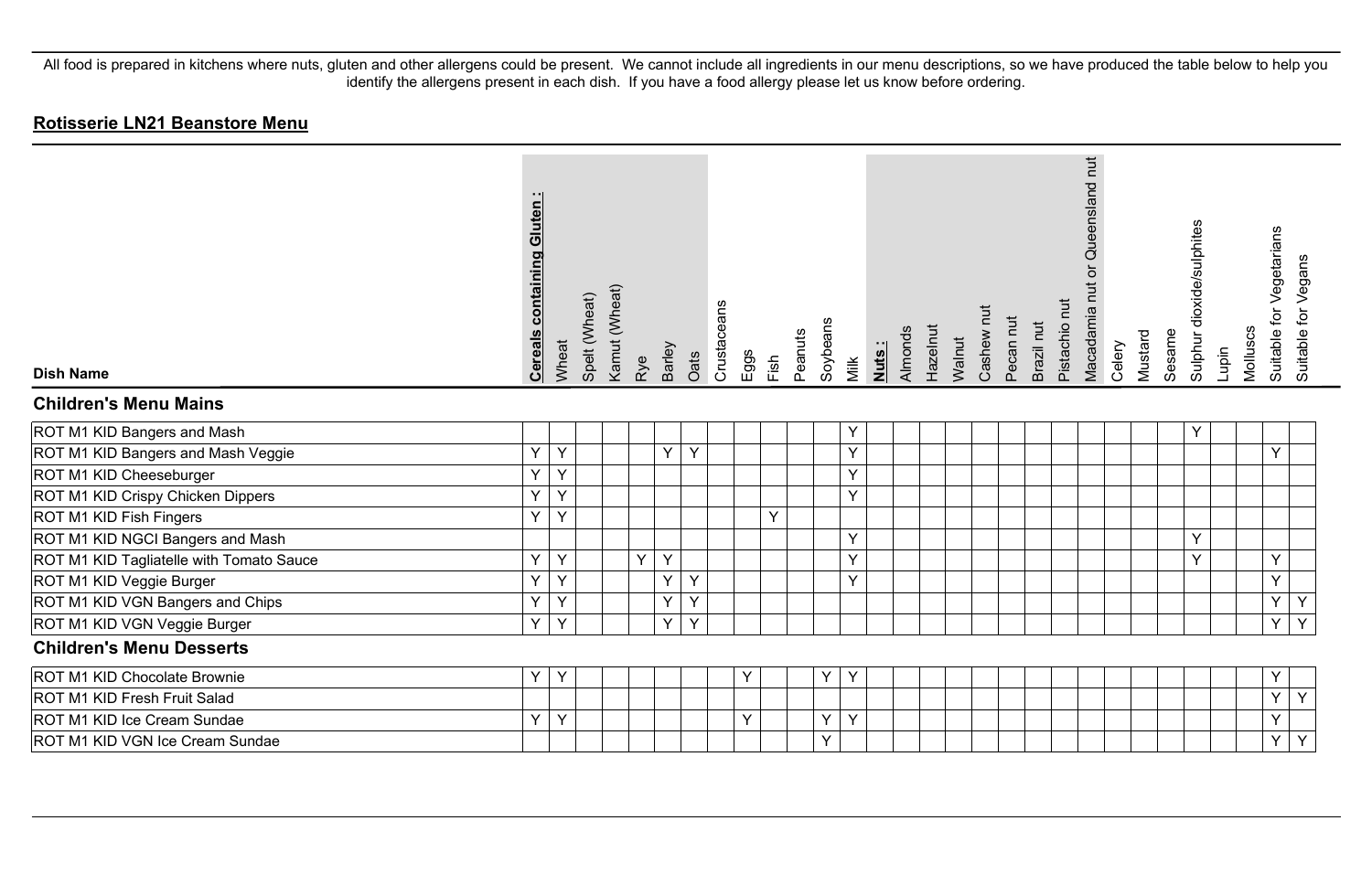| <b>Dish Name</b>                           | <b>Cereals containing Gluten:</b> | Wheat  | Spelt (Wheat) | Kamut (Wheat) | Rye | Barley       | Crustaceans<br>Oats | Eggs | Fish | Peanuts | Soybeans | Milk   | Almonds<br><b>Nuts</b> | Hazelnut | Walnut | Cashew nut | Pecan nut | Brazil nut | Pistachio nut | Queensland nut<br>$\overleftarrow{\mathrm{o}}$<br>Macadamia nut | Celery | Mustard | Sesame | Sulphur dioxide/sulphites | Molluscs<br>Lupin | Suitable for Vegetarians | Suitable for Vegans |
|--------------------------------------------|-----------------------------------|--------|---------------|---------------|-----|--------------|---------------------|------|------|---------|----------|--------|------------------------|----------|--------|------------|-----------|------------|---------------|-----------------------------------------------------------------|--------|---------|--------|---------------------------|-------------------|--------------------------|---------------------|
| <b>Children's Menu Extras</b>              |                                   |        |               |               |     |              |                     |      |      |         |          |        |                        |          |        |            |           |            |               |                                                                 |        |         |        |                           |                   |                          |                     |
| ROT M1 KID Extra Bacon Rasher              |                                   |        |               |               |     |              |                     |      |      |         |          |        |                        |          |        |            |           |            |               |                                                                 |        |         |        |                           |                   |                          |                     |
| ROT M1 KID Extra Baked Beans 100g          |                                   |        |               |               |     |              |                     |      |      |         |          |        |                        |          |        |            |           |            |               |                                                                 |        |         |        |                           |                   | Y                        | Y                   |
| ROT M1 KID Extra Cheddar Cheese 28g        |                                   |        |               |               |     |              |                     |      |      |         |          | $\vee$ |                        |          |        |            |           |            |               |                                                                 |        |         |        |                           |                   | $\checkmark$             |                     |
| ROT M1 KID Extra Chips 150g                |                                   |        |               |               |     |              |                     |      |      |         |          |        |                        |          |        |            |           |            |               |                                                                 |        |         |        |                           |                   | Y                        | Y                   |
| ROT M1 KID Extra Crispy Chicken Dippers x3 | Y                                 | Y      |               |               |     |              |                     |      |      |         |          | Y      |                        |          |        |            |           |            |               |                                                                 |        |         |        |                           |                   |                          |                     |
| ROT M1 KID Extra Fish Fingers x2           | Y                                 | v      |               |               |     |              |                     |      | Y    |         |          |        |                        |          |        |            |           |            |               |                                                                 |        |         |        |                           |                   |                          |                     |
| ROT M1 KID Extra Garlic Ciabatta Half      | Y                                 | $\vee$ |               |               | Y.  | $\mathsf{Y}$ |                     |      |      |         |          |        |                        |          |        |            |           |            |               |                                                                 |        |         |        |                           |                   | Y                        | Y                   |
| ROT M1 KID Extra Mashed Potatoes 150g      |                                   |        |               |               |     |              |                     |      |      |         |          | Y      |                        |          |        |            |           |            |               |                                                                 |        |         |        |                           |                   | $\checkmark$             |                     |
| ROT M1 KID Extra Pork Sausage              |                                   |        |               |               |     |              |                     |      |      |         |          |        |                        |          |        |            |           |            |               |                                                                 |        |         |        | Y                         |                   |                          |                     |
| ROT M1 KID Extra Salad Sticks              |                                   |        |               |               |     |              |                     |      |      |         |          |        |                        |          |        |            |           |            |               |                                                                 |        |         |        |                           |                   | Y                        | Y                   |
| <b>Cakes</b>                               |                                   |        |               |               |     |              |                     |      |      |         |          |        |                        |          |        |            |           |            |               |                                                                 |        |         |        |                           |                   |                          |                     |
| ROT M1 Cake Caramel Shortcake              | Y                                 | Y      |               |               |     |              |                     |      |      |         | Y        | Υ      |                        |          |        |            |           |            |               |                                                                 |        |         |        |                           |                   | Y                        |                     |
| ROT M1 Cake Lemon Drizzle Cake             | Y                                 | Y      |               |               |     |              |                     | Y    |      |         |          | Y      |                        |          |        |            |           |            |               |                                                                 |        |         |        |                           |                   | Ÿ                        |                     |
| <b>ROT M1 Cake St Clements</b>             | Y                                 | Y      |               |               |     |              |                     | Y    |      |         |          | $\vee$ |                        |          |        |            |           |            |               |                                                                 |        |         |        | $\checkmark$              |                   | Y                        |                     |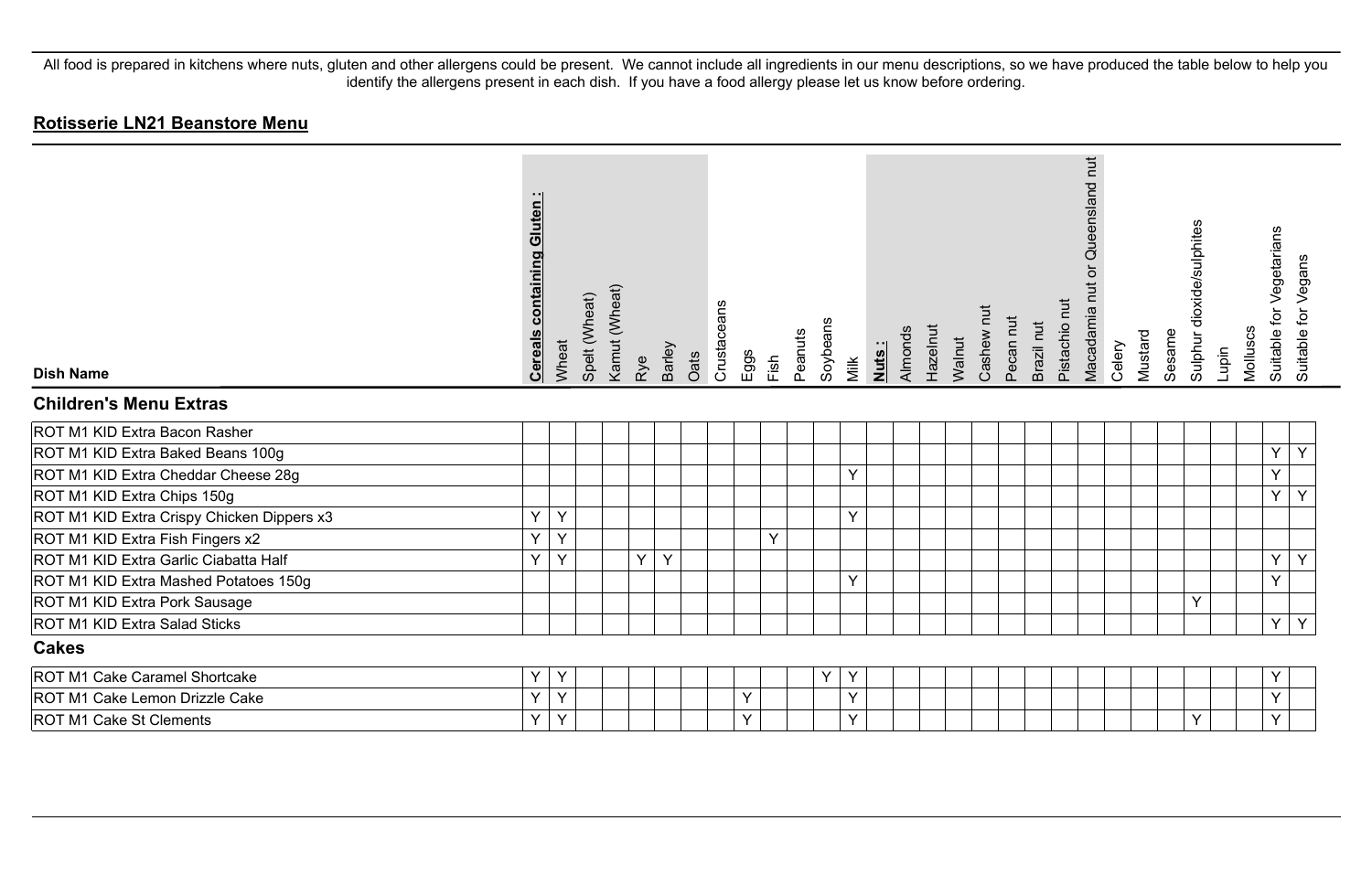| <b>Dish Name</b>                                         | <b>Cereals containing Gluten</b> | Wheat | Spelt (Wheat) | Kamut (Wheat) | Rye | Barley | Oats | Crustaceans | Eggs | Fish | Peanuts | Soybeans | Milk | Nuts: | Hazelnut<br>Almonds | Cashew nut<br>Walnut | Pecan nut<br>Brazil nut | Pistachio nut | Queensland nut<br>Macadamia nut or | Celery | Mustard | Sesame | Sulphur dioxide/sulphites | Lupin | Molluscs | Suitable for Vegetarians | Suitable for Vegans |
|----------------------------------------------------------|----------------------------------|-------|---------------|---------------|-----|--------|------|-------------|------|------|---------|----------|------|-------|---------------------|----------------------|-------------------------|---------------|------------------------------------|--------|---------|--------|---------------------------|-------|----------|--------------------------|---------------------|
| <b>Fixed Price Menu</b>                                  |                                  |       |               |               |     |        |      |             |      |      |         |          |      |       |                     |                      |                         |               |                                    |        |         |        |                           |       |          |                          |                     |
| ROT LN NGCI VGN Mediterannean Salad <300                 |                                  |       |               |               |     |        |      |             |      |      |         |          |      |       |                     |                      |                         |               |                                    |        |         |        | Y                         |       |          | Υ                        | Y                   |
| ROT LN VGN Mediterannean Salad <300                      |                                  |       |               |               |     |        |      |             |      |      |         |          |      |       |                     |                      |                         |               |                                    |        |         |        | $\vee$                    |       |          | Y                        | Y                   |
| ROT M1 LM Beer Battered Cod Goujons and Chips            | Y                                | Y     |               |               |     | Y      |      |             | Y    | Y    |         |          |      |       |                     |                      |                         |               |                                    |        |         |        |                           |       |          |                          |                     |
| ROT M1 LM Beer Battered Onion Rings x15                  | Y                                | Y     |               |               |     |        |      |             |      |      |         |          |      |       |                     |                      |                         |               |                                    |        |         |        |                           |       |          | Y                        | Y                   |
| ROT M1 LM Cajun Chicken                                  | Y                                |       |               |               |     |        |      |             |      |      |         |          | Y    |       |                     |                      |                         |               |                                    |        |         |        |                           |       |          |                          |                     |
| ROT M1 LM Creamy Garlic Mushrooms                        | Y                                | Y     |               |               | Y   |        |      |             |      |      |         |          | Y    |       |                     |                      |                         |               |                                    | Y      | Y       |        |                           |       |          | Y                        |                     |
| ROT M1 LM Garlic Bruschetta                              | Y                                | Y     |               |               | Y.  | Y      |      |             |      |      |         |          |      |       |                     |                      |                         |               |                                    | Y      | Y       |        | Y                         |       |          | Y                        | Y                   |
| ROT M1 LM Mediterranean Salad with BBQ Cauliflower WIngs | Y                                | Y     |               |               |     | Y      |      |             |      |      |         |          |      |       |                     |                      |                         |               |                                    |        |         |        | Y                         |       |          | Y                        | Y                   |
| ROT M1 LM Mediterranean Salad with Feta Cheese           |                                  |       |               |               |     |        |      |             |      |      |         |          | Y    |       |                     |                      |                         |               |                                    |        |         |        | $\checkmark$              |       |          | Y                        |                     |
| ROT M1 LM Mediterranean Salad with Grilled Halloumi      |                                  |       |               |               |     |        |      |             |      |      |         |          | Y    |       |                     |                      |                         |               |                                    |        |         |        | Y                         |       |          | Y                        |                     |
| ROT M1 LM Mediterranean Salad with Pulled Chicken        |                                  |       |               |               |     |        |      |             |      |      |         |          |      |       |                     |                      |                         |               |                                    |        |         |        | Y                         |       |          |                          |                     |
| ROT M1 LM Mediterranean Salad with Sliced Rump Steak     |                                  |       |               |               |     |        |      |             |      |      |         |          |      |       |                     |                      |                         |               |                                    |        |         |        | $\vee$                    |       |          |                          |                     |
| ROT M1 LM NGCI Cajun Chicken                             | Y                                |       |               |               |     |        |      |             |      |      |         |          | Y    |       |                     |                      |                         |               |                                    |        |         |        |                           |       |          |                          |                     |
| ROT M1 LM NGCI Creamy Garlic Mushrooms                   |                                  |       |               |               |     |        |      |             | Y    |      |         |          | Y    |       |                     |                      |                         |               |                                    | Y      | Y       |        |                           |       |          | Y                        |                     |
| ROT M1 LM NGCI Mediterranean Salad with Feta Cheese      |                                  |       |               |               |     |        |      |             |      |      |         |          | Y    |       |                     |                      |                         |               |                                    |        |         |        | Y                         |       |          | Y                        |                     |
| ROT M1 LM NGCI Mediterranean Salad with Halloumi         |                                  |       |               |               |     |        |      |             |      |      |         |          | Y    |       |                     |                      |                         |               |                                    |        |         |        | Y                         |       |          | Y                        |                     |
| ROT M1 LM NGCI Mediterranean Salad with Pulled Chicken   |                                  |       |               |               |     |        |      |             |      |      |         |          |      |       |                     |                      |                         |               |                                    |        |         |        | Y                         |       |          |                          |                     |
| ROT M1 LM NGCI Mediterranean Salad with Rump Steak       |                                  |       |               |               |     |        |      |             |      |      |         |          |      |       |                     |                      |                         |               |                                    |        |         |        | Y                         |       |          |                          |                     |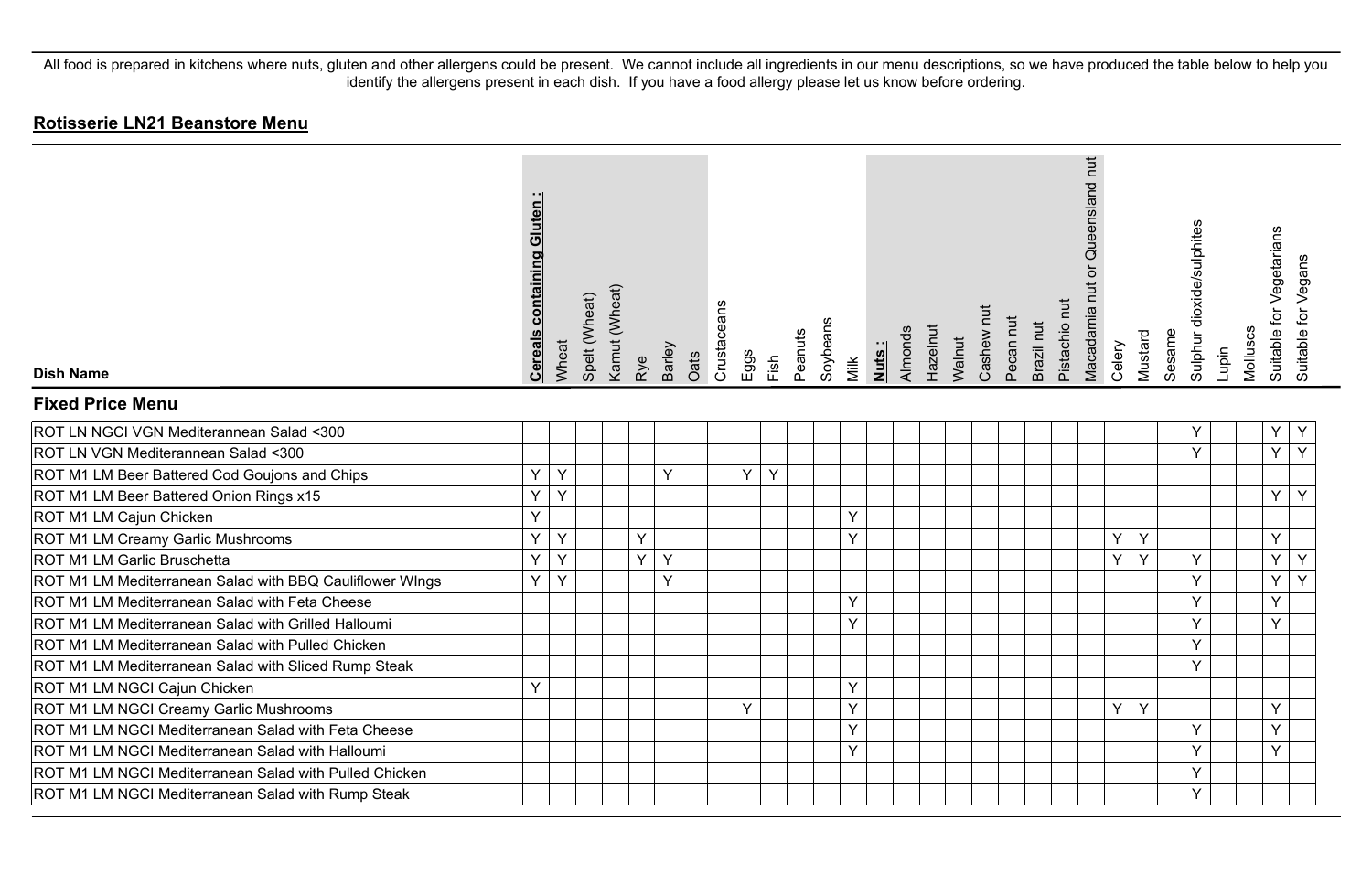| <b>Dish Name</b>                              | <b>containing Gluten:</b><br><b>Cereals</b> | Wheat | Spelt (Wheat) | Kamut (Wheat) | Rye | Barley | Oats | Crustaceans | Eggs | Fish | Peanuts | Soybeans | Milk | Nuts: | Almonds | Hazelnut<br>Walnut | Cashew nut | Pecan nut | Brazil nut | Pistachio nut | Macadamia nut or Queensland nut | Celery | Mustard | Sesame | Sulphur dioxide/sulphites | Lupin | Molluscs | for Vegetarians<br><b>Suitable</b> | Vegans<br>Suitable for |
|-----------------------------------------------|---------------------------------------------|-------|---------------|---------------|-----|--------|------|-------------|------|------|---------|----------|------|-------|---------|--------------------|------------|-----------|------------|---------------|---------------------------------|--------|---------|--------|---------------------------|-------|----------|------------------------------------|------------------------|
| ROT M1 LM NGCI Ploughmans                     |                                             |       |               |               |     |        |      |             | Y    |      |         |          | Y    |       |         |                    |            |           |            |               |                                 | Y      | Y       |        | Υ                         |       |          |                                    |                        |
| ROT M1 LM NGCI Steak and Chips                |                                             |       |               |               |     |        |      |             | Y    |      |         |          |      |       |         |                    |            |           |            |               |                                 |        |         |        |                           |       |          |                                    |                        |
| ROT M1 LM NGCI Sticky Toffee Pudding          |                                             |       |               |               |     |        |      |             | Y    |      |         |          | Y    |       |         |                    |            |           |            |               |                                 |        |         |        | Y                         |       |          | Y                                  |                        |
| ROT M1 LM NGCI Todays Soup                    |                                             |       |               |               |     |        |      |             | Y    |      |         |          | Y    |       |         |                    |            |           |            |               |                                 | Y      |         |        |                           |       |          | Y                                  |                        |
| ROT M1 LM NGCI Trio of Ice Cream              |                                             |       |               |               |     |        |      |             |      |      |         | Y        | Y    |       |         |                    |            |           |            |               |                                 |        |         |        |                           |       |          | Y                                  |                        |
| ROT M1 LM NGCI VGN Trio of Ice Cream          |                                             |       |               |               |     |        |      |             |      |      |         |          |      |       |         |                    |            |           |            |               |                                 |        |         |        |                           |       |          | Y.                                 | Y                      |
| ROT M1 LM NGCI Wiltshire Ham and Eggs         |                                             |       |               |               |     |        |      |             | Y    |      |         |          |      |       |         |                    |            |           |            |               |                                 |        |         |        |                           |       |          |                                    |                        |
| ROT M1 LM Ploughmans                          | Y                                           | Y     |               |               | Y   | Y      |      |             | Y    |      |         |          | Y    |       |         |                    |            |           |            |               |                                 | Y.     | Y       |        | Y                         |       |          |                                    |                        |
| ROT M1 LM Roasted Tomato Tagliatelle          | Y                                           | Y     |               |               | Y   | Y      |      |             |      |      |         |          | Y    |       |         |                    |            |           |            |               |                                 |        |         |        | Y                         |       |          | Y                                  |                        |
| ROT M1 LM Steak and Chips                     |                                             |       |               |               |     |        |      |             | Y    |      |         |          |      |       |         |                    |            |           |            |               |                                 |        |         |        |                           |       |          |                                    |                        |
| ROT M1 LM Sticky Toffee Pudding               |                                             |       |               |               |     |        |      |             | Y    |      |         |          | Y    |       |         |                    |            |           |            |               |                                 |        |         |        | Y                         |       |          | Y                                  |                        |
| ROT M1 LM Strawberry Clotted Cream Cheesecake | Y                                           | Y     |               |               |     |        |      |             | Y    |      |         | Y        | Y    |       |         |                    |            |           |            |               |                                 |        |         |        |                           |       |          |                                    |                        |
| ROT M1 LM Todays Soup                         | Y                                           | Υ     |               |               | Y   |        |      |             |      |      |         | Y        | Y    |       |         |                    |            |           |            |               |                                 | Y      |         |        |                           |       |          | Υ                                  |                        |
| ROT M1 LM Trio of Ice Cream                   | Y                                           | Y     |               |               |     |        |      |             | Y    |      |         | Y        | Y    |       |         |                    |            |           |            |               |                                 |        |         |        |                           |       |          | Y                                  |                        |
| ROT M1 LM VGN Todays Soup                     | Y                                           | Y     |               |               | Y   |        |      |             |      |      |         | Y        | M    |       |         |                    |            |           |            |               |                                 | Y      |         |        |                           |       |          | Y                                  | Y                      |
| ROT M1 LM VGN Trio of Ice Cream               |                                             |       |               |               |     |        |      |             |      |      |         |          |      |       |         |                    |            |           |            |               |                                 |        |         |        |                           |       |          | Y.                                 | Y                      |
| ROT M1 LM Wiltshire Ham and Eggs              |                                             |       |               |               |     |        |      |             | Y    |      |         |          |      |       |         |                    |            |           |            |               |                                 |        |         |        |                           |       |          |                                    |                        |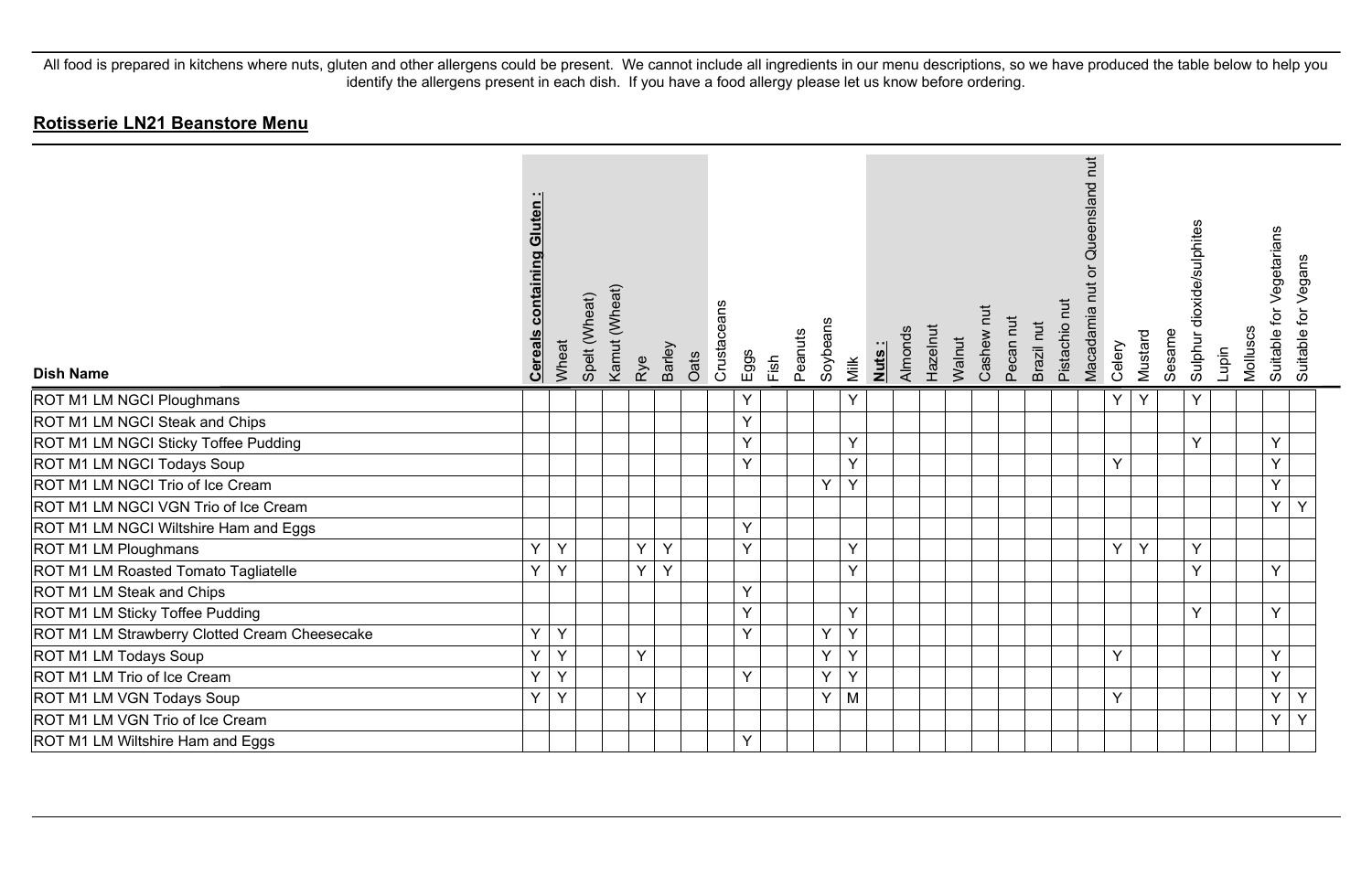#### **Rotisserie LN21 Flatbread Beanstore Menu**

| <b>Dish Name</b>                                   | <b>Cereals containing Gluten:</b> | Wheat | Spelt (Wheat) | Kamut (Wheat) | Rye | Barley | Oats | Crustaceans | Eggs | Fish | Peanuts | Soybeans<br>Milk | Nuts: | Almonds | Hazelnut | Walnut | Cashew nut | Pecan nut | Brazil nut | Pistachio nut | Queensland nut<br>$\overleftarrow{\mathrm{o}}$<br>Macadamia nut | Celery | Sesame<br>Mustard | Sulphur dioxide/sulphites | Lupin | Molluscs | Suitable for Vegetarians<br>Suitable for Vegans |   |
|----------------------------------------------------|-----------------------------------|-------|---------------|---------------|-----|--------|------|-------------|------|------|---------|------------------|-------|---------|----------|--------|------------|-----------|------------|---------------|-----------------------------------------------------------------|--------|-------------------|---------------------------|-------|----------|-------------------------------------------------|---|
| <b>Starters</b>                                    |                                   |       |               |               |     |        |      |             |      |      |         |                  |       |         |          |        |            |           |            |               |                                                                 |        |                   |                           |       |          |                                                 |   |
| ROT M1 Flatbread Cheesy Garlic Starter             | Y                                 | Y     |               |               |     |        |      |             |      |      |         | Υ                |       |         |          |        |            |           |            |               |                                                                 |        |                   |                           |       |          | Y                                               |   |
| ROT M1 Flatbread Dough Balls Cheesy Garlic Starter | Y                                 | Y     |               |               |     |        |      |             |      |      |         | Y                |       |         |          |        |            |           |            |               |                                                                 |        |                   |                           |       |          | Y                                               |   |
| ROT M1 Flatbread Dough Balls Garlic Starter        | Y                                 | Y     |               |               |     |        |      |             |      |      |         | Y                |       |         |          |        |            |           |            |               |                                                                 |        |                   |                           |       |          | Y                                               |   |
| ROT M1 Flatbread Garlic Starter                    | Y                                 | Y     |               |               |     |        |      |             |      |      |         | Y                |       |         |          |        |            |           |            |               |                                                                 |        |                   |                           |       |          | Y                                               |   |
| <b>Flatbreads</b>                                  |                                   |       |               |               |     |        |      |             |      |      |         |                  |       |         |          |        |            |           |            |               |                                                                 |        |                   |                           |       |          |                                                 |   |
| ROT LN Flatbread Bolognese                         | Y                                 | Y     |               |               |     |        |      |             |      |      |         | Υ                |       |         |          |        |            |           |            |               |                                                                 |        |                   |                           |       |          |                                                 |   |
| ROT LN Flatbread Chicken Tikka                     | Y                                 | Y     |               |               |     |        |      |             | Y    |      |         | Y                |       |         |          |        |            |           |            |               |                                                                 |        | Y                 | Y                         |       |          |                                                 |   |
| <b>ROT LN Flatbread Pesto Chicken</b>              | Y                                 | Y     |               |               |     |        |      |             | Y    |      |         | Y                | Y     |         |          |        | Y          |           |            |               |                                                                 |        |                   |                           |       |          |                                                 |   |
| ROT LN Flatbread Piri Piri Chicken                 | Y                                 | Y     |               |               |     |        |      |             |      |      |         | Y                |       |         |          |        |            |           |            |               |                                                                 |        |                   | Y                         |       |          |                                                 |   |
| ROT LN Flatbread Veg Patch                         | Y                                 | Y     |               |               |     |        |      |             |      |      |         | Y                |       |         |          |        |            |           |            |               |                                                                 |        |                   |                           |       |          | Y                                               |   |
| ROT LN Flatbread Veg Patch Vegan                   | Y                                 | Y     |               |               |     |        |      |             |      |      |         |                  |       |         |          |        |            |           |            |               |                                                                 |        |                   |                           |       |          | Y                                               | Y |
| ROT M1 Flatbread BBQ Chicken                       | Y                                 | Y     |               |               |     |        |      |             |      |      |         | Y                |       |         |          |        |            |           |            |               |                                                                 |        |                   |                           |       |          |                                                 |   |
| ROT M1 Flatbread Cheese and Tomato                 | Y                                 | Y     |               |               |     |        |      |             |      |      |         | Y                |       |         |          |        |            |           |            |               |                                                                 |        |                   |                           |       |          | Y                                               |   |
| ROT M1 Flatbread Meat Lover                        | Y                                 | Y     |               |               |     |        |      |             |      |      |         | Y                |       |         |          |        |            |           |            |               |                                                                 |        |                   |                           |       |          |                                                 |   |
| ROT M1 Flatbread Pepperoni                         | Y                                 | Y     |               |               |     |        |      |             |      |      |         | Y                |       |         |          |        |            |           |            |               |                                                                 |        |                   |                           |       |          |                                                 |   |
| ROT M1 Flatbread VGN Cheese and Tomato             | Y                                 | Υ     |               |               |     |        |      |             |      |      |         |                  |       |         |          |        |            |           |            |               |                                                                 |        |                   |                           |       |          | Y                                               | Y |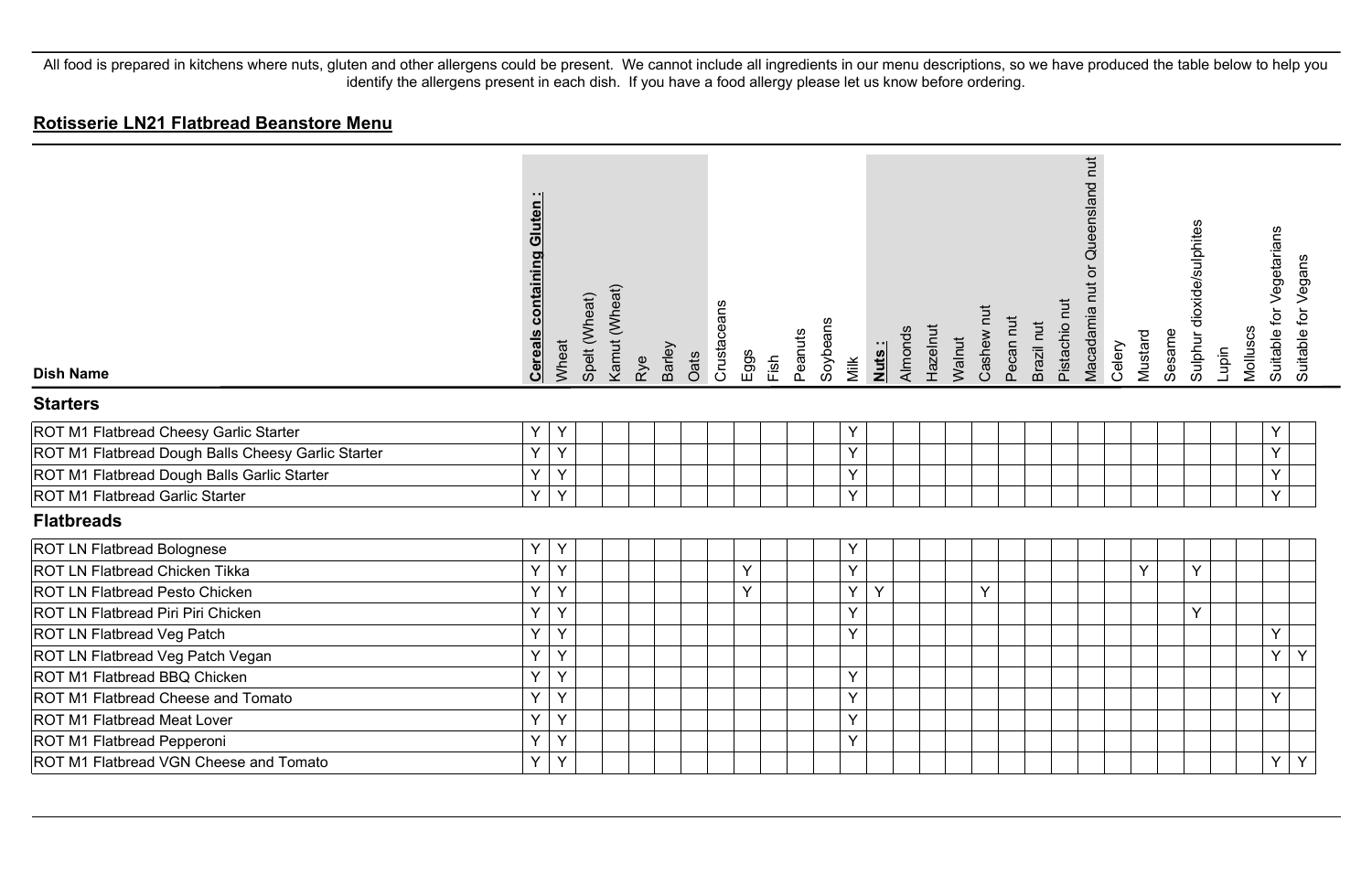#### **Rotisserie LN21 Flatbread Beanstore Menu**

| <b>Dish Name</b>                                | containing Gluten:<br><b>Cereals</b> | Wheat | Spelt (Wheat) | Kamut (Wheat) | Rye | Barley | Oats | Crustaceans | Eggs | Fish | Peanuts | Soybeans<br>Milk | Nuts: | Almonds | Hazelnut | Walnut | Cashew nut | Pecan nut | Brazil nut | hut<br>Pistachio | $\overline{\mu}$<br>Queensland<br>$\overline{O}$<br>Macadamia n | Celery | Mustard | Sesame | Sulphur dioxide/sulphites | Lupin | for Vegetarians<br>Molluscs<br>Suitable | Vegans<br>Suitable for |  |
|-------------------------------------------------|--------------------------------------|-------|---------------|---------------|-----|--------|------|-------------|------|------|---------|------------------|-------|---------|----------|--------|------------|-----------|------------|------------------|-----------------------------------------------------------------|--------|---------|--------|---------------------------|-------|-----------------------------------------|------------------------|--|
| <b>Children's Flatbreads</b>                    |                                      |       |               |               |     |        |      |             |      |      |         |                  |       |         |          |        |            |           |            |                  |                                                                 |        |         |        |                           |       |                                         |                        |  |
| ROT LN Flatbread Kids Bolognese                 | Y                                    | Y     |               |               |     |        |      |             |      |      |         | Υ                |       |         |          |        |            |           |            |                  |                                                                 |        |         |        |                           |       |                                         |                        |  |
| <b>ROT LN Flatbread Kids Breakfast</b>          | Y                                    | Y     |               |               |     |        |      |             |      |      |         | Y                |       |         |          |        |            |           |            |                  |                                                                 |        |         |        | Y                         |       |                                         |                        |  |
| ROT LN Flatbread Kids Breakfast Veggie          | Y                                    | Y     |               |               |     | Y      | Y    |             |      |      |         | Y                |       |         |          |        |            |           |            |                  |                                                                 |        |         |        |                           |       | Y                                       |                        |  |
| ROT LN Flatbread Kids Chicken & Sweetcorn       | Y                                    | Y     |               |               |     |        |      |             |      |      |         | Υ                |       |         |          |        |            |           |            |                  |                                                                 |        |         |        |                           |       |                                         |                        |  |
| ROT LN Flatbread Kids Veg Patch                 | Y                                    | Y     |               |               |     |        |      |             |      |      |         | Y                |       |         |          |        |            |           |            |                  |                                                                 |        |         |        |                           |       | Y                                       |                        |  |
| ROT LN Flatbread Kids Veg Patch Vegan           | Y                                    | Y     |               |               |     |        |      |             |      |      |         |                  |       |         |          |        |            |           |            |                  |                                                                 |        |         |        |                           |       | Y                                       | Y                      |  |
| <b>Sides</b>                                    |                                      |       |               |               |     |        |      |             |      |      |         |                  |       |         |          |        |            |           |            |                  |                                                                 |        |         |        |                           |       |                                         |                        |  |
| ROT M1 Flatbread Cheesy Garlic Side             | Υ                                    | Y     |               |               |     |        |      |             |      |      |         | Y                |       |         |          |        |            |           |            |                  |                                                                 |        |         |        |                           |       | Υ                                       |                        |  |
| ROT M1 Flatbread Dough Balls Cheesy Garlic Side | Υ                                    | Y     |               |               |     |        |      |             |      |      |         | Υ                |       |         |          |        |            |           |            |                  |                                                                 |        |         |        |                           |       | Y                                       |                        |  |
| ROT M1 Flatbread Dough Balls Garlic Side        | Y                                    | Y     |               |               |     |        |      |             |      |      |         | Y                |       |         |          |        |            |           |            |                  |                                                                 |        |         |        |                           |       | Y                                       |                        |  |
| ROT M1 Flatbread Garlic Side                    | Y                                    | Y     |               |               |     |        |      |             |      |      |         | Y                |       |         |          |        |            |           |            |                  |                                                                 |        |         |        |                           |       | Y                                       |                        |  |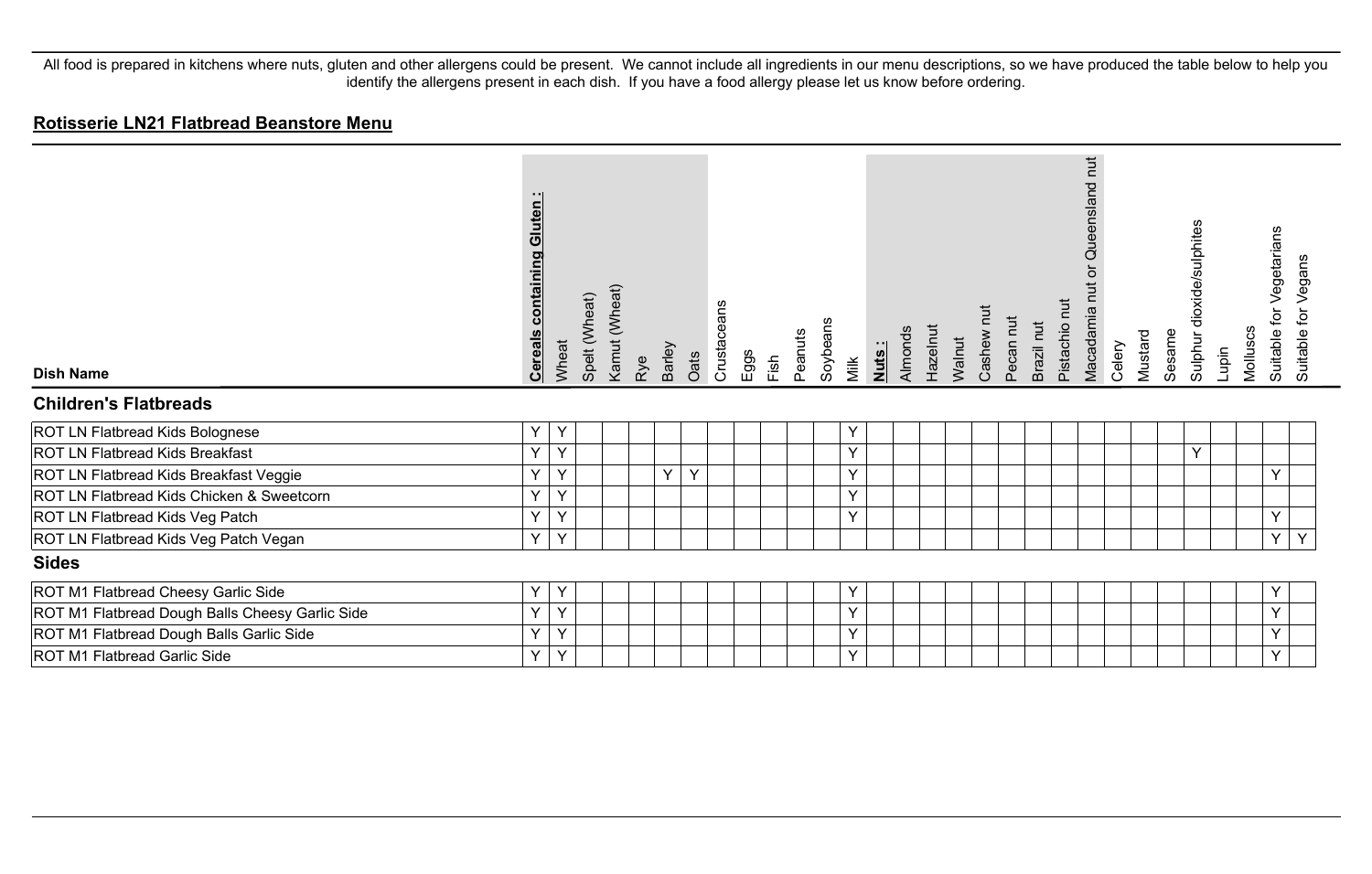| <b>Dish Name</b>                                       | Gluten<br>containing<br><b>Cereals</b> | Wheat        | Spelt (Wheat) | Kamut (Wheat) | Rye    | Barley | Oats | Crustaceans | Eggs | Fish   | Peanuts | Soybeans | Milk         | Nuts: | Almonds | Hazelnut | Walnut | Cashew | Pecan nut | Brazil nut | hut<br>Pistachio | ti<br>E<br>ueensland<br>O<br>Macadamia | Celery | Mustard | Sesame | dioxide/sulphites<br>Sulphur | Lupin | Molluscs | Vegetarians<br>þr<br>Suitable | Vegans<br>ğ<br>Suitable |
|--------------------------------------------------------|----------------------------------------|--------------|---------------|---------------|--------|--------|------|-------------|------|--------|---------|----------|--------------|-------|---------|----------|--------|--------|-----------|------------|------------------|----------------------------------------|--------|---------|--------|------------------------------|-------|----------|-------------------------------|-------------------------|
| <b>Starters/Sharers</b>                                |                                        |              |               |               |        |        |      |             |      |        |         |          |              |       |         |          |        |        |           |            |                  |                                        |        |         |        |                              |       |          |                               |                         |
| ROT M1 SB Bantry Bay Mussels Starter                   | Y                                      | Y            |               |               | Y      | Y      |      |             |      |        |         |          | Y            |       |         |          |        |        |           |            |                  |                                        |        |         |        | Y                            |       | Y        |                               |                         |
| ROT M1 SB Crayfish and Lobster Risotto Starter         | Y                                      | Y            |               |               |        |        |      | Y           | Y    | $\vee$ |         | $\vee$   | Y            |       |         |          |        |        |           |            |                  |                                        | Y      | Y       |        | Y                            |       |          |                               |                         |
| ROT M1 SB Crayfish Crostini                            | $\checkmark$                           | $\checkmark$ |               |               | $\vee$ |        |      | Y           |      |        |         |          |              |       |         |          |        |        |           |            |                  |                                        | Y      | Υ       |        |                              |       |          |                               |                         |
| ROT M1 SB Garlic and Herb Prawns                       |                                        |              |               |               |        |        |      | Y           |      |        |         |          |              |       |         |          |        |        |           |            |                  |                                        | Y      | Υ       |        | Y                            |       |          |                               |                         |
| ROT M1 SB NGCI Bantry Bay Mussels Starter              |                                        |              |               |               |        |        |      |             | Y    |        |         |          | $\vee$       |       |         |          |        |        |           |            |                  |                                        |        |         |        | Y                            |       | Y        |                               |                         |
| ROT M1 SB NGCI Garlic and Herb Prawns                  |                                        |              |               |               |        |        |      | Y           |      |        |         |          |              |       |         |          |        |        |           |            |                  |                                        | Y.     | Y       |        | Y                            |       |          |                               |                         |
| ROT M1 SB Rip and Dip Cheddar Stilton and Garlic Bread | Y                                      | Y            |               |               |        | $\vee$ |      |             | Y    |        |         |          | Y            |       |         |          |        |        |           |            |                  |                                        |        | v       |        |                              |       |          |                               |                         |
| ROT M1 SB Rip and Dip Cheddar Tomato and Garlic Bread  | Y                                      | $\mathsf{Y}$ |               |               |        |        |      |             |      |        |         |          | $\mathsf{Y}$ |       |         |          |        |        |           |            |                  |                                        |        |         |        | Y                            |       |          | Y                             |                         |
| ROT M1 SB Scotch Egg                                   | Y                                      | Y            |               |               | Y      | Y      | Y    |             | Υ    |        |         |          | $\checkmark$ |       |         |          |        |        |           |            |                  |                                        |        |         |        | Y                            |       |          |                               |                         |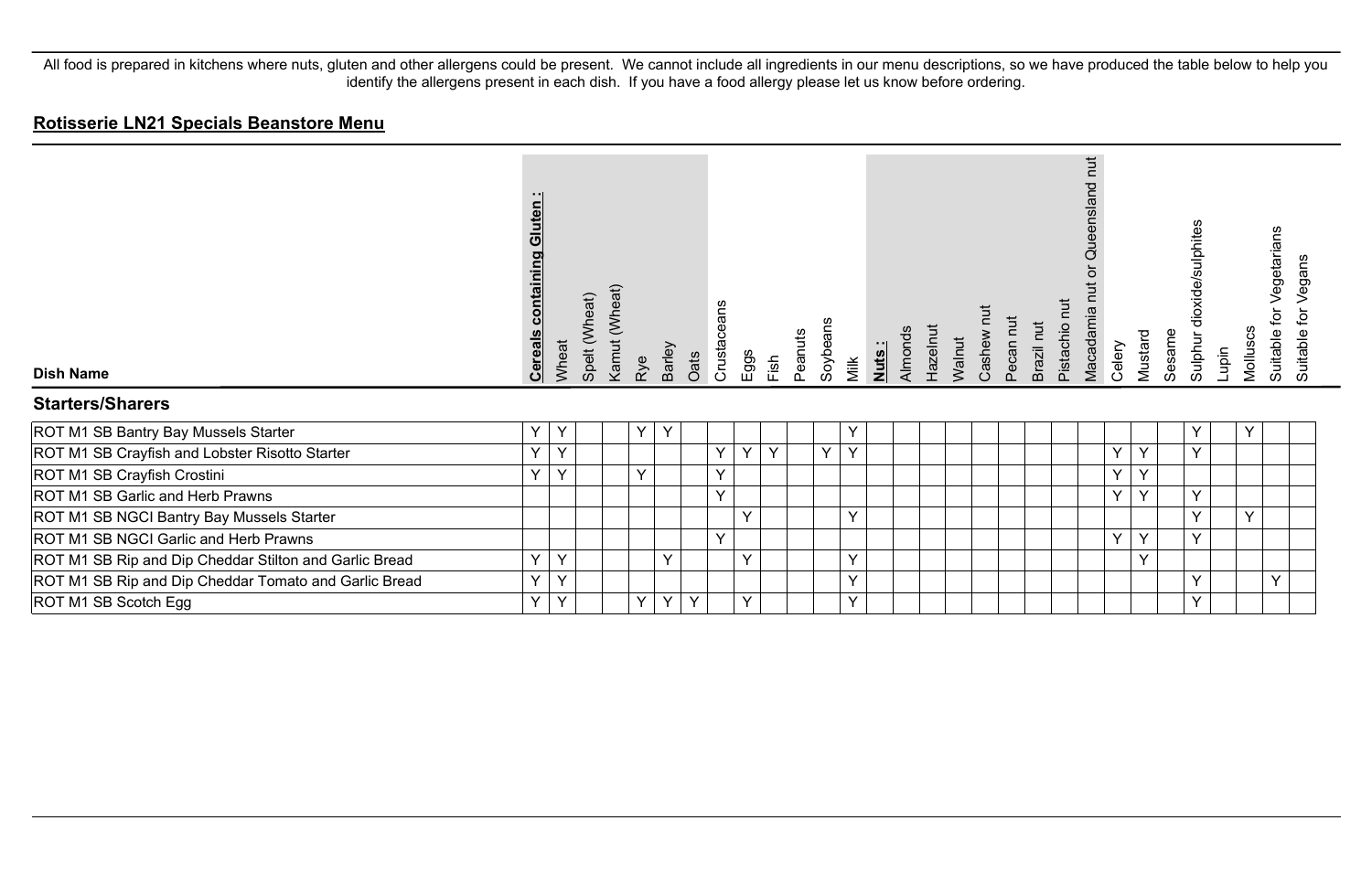| <b>Dish Name</b>                              | <b>Cereals containing Gluten:</b> | Wheat | Spelt (Wheat) | Kamut (Wheat) | Rye            | Barley | Oats | Crustaceans | Eggs | Fish | Peanuts | Soybeans | Milk | Nuts: | Almonds | Hazelnut | Walnut | Cashew nut | Pecan nut | Brazil nut | Pistachio nut | Macadamia nut or Queensland nut | Celery | Mustard | Sesame | Sulphur dioxide/sulphites | Lupin | Molluscs | Suitable for Vegetarians | Suitable for Vegans |
|-----------------------------------------------|-----------------------------------|-------|---------------|---------------|----------------|--------|------|-------------|------|------|---------|----------|------|-------|---------|----------|--------|------------|-----------|------------|---------------|---------------------------------|--------|---------|--------|---------------------------|-------|----------|--------------------------|---------------------|
| <b>Mains</b>                                  |                                   |       |               |               |                |        |      |             |      |      |         |          |      |       |         |          |        |            |           |            |               |                                 |        |         |        |                           |       |          |                          |                     |
| ROT M1 SB Bantry Bay Mussels Main             | Υ                                 | Y     |               |               | Y              | Y      |      |             |      |      |         |          | Y    |       |         |          |        |            |           |            |               |                                 |        |         |        | Y                         |       | Y        |                          |                     |
| ROT M1 SB Beer Battered Halloumi and Chips    | Y                                 | Y     |               |               |                | Y      |      |             | Y    |      |         |          | Y    |       |         |          |        |            |           |            |               |                                 |        |         |        |                           |       |          |                          |                     |
| ROT M1 SB Burger Halloumi and Mushroom        | Y                                 | Y     |               |               |                |        |      |             | Υ    |      |         | Y        | Y    |       |         |          |        |            |           |            |               |                                 |        | Y       |        |                           |       |          | Y                        |                     |
| ROT M1 SB Burger Lamb and Mint                | Υ                                 | Y     |               |               |                |        |      |             | Y    |      |         | Y        |      |       |         |          |        |            |           |            |               |                                 |        | Y       |        | Y                         |       |          |                          |                     |
| ROT M1 SB Burger Lamb and Mint XL             | Y                                 | Y     |               |               |                |        |      |             | Y    |      |         | Y        |      |       |         |          |        |            |           |            |               |                                 |        | Y       |        | Y                         |       |          |                          |                     |
| ROT M1 SB Burger Mac Stack                    | Y                                 | Y     |               |               |                |        |      |             | Y    |      |         | Y        | Y    |       |         |          |        |            |           |            |               |                                 |        | Y       |        | Y                         |       |          |                          |                     |
| ROT M1 SB Burger Pheasant and Pork            | Υ                                 | Y     |               |               |                |        |      |             | Y    |      |         | Y        | Y    |       |         |          |        |            |           |            |               |                                 |        | Y       |        | Y                         |       |          |                          |                     |
| ROT M1 SB Burger The Big Cheese               | Y                                 | Y     |               |               |                |        |      |             | Y    |      |         | Y        | Y    |       |         |          |        |            |           |            |               |                                 |        | Y       |        | Y                         |       |          |                          |                     |
| ROT M1 SB Burger The Big Cheese XL            | Υ                                 | Y     |               |               |                |        |      |             | Y    |      |         | Υ        | Y    |       |         |          |        |            |           |            |               |                                 |        | Y       |        | Y                         |       |          |                          |                     |
| ROT M1 SB Burger Wagyu                        | Υ                                 | Y     |               |               |                |        |      |             | Y    |      |         | Y        |      |       |         |          |        |            |           |            |               |                                 |        | Y       |        | Y                         |       |          |                          |                     |
| ROT M1 SB Burrito                             | Y                                 | Y     |               |               |                | Y      |      |             |      |      |         | Y        | Y    |       |         |          |        |            |           |            |               |                                 | Y      |         |        | Y                         |       |          | Y                        |                     |
| ROT M1 SB Burrito Grilled Halloumi            | Y                                 | Y     |               |               |                | Y      |      |             |      |      |         | Y        | Y    |       |         |          |        |            |           |            |               |                                 | Y      |         |        | Y                         |       |          | Y                        |                     |
| ROT M1 SB Burrito Pulled Chicken              | Y                                 | Y     |               |               |                | Y      |      |             |      |      |         | Y        | Y    |       |         |          |        |            |           |            |               |                                 | Y      |         |        | Y                         |       |          |                          |                     |
| ROT M1 SB Carbonara Chicken Pasta             | Υ                                 | Y     |               |               | Y.             | Y      |      |             | Y    |      |         |          | Υ    |       |         |          |        |            |           |            |               |                                 |        | Y       |        |                           |       |          |                          |                     |
| ROT M1 SB Chicken and Portobello Mushroom Pie | Υ                                 | Y     |               |               |                |        |      |             | Y    |      |         |          | Y    |       |         |          |        |            |           |            |               |                                 |        | Y       |        |                           |       |          |                          |                     |
| ROT M1 SB Chicken Ham and Leek Pie            | Υ                                 | Y     |               |               |                | Y      |      |             | Y    | Y    |         |          | Y    |       |         |          |        |            |           |            |               |                                 |        | Y       |        |                           |       |          |                          |                     |
| ROT M1 SB Chilli con Carne                    | Y                                 | Y     |               |               | $\overline{Y}$ | Y      |      |             |      |      |         |          |      |       |         |          |        |            |           |            |               |                                 |        |         |        |                           |       |          |                          |                     |
| ROT M1 SB Cowboy Steak                        | Y                                 | Y     |               |               |                |        |      |             | Y    |      |         |          | Y    |       |         |          |        |            |           |            |               |                                 |        |         |        |                           |       |          |                          |                     |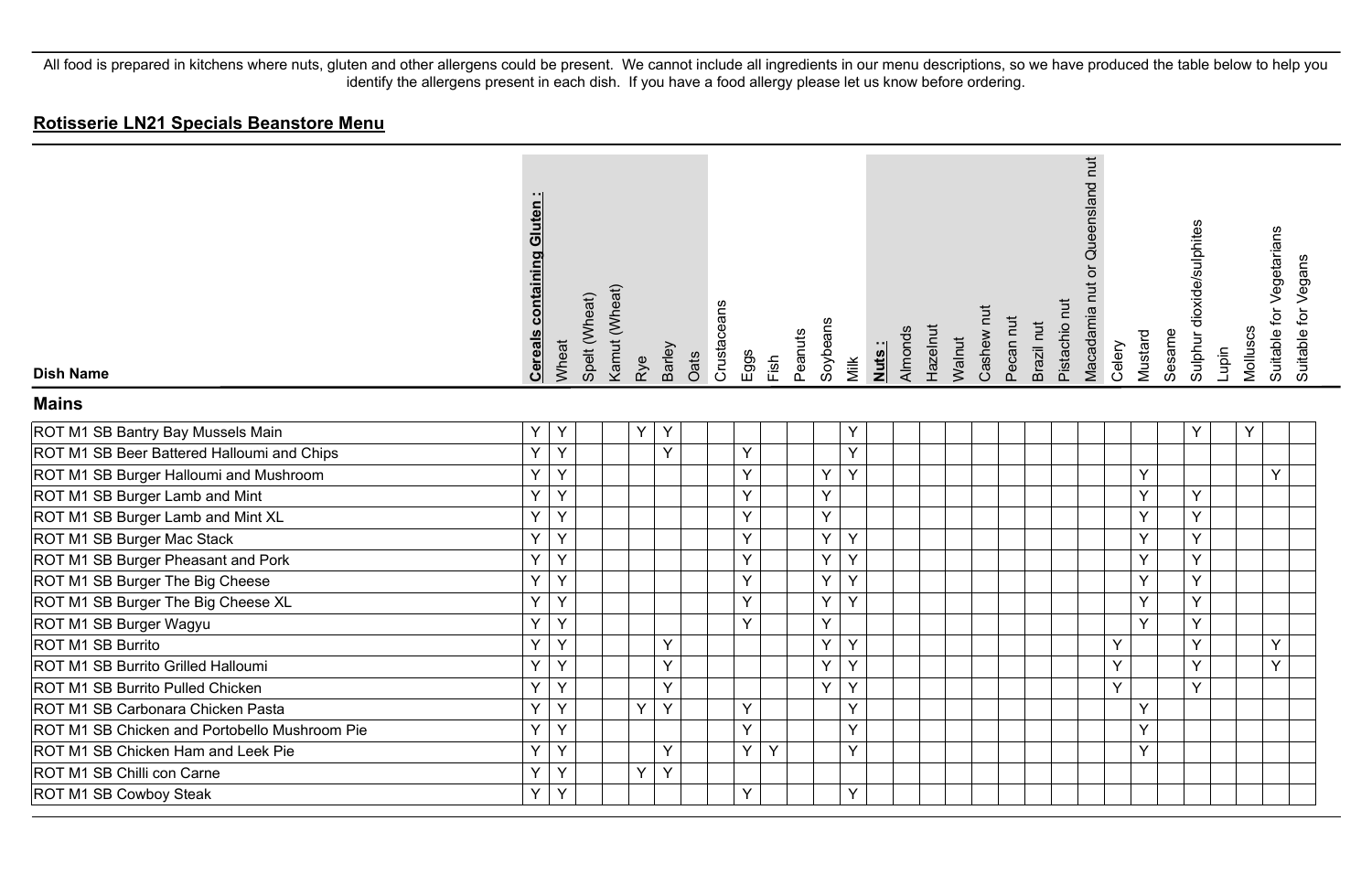| <b>Dish Name</b>                                  | containing Gluten<br><b>Cereals</b> | Wheat | Spelt (Wheat) | Kamut (Wheat) | Rye | Barley | Oats | Crustaceans | Eggs | Fish | Peanuts | Soybeans | Nuts:<br>Milk | Almonds | Hazelnut | Walnut | Cashew nut | Pecan nut | Brazil nut | Pistachio nut | Macadamia nut or Queensland nut | Celery         | Mustard        | Sesame | Sulphur dioxide/sulphites | Lupin | Molluscs | Suitable for Vegetarians | Suitable for Vegans |
|---------------------------------------------------|-------------------------------------|-------|---------------|---------------|-----|--------|------|-------------|------|------|---------|----------|---------------|---------|----------|--------|------------|-----------|------------|---------------|---------------------------------|----------------|----------------|--------|---------------------------|-------|----------|--------------------------|---------------------|
| ROT M1 SB Crayfish and Lobster Risotto Main       | Y                                   | Y     |               |               | Y   | Y      |      | Y           | Υ    | Y    |         | Y        | Υ             |         |          |        |            |           |            |               |                                 | Y              | Y              |        | Y                         |       |          |                          |                     |
| ROT M1 SB Crayfish Linguine                       | $\overline{Y}$                      | Y     |               |               |     |        |      | Y           | Y    |      |         |          | Y             |         |          |        |            |           |            |               |                                 | $\overline{Y}$ | $\overline{Y}$ |        |                           |       |          |                          |                     |
| ROT M1 SB Duo of Chicken and Beef                 |                                     |       |               |               |     |        |      |             |      |      |         |          | Y             |         |          |        |            |           |            |               |                                 | Y              | Y              |        | Y                         |       |          |                          |                     |
| ROT M1 SB Fish Pie                                |                                     |       |               |               |     |        |      | Y           |      | Y    |         |          | Υ             |         |          |        |            |           |            |               |                                 |                |                |        |                           |       |          |                          |                     |
| ROT M1 SB Goats Cheese Lasagne <650               | Y                                   | Y     |               |               |     |        |      |             | Y    |      |         |          | Y             |         |          |        |            |           |            |               |                                 | Y              |                |        |                           |       |          | Y                        |                     |
| ROT M1 SB Grilled Lemon Sole                      |                                     |       |               |               |     |        |      |             |      | Y    |         |          | Y             |         |          |        |            |           |            |               |                                 |                |                |        |                           |       |          |                          |                     |
| ROT M1 SB Kebab Argentine Prawn                   | Υ                                   | Y     |               |               |     |        |      | Y           |      |      |         |          | Y             |         |          |        |            |           |            |               |                                 | Y              | Y              |        | Y                         |       |          |                          |                     |
| ROT M1 SB Kebab Halloumi & Veg                    | $\overline{Y}$                      | Y     |               |               |     |        |      |             |      |      |         |          | Y<br>Y        |         |          | Ÿ      |            |           |            |               |                                 | Y              | Y              |        |                           |       |          | Y                        |                     |
| ROT M1 SB Kebab Lamb                              | Υ                                   | Y     |               |               |     |        |      |             |      |      |         |          | Y             |         |          |        |            |           |            |               |                                 | Y.             | Y              |        |                           |       |          |                          |                     |
| ROT M1 SB KID Sunday NGCI Roast Lamb              |                                     |       |               |               |     |        |      |             |      |      |         |          |               |         |          |        |            |           |            |               |                                 |                |                |        | Y                         |       |          |                          |                     |
| ROT M1 SB KID Sunday Roast Lamb                   | Υ                                   | Υ     |               |               |     |        |      |             | Υ    |      |         |          | Y             |         |          |        |            |           |            |               |                                 |                |                |        | Y                         |       |          |                          |                     |
| ROT M1 SB Korean Style Cauliflower Noodles        | Υ                                   | Y     |               |               |     | Y      |      |             | Y    |      |         | Y        |               |         |          |        |            |           |            |               |                                 |                | Y              |        | Y                         |       |          | Y                        |                     |
| ROT M1 SB Korean Style Pork Noodles               | Y                                   | Y     |               |               |     |        |      |             | Y    |      |         | Y        |               |         |          |        |            |           |            |               |                                 |                | Y              |        | Y                         |       |          |                          |                     |
| ROT M1 SB Korean Style Rotisserie Chicken Noodles | Υ                                   | Y     |               |               |     |        |      |             | Y    |      |         | Y        |               |         |          |        |            |           |            |               |                                 |                | Y              |        | Y                         |       |          |                          |                     |
| ROT M1 SB Lambs Liver and Bacon                   |                                     |       |               |               |     |        |      |             |      |      |         |          | Y             |         |          |        |            |           |            |               |                                 |                |                |        |                           |       |          |                          |                     |
| ROT M1 SB LB Beer Battered Halloumi and Chips     | Y                                   | Y     |               |               |     | Y      |      |             | Y    |      |         |          | Y             |         |          |        |            |           |            |               |                                 |                |                |        |                           |       |          |                          |                     |
| ROT M1 SB Minted Lamb Shank                       | Y                                   | Y     |               |               |     |        |      |             |      |      |         |          | Υ             |         |          |        |            |           |            |               |                                 |                |                |        |                           |       |          |                          |                     |
| ROT M1 SB NGCI Bantry Bay Mussels Main            |                                     |       |               |               |     |        |      |             | Y    |      |         |          | Υ             |         |          |        |            |           |            |               |                                 |                |                |        | Y                         |       | Y        |                          |                     |
| ROT M1 SB NGCI Chilli con Carne                   |                                     |       |               |               |     |        |      |             |      |      |         |          |               |         |          |        |            |           |            |               |                                 |                |                |        |                           |       |          |                          |                     |
| ROT M1 SB NGCI Cowboy Steak                       |                                     |       |               |               |     |        |      |             | Y    |      |         |          | Y             |         |          |        |            |           |            |               |                                 |                |                |        |                           |       |          |                          |                     |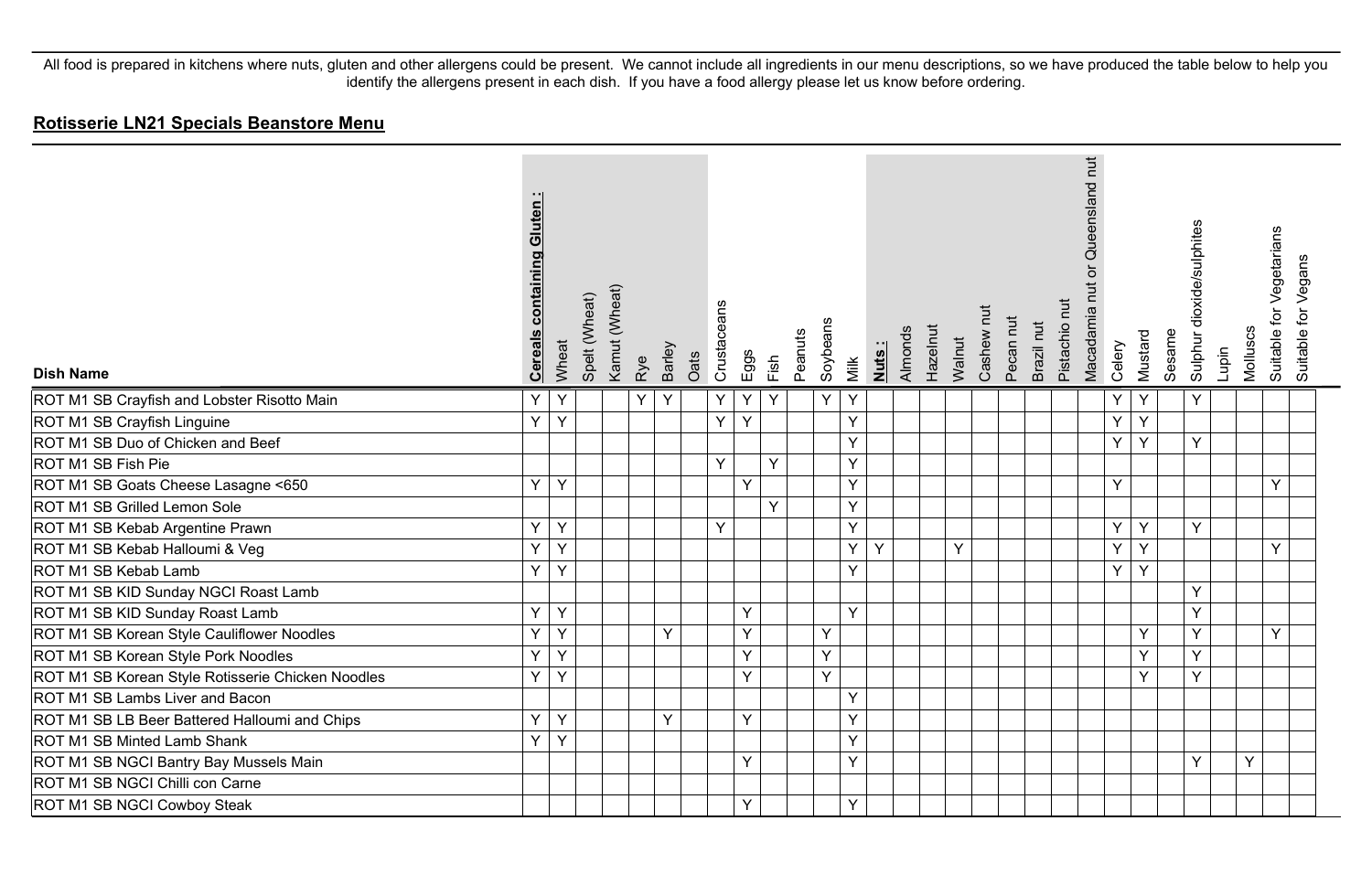| <b>Dish Name</b>                                     | containing Gluten:<br><b>Cereals</b> | Wheat | Spelt (Wheat) | Kamut (Wheat)<br>Rye | <b>Barley</b> | Oats | Crustaceans | Eggs | Fish | Peanuts | Soybeans | <u>Nuts:</u><br>Milk | Almonds | Hazelnut | Walnut | Cashew nut | Pecan nut | Brazil nut | Pistachio nut | Queensland nut<br>Macadamia nut or<br>Celery |    | Mustard | Sesame | Sulphur dioxide/sulphites | Lupin | Molluscs | Suitable for Vegetarians | Suitable for Vegans |
|------------------------------------------------------|--------------------------------------|-------|---------------|----------------------|---------------|------|-------------|------|------|---------|----------|----------------------|---------|----------|--------|------------|-----------|------------|---------------|----------------------------------------------|----|---------|--------|---------------------------|-------|----------|--------------------------|---------------------|
| ROT M1 SB NGCI Duo of Chicken and Beef               |                                      |       |               |                      |               |      |             |      |      |         |          | Υ                    |         |          |        |            |           |            |               | Y                                            |    | Y       |        | Y                         |       |          |                          |                     |
| ROT M1 SB NGCI Grilled Lemon Sole                    |                                      |       |               |                      |               |      |             |      | Y    |         |          | Y                    |         |          |        |            |           |            |               |                                              |    |         |        |                           |       |          |                          |                     |
| ROT M1 SB NGCI Kebab Halloumi and Veg                |                                      |       |               |                      |               |      |             |      |      |         |          | Υ<br>Y               |         |          | Y      |            |           |            |               | Y                                            |    | Y       |        |                           |       |          | Y                        |                     |
| ROT M1 SB NGCI Kebab Lamb                            |                                      |       |               |                      |               |      |             |      |      |         |          | Y                    |         |          |        |            |           |            |               | Y                                            |    | Y       |        |                           |       |          |                          |                     |
| ROT M1 SB NGCI Kebab Prawn                           |                                      |       |               |                      |               |      | Y           |      |      |         |          | Y                    |         |          |        |            |           |            |               |                                              | Y. | Y       |        | Y                         |       |          |                          |                     |
| ROT M1 SB NGCI Lambs Liver and Bacon                 |                                      |       |               |                      |               |      |             |      |      |         |          | Y                    |         |          |        |            |           |            |               |                                              |    |         |        |                           |       |          |                          |                     |
| ROT M1 SB NGCI Sausage and Mash                      |                                      |       |               |                      |               |      |             |      |      |         |          | Y                    |         |          |        |            |           |            |               |                                              |    |         |        | Y                         |       |          |                          |                     |
| ROT M1 SB NGCI Slow Cooked Duck                      |                                      |       |               |                      |               |      |             |      |      |         |          | Y                    |         |          |        |            |           |            |               | Y                                            |    |         |        |                           |       |          |                          |                     |
| ROT M1 SB NGCI Steak Americano                       |                                      |       |               |                      |               |      |             |      |      |         |          | Y                    |         |          |        |            |           |            |               |                                              |    |         |        |                           |       |          |                          |                     |
| ROT M1 SB NGCI Steak and Wings                       |                                      |       |               |                      |               |      |             |      |      |         |          |                      |         |          |        |            |           |            |               |                                              | Y. | Y       |        |                           |       |          |                          |                     |
| ROT M1 SB NGCI Steak T Bone 12oz                     |                                      |       |               |                      |               |      |             |      |      |         |          |                      |         |          |        |            |           |            |               | Y                                            |    | Y       |        |                           |       |          |                          |                     |
| ROT M1 SB NGCI Tomato and Red Pepper Glazed Cod Loin |                                      |       |               |                      |               |      |             |      | Y    |         |          | Y                    |         |          |        |            |           |            |               |                                              |    | Y       |        | Y                         |       |          |                          |                     |
| ROT M1 SB NGCI Trio of Lamb Chops                    |                                      |       |               |                      |               |      |             |      |      |         |          | Y                    |         |          |        |            |           |            |               |                                              |    |         |        |                           |       |          |                          |                     |
| ROT M1 SB NGCI Veg Chilli                            |                                      |       |               |                      |               |      |             |      |      |         | Y        |                      |         |          |        |            |           |            |               | Υ                                            |    |         |        | Y                         |       |          | Y                        | Y                   |
| ROT M1 SB Pork and Black Pudding                     | Y                                    | Υ     |               |                      | Y             | Y    |             |      |      |         |          | Υ                    |         |          |        |            |           |            |               | Y                                            |    |         |        |                           |       |          |                          |                     |
| ROT M1 SB Red Wine and Mint Lamb Shank               |                                      |       |               |                      |               |      |             |      |      |         |          | Y                    |         |          |        |            |           |            |               |                                              |    |         |        | Y                         |       |          |                          |                     |
| ROT M1 SB Rotisserie Chicken and BBQ Baby Back Ribs  | Y                                    | Y     |               |                      | Y             |      |             | Y    |      |         | Υ        | Υ                    |         |          |        |            |           |            |               | Y                                            |    | Y       |        |                           |       |          |                          |                     |
| ROT M1 SB Salad Honey and Mustard Chorizo            | Y                                    | Y     |               | Y                    | Y             |      |             | Y    |      |         | Y        | Υ                    |         |          |        |            |           |            |               |                                              |    | Y       |        | Y                         |       |          |                          |                     |
| ROT M1 SB Salmon Hollandaise                         |                                      |       |               |                      |               |      |             | Y    | Y    |         |          | Υ                    |         |          |        |            |           |            |               |                                              |    |         |        |                           |       |          |                          |                     |
| ROT M1 SB Sandwich NGCI Roast Dinner                 |                                      |       |               |                      |               |      |             | Y    |      |         |          | Y                    |         |          |        |            |           |            |               |                                              |    |         |        | Y                         |       |          |                          |                     |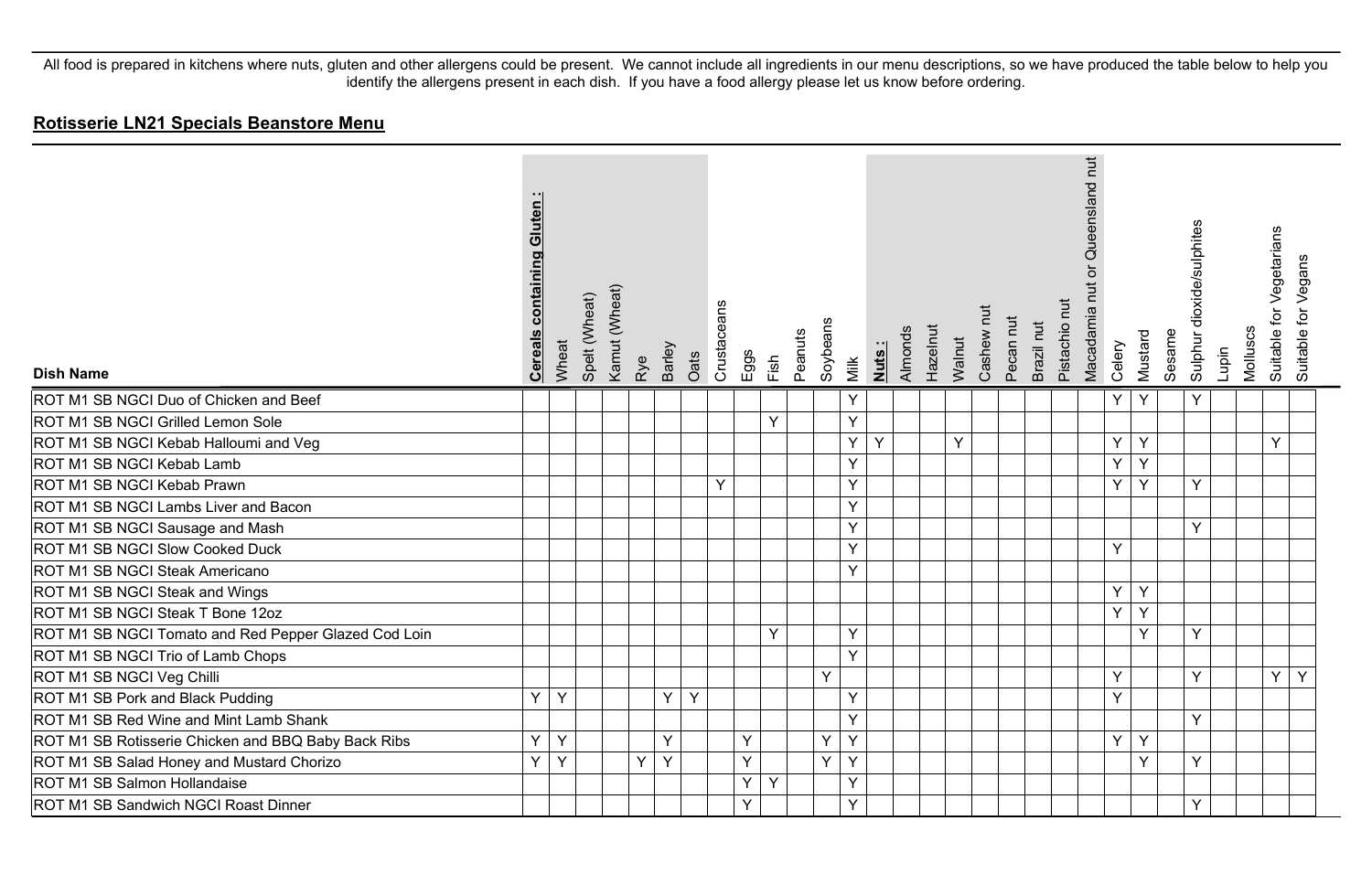| <b>Dish Name</b>                                | Gluten:<br>containing<br><b>Cereals</b> | Wheat | Spelt (Wheat) | Kamut (Wheat) | Rye | Barley       | Oats | Crustaceans | Eggs | Fish | Peanuts | Soybeans | Milk | Nuts: | Almonds | Hazelnut | Walnut | Cashew nut | Pecan nut | Brazil nut | Pistachio nut | Queensland nut<br>$\overline{5}$<br>Macadamia nut | Celery | Mustard | Sesame | Sulphur dioxide/sulphites | Lupin | Molluscs | for Vegetarians<br>Suitable · | Vegans<br>Suitable for |  |
|-------------------------------------------------|-----------------------------------------|-------|---------------|---------------|-----|--------------|------|-------------|------|------|---------|----------|------|-------|---------|----------|--------|------------|-----------|------------|---------------|---------------------------------------------------|--------|---------|--------|---------------------------|-------|----------|-------------------------------|------------------------|--|
| <b>ROT M1 SB Sandwich Roast Dinner</b>          | Y                                       | Y     |               |               |     | Y            |      |             |      |      |         |          | Y    |       |         |          |        |            |           |            |               |                                                   |        |         |        | Y                         |       |          |                               |                        |  |
| ROT M1 SB Sausage and Mash                      |                                         |       |               |               |     |              |      |             |      |      |         |          | Y    |       |         |          |        |            |           |            |               |                                                   |        |         |        | Y                         |       |          |                               |                        |  |
| ROT M1 SB Slow Cooked Duck                      |                                         |       |               |               |     |              |      |             |      |      |         |          | Y    |       |         |          |        |            |           |            |               |                                                   | Y      |         |        |                           |       |          |                               |                        |  |
| ROT M1 SB Steak Americano                       | Y                                       | Y     |               |               |     |              |      |             |      |      |         |          | Y    |       |         |          |        |            |           |            |               |                                                   |        |         |        |                           |       |          |                               |                        |  |
| ROT M1 SB Steak and Wings                       | Y                                       | Υ     |               |               |     |              |      |             |      |      |         |          |      |       |         |          |        |            |           |            |               |                                                   | Y.     | Y       |        |                           |       |          |                               |                        |  |
| ROT M1 SB Steak T Bone 12oz                     | Υ                                       | Υ     |               |               |     |              |      |             |      |      |         |          |      |       |         |          |        |            |           |            |               |                                                   | Y      | Y       |        |                           |       |          |                               |                        |  |
| ROT M1 SB Sticky BBQ Baby Back Ribs Half Rack   | Y                                       | Y     |               |               |     | $\vee$       |      |             | Y    |      |         | Y        | Y    |       |         |          |        |            |           |            |               |                                                   | Y      | Y       |        |                           |       |          |                               |                        |  |
| ROT M1 SB Sticky BBQ Baby Back Ribs Whole Rack  | Υ                                       | Y     |               |               |     | Y            |      |             | Y    |      |         | Y        | Y    |       |         |          |        |            |           |            |               |                                                   | Y      | Y       |        |                           |       |          |                               |                        |  |
| ROT M1 SB Sunday NGCI Roast Lamb                |                                         |       |               |               |     |              |      |             |      |      |         |          |      |       |         |          |        |            |           |            |               |                                                   | Y      |         |        | Y                         |       |          |                               |                        |  |
| ROT M1 SB Sunday Roast Lamb                     | Y                                       | Y     |               |               |     |              |      |             | Y    |      |         |          | Y    |       |         |          |        |            |           |            |               |                                                   | Y      |         |        | Y                         |       |          |                               |                        |  |
| ROT M1 SB Tacos Buffalo Cauliflower             | Y                                       | Y     |               |               |     | $\checkmark$ |      |             |      |      |         |          |      |       |         |          |        |            |           |            |               |                                                   |        |         |        |                           |       |          | Y                             | Y                      |  |
| ROT M1 SB Tacos Rotisserie Chicken              | Y                                       | Y     |               |               |     |              |      |             |      |      |         |          | Y    |       |         |          |        |            |           |            |               |                                                   |        |         |        |                           |       |          |                               |                        |  |
| ROT M1 SB Tomato and Red Pepper Glazed Cod Loin |                                         |       |               |               |     |              |      |             |      | Y    |         |          | Y    |       |         |          |        |            |           |            |               |                                                   |        | Y       |        | Y                         |       |          |                               |                        |  |
| ROT M1 SB Trio of Lamb Chops                    |                                         |       |               |               |     |              |      |             |      |      |         |          | Y    |       |         |          |        |            |           |            |               |                                                   |        |         |        |                           |       |          |                               |                        |  |
| ROT M1 SB Veg Chilli                            | Y                                       | Y     |               |               | Y   | $\vee$       |      |             |      |      |         | Y        |      |       |         |          |        |            |           |            |               |                                                   | Y      |         |        | Y                         |       |          | Y                             | Y                      |  |
| ROT M1 SB VGN Burrito                           | Υ                                       | Υ     |               |               |     | Y            |      |             |      |      |         | Y        |      |       |         |          |        |            |           |            |               |                                                   | Y      |         |        | Y                         |       |          | Y                             | Y                      |  |